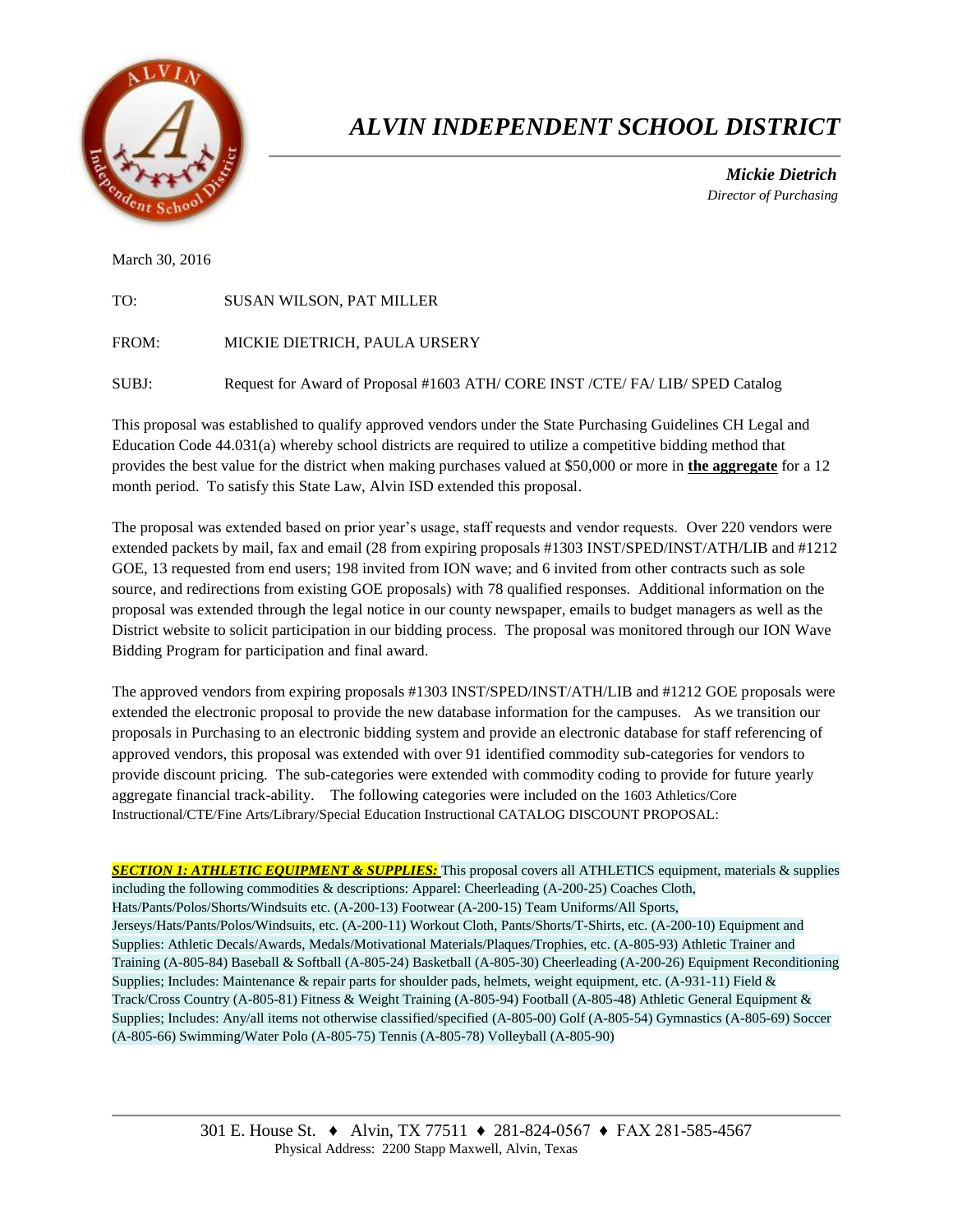*SECTION 2: CORE CURRICULUM/INSTRUCTIONAL EQUIPMENT & SUPPLIES:* This proposal covers all CORE CURRICULUM/INSTRUCTIONAL equipment, materials & supplies including the following commodities and descriptions: ESL/Bilingual (A-208-42) Foreign Languages (A-208-43) General Equipment & Supplies; Includes: Any/all items not otherwise classified/specified (A-208-00) Language Arts; Includes; Composition, Research, etc. (A-715-15) Math/Math Manipulatives; Includes: Algebra, Calculus, Consumer Mathematics, Geometry, etc. (A-208-95) Physical Education Elementary/Secondary (A-805-62) Science; Includes: Astronomy, Biology, Chemistry, IPC, Physics, etc. (A-175-00) Social Studies; Includes: Civics, Geography, History, Maps & Globes, World Cultures, etc. (A-208-82) Specialty Supplies/Motivational Incentives for the Classroom (A-208-01) Student Planners & Agendas (A-785-02) Testing Materials (A-785-90) Yearbooks, Elementary & Secondary (A-785-96)

*SECTION 3: CTE (CAREER & TECHNOLOGY) EQUIPMENT & SUPPLIES:* This proposal covers all CTE (CAREER & TECHNOLOGY) equipment, materials & supplies including the following commodities and descriptions: Equipment & Supplies: Agriculture (A-825-00) Agriculture/Aquaculture; Includes: Filters, Fish, Food, Pumps, etc. (A-040-39) Architecture & Construction (A-150-90) Audio-Video Technology Supplies (A-880-95) Auto Collision & Repair (A-075-00) Business Supplies; Includes: Accounting, Economics, Finance, Management, Marketing, etc. (A-610-90) Cosmetology (A-095-00) Criminal Justice (A-680-90) Culinary Arts (A-045-00) Family Consumer Science (A-795-00) Family Consumer Science-Day Care (A-785-94) Fashion Design (A-590-00) Floral Design (A-325-00) Forensic Science (A-465-16) Health Science (A-260-00) HVAC (A-220- 90) Journalism (A-715-52) Oil & Gas Production (A-545-00) Precision Manufacturing; Includes: CNC Machines, Lathes, Mills, etc. (A-785-92) ROTC (A-680-98) Technology; Includes: Maintenance, Parts, Programming, Repair (A-204-90) Veterinary Technician; Includes: Grooming, Implements, Ointments & Vaccines, etc. (A-020-00) Vocational/Technical General Equipment & Supplies; Includes any/all items not classified/specified (A-785-93) Welding (A-929-95)

*SECTION 4: FINE ARTS EQUIPMENT & SUPPLIES:* This proposal covers all FINE ARTS equipment, materials & supplies including the following commodities and descriptions: Art, Elementary; Includes: Brushes, Chalks, Crayons, Equipment, Papers, Paints, Pens, Scissors, Tools etc. (A-050-90) Art, Secondary, Drawing & Painting; Includes: Brushes, Canvas, Chalks, Equipment, Paints, Palettes, Papers, Pens, Scissors, Tools, etc. (A-050-40) Art, Secondary, Sculpting; Includes: Ceramics Supplies, Clay, Carving Boards, Kilns, Kiln Supplies, Tools, Ceramics (A-050-80) Band, Choir, Elementary Music and Orchestra Equipment & Supplies; Includes: Metronomes, Music Cabinets, Musical Instruments, Pianos, Stands, Tuners, etc. (A-580-10) Band, Choir, Elementary Music and Orchestra, General Supplies; Includes: Instruments valued under \$150.00; Bells, Chimes, Recorders, Tambourines, etc. and Repair parts (A-580-40) Band/Choir/Elementary Music/Orchestra; Sheet Music/Folios (A-580- 35) Dance/Drill Team Equipment & Supplies; Includes: Dance equipment & Supplies, All Accessories and make-up used by dancers/drill teams, Costumes, Practice Uniforms/Uniforms, Warm-ups, etc. (A-855-60) Elementary Music Instruments & General Supplies (A-580-15) Fine Arts General Equipment & Supplies; Includes: Any/All items not otherwise classified/specified (A-050-00) Theater Arts Equipment & Supplies; Includes: Accessories, Blackbox, Foggers, Lighting, One-Act Plays, Props, Wood Props, Stage Equipment & Supplies, UIL etc. (A-855-80) Theater Arts Apparel/Costumes; Includes: Make-up and accessories used by Actors (A-855-15)

**SECTION 5: LIBRARY EQUIPMENT & SUPPLIES:** This proposal covers all LIBRARY equipment, materials & supplies including the following commodities and descriptions: \*\*NOTE\*\*All Processing fees are to be included in the price of the book\*\*Processing Charges To Include: Bar Codes on inside and outside of book, Downloaded MARC Records to ordering campus upon issuance of Purchase Order. Elementary/Secondary Level Books: Audio-Visual/Media (for use on computers, prerecorded, instructional materials)(A-715-90) Binding Services (A-908-00) Electronic Periodical Subscriptions; Includes: Journals, Magazines, Newsletters, Newspapers, Publications, etc. (A-956-01) Electronic Publications (E-Books) (A-715-35) General Supplies; Includes: Bookends, Covers, Jackets, Stamps, Tapes, any/all items not otherwise classified/specified, etc. (A-525-80) Instructional Textbooks (A-715-00) Paper Back Books (A-715-14) Periodical Subscriptions; Includes: Journals, Magazines, Newsletters, Newspapers, Publications (A-956-00) Pre-Bounds (A-715-13) Recycled Publications/Used Textbooks (A-715-95) Reference Books; Includes: Dictionaries, Encyclopedias, Thesaurus', etc. (A-715-12) Standard Library Book Collections (A-715-10)

*SECTION 6: SPECIAL EDUCATION/INSTRUCTIONAL EQUIPMENT & SUPPLIES:* This proposal covers all SPECIAL EDUCATION/INSTRUCTIONAL equipment, materials & supplies including the following commodities and descriptions: Adapted P.E. and Physical Fitness (A-785-73) Assistive Technology; Includes: Special Education (CIS), Hardware, Peripherals, Software, etc. (A-204-00) Braille & Vision Teaching Supplies (A-785-17) Diagnostic, Diagnostician Testing Materials, LSSP,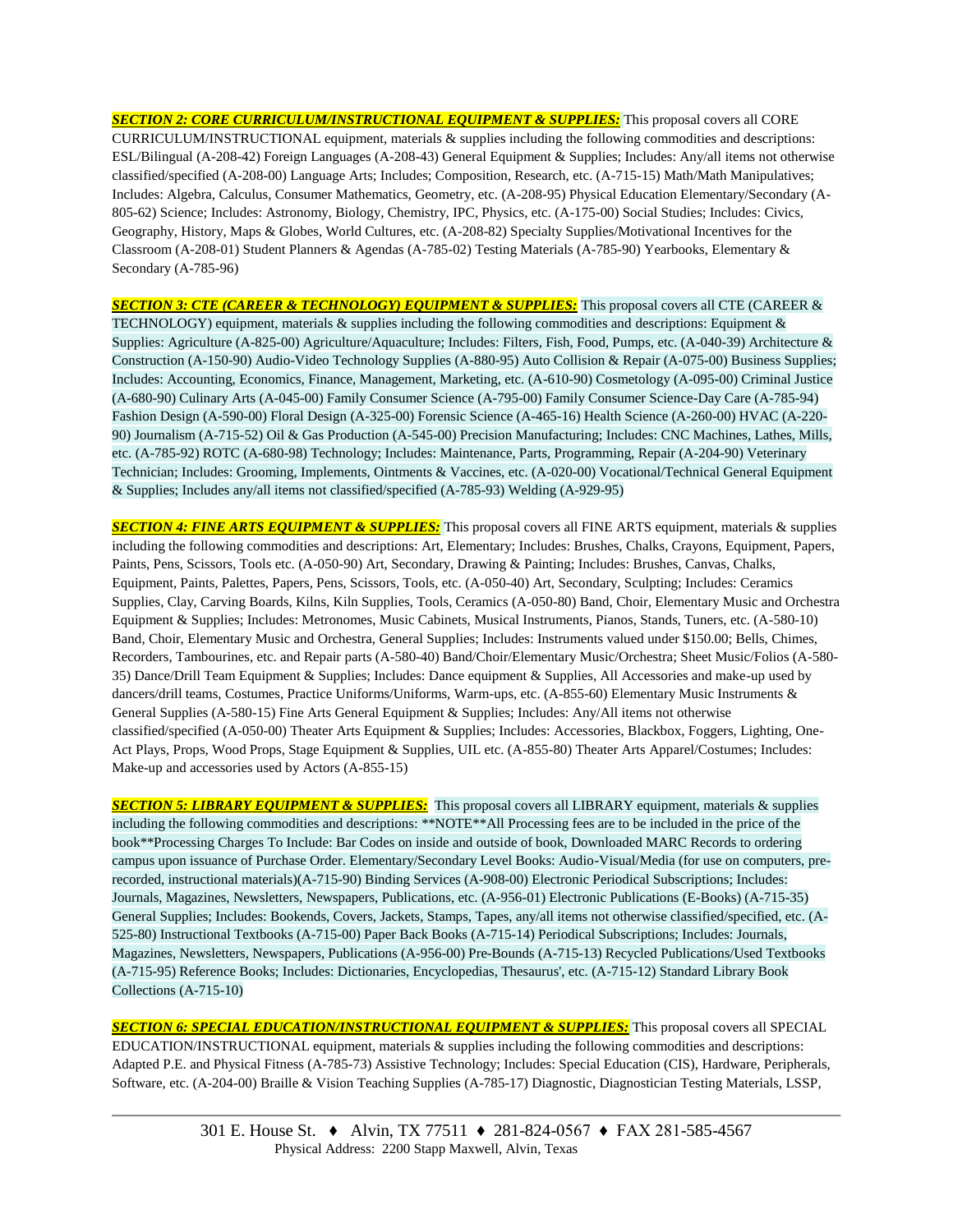Psychological Protocols, Speech (A-785-91) Dyslexia/Instructional (A-785-77) Music Therapy (A-580-70) Nurse/Clinic Supplies; Includes: Any medical equipment & supplies needed to meet the needs of mentally and/or physically challenged students (A-785-75) Occupational/Technical Supplies & Equipment (A-785-76) Orientation & Mobility Equipment; Includes: Equipment designed to meet the needs of physically challenged students (A-785-89) Prosthetic Devices; Includes: Auditory Testing Equipment, Electronic Reading Devices, Hearing Aids, etc. (A-710-00) Special Education Multi-Subject Teaching Aids, General Equipment, Manipulatives & Supplies; Includes: Any/all items not otherwise classified/specified (A-785-18).

A non-exclusive award is requested to allow each participating vendor to supply discounts off catalog pricing and company price quote requests to meet our campuses and departments classroom needs at the lowest practical price and best value with the flexibility to purchase from a list of approved qualified vendors meeting the terms and conditions established for this contract.

This proposal is requested for award under a one-year contract with a two (2) year renewal extension as long as both parties agree to the terms of the contract for use on an as needed basis and funds are available for these commodities. Renewal of this contract is not anticipated until March, 2019. Additional proposals of this nature will be extended for vendor participation; however, this will not disqualify any vendors awarded under this contract, but will allow for additional vendor participation in the future under these commodities.

Attached please find the database information that details the approved qualified vendor information, commodity sub-category discounts off catalogs and other pertinent information extracted from their qualified electronic proposals. Request approval for award to all vendors meeting specifications outlined under the Proposal ##1603 ATH/ CORE INST /CTE/ FA/ LIB/ SPED catalog proposal as a non-exclusive award.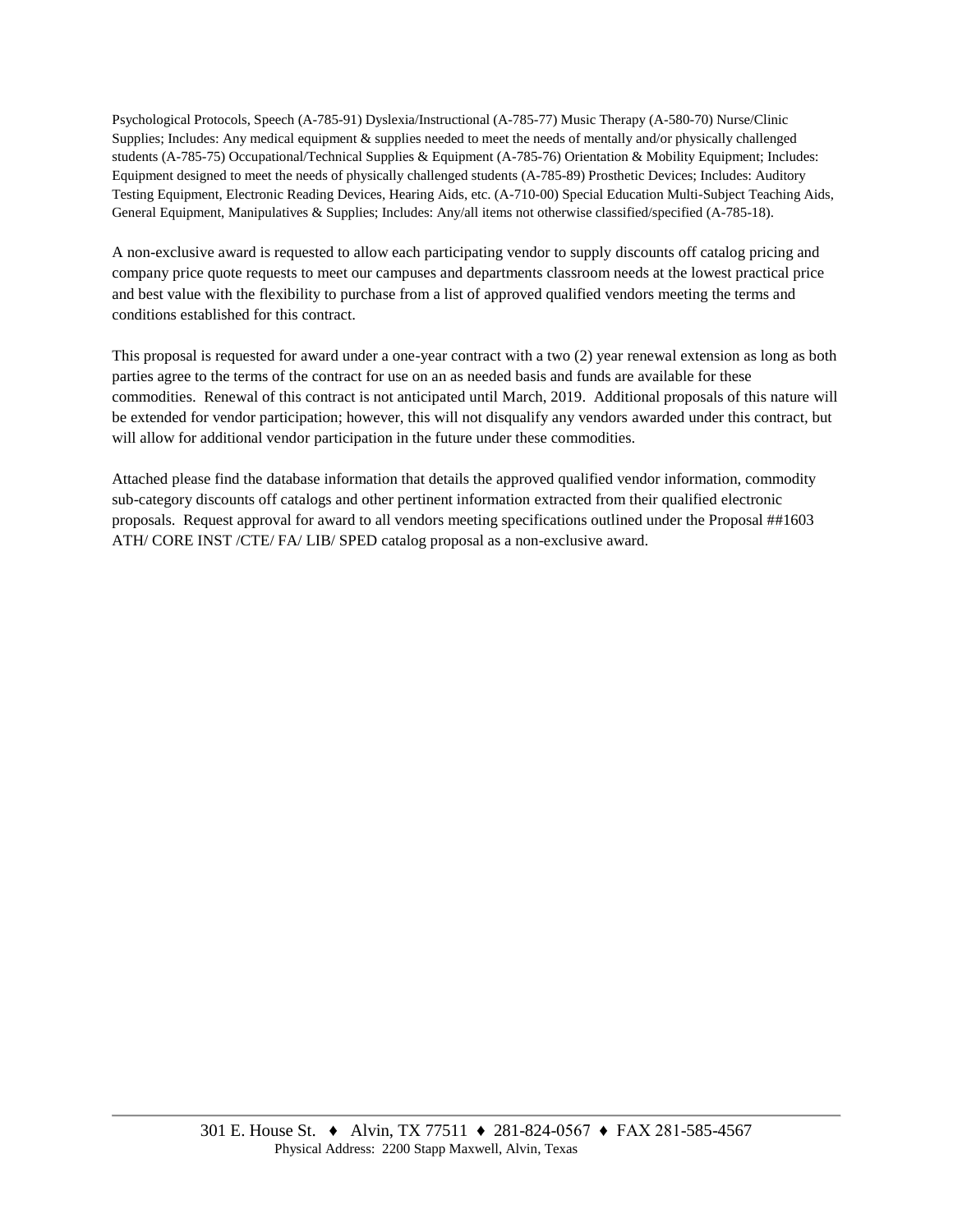| <b>Advanced Educational Products, Inc.</b><br>Erica Elkins<br>800-311-1522 ext. 17<br>716-446-5642 Fax<br>EElkins@aepbooks.com | 80                  | Line Categories Bid<br>74 Library, Instructional Textbooks (A-715-00)<br>75 Library, Paper Back Books (A-715-14)<br>77 Library, Pre-Bounds (A-715-13)<br>78 Library, Recycled Publications/Used Textbooks (A-715-95)<br>79 Library, Reference Books (A-715-12)<br>Library, Standard Library Book Collections (A-715-10) | % Discount<br>0<br>0<br>0<br>$\Omega$<br>0<br>0 |
|--------------------------------------------------------------------------------------------------------------------------------|---------------------|-------------------------------------------------------------------------------------------------------------------------------------------------------------------------------------------------------------------------------------------------------------------------------------------------------------------------|-------------------------------------------------|
|                                                                                                                                |                     |                                                                                                                                                                                                                                                                                                                         |                                                 |
| <b>Alamo Music Center</b><br>Gary Smith                                                                                        |                     | <b>Line Categories Bid</b><br>61 Fine Arts, Band, Choir, Elementary Music and Orchestra Equipment &<br>Supplies; Includes: Metronomes, Music Cabinets, Musical Instruments,                                                                                                                                             | % Discount<br>10                                |
| 210-224-1010                                                                                                                   |                     | Pianos, Stands, Tuners, etc. (A-580-10)<br>62 Fine Arts, Band, Choir, Elementary Music and Orchestra General Supplies;<br>Includes: Instruments valued under \$150.00, Repair parts, any/all items not                                                                                                                  | 10                                              |
| 210-226-8742 Fax                                                                                                               |                     | otherwise classified/specified, etc. (A-580-40)<br>65 Fine Arts, Elementary Music Instruments & Supplies; Any/all items not<br>otherwise classified (A-580-15)                                                                                                                                                          | 10                                              |
| schoolbids@alamomusic.com                                                                                                      |                     |                                                                                                                                                                                                                                                                                                                         |                                                 |
| <b>Alert Services Inc.</b>                                                                                                     |                     | <b>Line Categories Bid</b>                                                                                                                                                                                                                                                                                              | % Discount                                      |
| Sharon Morin                                                                                                                   |                     | 7 Athletic Equip. & Supplies, Athletic General Equipment & Supplies;<br>Includes: Any/all items not otherwise classified/specified (A-805-00)                                                                                                                                                                           | 22                                              |
| 800-668-3767<br>830-372-1447 Fax<br>orders@alertservices.com                                                                   | 8                   | Athletic Equip. & Supplies, Athletic Trainer and Training (A-805-84)<br>15 Athletic Equip. & Supplies, Football (A-805-48)                                                                                                                                                                                              | 22<br>22                                        |
|                                                                                                                                |                     |                                                                                                                                                                                                                                                                                                                         |                                                 |
| <b>Aluminum Athletic Equipment</b><br>Dan McCann                                                                               | 6                   | Line Categories Bid<br>Athletic Equip. & Supplies, Athletic Decals/Awards, Medals/Motivational<br>Materials/Plaques/Trophies, etc. (A-805-93)                                                                                                                                                                           | % Discount<br>14                                |
| 610-825-6565 ext.108                                                                                                           | $\overline{7}$      | Athletic Equip. & Supplies, Athletic General Equipment & Supplies;<br>Includes: Any/all items not otherwise classified/specified (A-805-00)                                                                                                                                                                             | 14                                              |
| 610-825-2378 Fax                                                                                                               | 9                   | Athletic Equip. & Supplies, Baseball & Softball (A-805-24)                                                                                                                                                                                                                                                              | 14                                              |
| danm@aaesports.com                                                                                                             | 18                  | 13 Athletic Equip. & Supplies, Field & Track/Cross Country (A-805-81)<br>15 Athletic Equip. & Supplies, Football (A-805-48)<br>Athletic Equip. & Supplies, Soccer (A-805-66)                                                                                                                                            | 14<br>14<br>14                                  |
|                                                                                                                                |                     |                                                                                                                                                                                                                                                                                                                         |                                                 |
| <b>Alvin Apparel</b><br>Corey Wanat                                                                                            | 1                   | Line Categories Bid<br>Athletic Apparel, Cheerleading (A-200-25)                                                                                                                                                                                                                                                        | % Discount<br>10                                |
| 832-226-1144                                                                                                                   | 2                   | Athletic Apparel, Coaches Cloth, Hats/Pants/Polos/Shorts/Windsuits, etc.<br>$(A-200-13)$                                                                                                                                                                                                                                | 10                                              |
| None                                                                                                                           | 4                   | Athletic Apparel, Team Uniforms/All Sports,<br>Jerseys/Hats/Pants/Polos/Windsuits, etc. (A-200-11)                                                                                                                                                                                                                      | 10                                              |
| Corey@alvinapparel.com                                                                                                         | 5<br>6              | Athletic Apparel, Workout Cloth, Pants/Shorts/T-Shirts, etc. (A-200-10)<br>Athletic Equip. & Supplies, Athletic Decals/Awards, Medals/Motivational<br>Materials/Plaques/Trophies, etc. (A-805-93)                                                                                                                       | 10<br>10                                        |
| <b>AMC Promotional Products</b>                                                                                                |                     | Line Categories Bid                                                                                                                                                                                                                                                                                                     | % Discount                                      |
| David Doyle<br>877-241-1160                                                                                                    | 1<br>$\overline{2}$ | Athletic Apparel, Cheerleading (A-200-25)<br>Athletic Apparel, Coaches Cloth, Hats/Pants/Polos/Shorts/Windsuits, etc.                                                                                                                                                                                                   | 18<br>20                                        |
| 407-208-1413<br>david@amcpromotionalproducts.com                                                                               | 3<br>4              | $(A-200-13)$<br>Athletic Apparel, Footwear (A-200-15)<br>Athletic Apparel, Team Uniforms/All Sports, Jerseys/Hats /Pants/ Polos/<br>Windsuits, etc. (A-200-11)                                                                                                                                                          | 19<br>18                                        |
|                                                                                                                                |                     |                                                                                                                                                                                                                                                                                                                         |                                                 |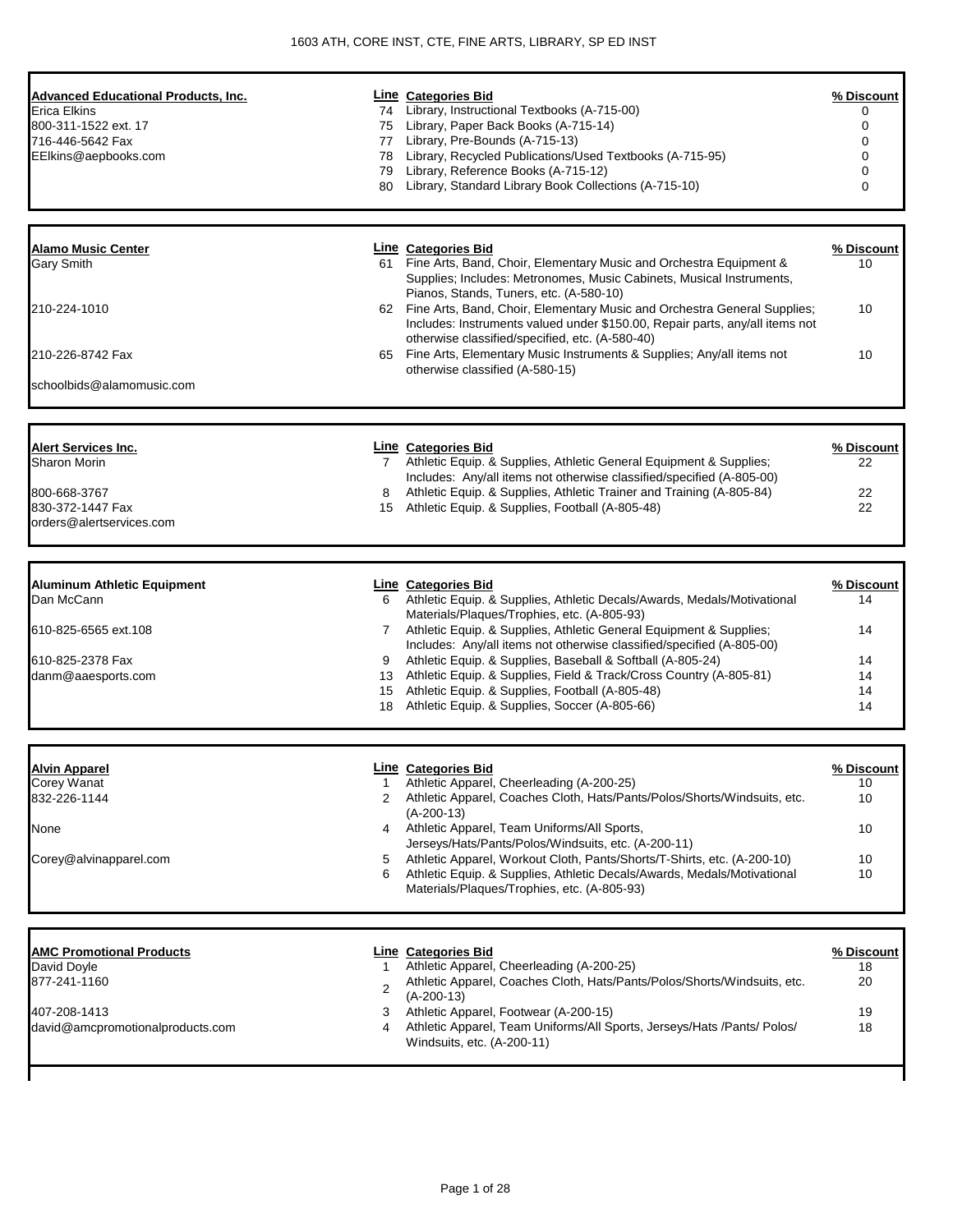| <b>AMC Promotional Products (continued)</b>    |                       | <b>Line Categories Bid</b>                                                                                                                             | % Discount  |
|------------------------------------------------|-----------------------|--------------------------------------------------------------------------------------------------------------------------------------------------------|-------------|
|                                                | 5                     | Athletic Apparel, Workout Cloth, Pants/Shorts/T-Shirts, etc. (A-200-10)                                                                                | 20          |
|                                                | 6                     | Athletic Equip. & Supplies, Athletic Decals/Awards, Medals/Motivational                                                                                | 18          |
|                                                |                       | Materials/Plaques/Trophies, etc. (A-805-93)                                                                                                            |             |
|                                                | $\overline{7}$        | Athletic Equip. & Supplies, Athletic General Equipment & Supplies;                                                                                     | 17          |
|                                                |                       | Includes: Any/all items not otherwise classified/specified (A-805-00)                                                                                  |             |
|                                                | 8                     | Athletic Equip. & Supplies, Athletic Trainer and Training (A-805-84)                                                                                   | 17          |
|                                                | 9                     | Athletic Equip. & Supplies, Baseball & Softball (A-805-24)                                                                                             | 18          |
|                                                | 10                    | Athletic Equip. & Supplies, Basketball (A-805-30)                                                                                                      | 18          |
|                                                | 11                    | Athletic Equip. & Supplies, Cheerleading (A-200-26)                                                                                                    | 17          |
|                                                |                       | 12 Athletic Equip. & Supplies, Equipment Reconditioning Supplies; Includes:                                                                            | 15          |
|                                                |                       | Maintenance & repair parts for shoulder pads, helmets, weight equipment,                                                                               |             |
|                                                |                       | etc. (A-931-11)                                                                                                                                        |             |
|                                                |                       | 13 Athletic Equip. & Supplies, Field & Track/Cross Country (A-805-81)                                                                                  | 17          |
|                                                |                       | 14 Athletic Equip. & Supplies, Fitness & Weight Training (A-805-94)                                                                                    | 17          |
|                                                |                       | 15 Athletic Equip. & Supplies, Football (A-805-48)                                                                                                     | 18          |
|                                                |                       | 16 Athletic Equip. & Supplies, Golf (A-805-54)                                                                                                         | 18          |
|                                                |                       | 17 Athletic Equip. & Supplies, Gymnastics (A-805-69)                                                                                                   | 17          |
|                                                |                       | 18 Athletic Equip. & Supplies, Soccer (A-805-66)                                                                                                       | 18          |
|                                                | 19                    | Athletic Equip. & Supplies, Swimming/Water Polo (A-805-75)                                                                                             | 17          |
|                                                | 20                    | Athletic Equip. & Supplies, Tennis (A-805-78)                                                                                                          | 17          |
|                                                | 21                    | Athletic Equip. & Supplies, Volleyball (A-805-90)                                                                                                      | 18          |
|                                                |                       | 58 Fine Arts, Art, Elementary; Includes: Brushes, Chalks, Crayons, Equipment,                                                                          | 15          |
|                                                |                       | Papers, Pens, Scissors, Tools, etc. (A-050-90)                                                                                                         |             |
|                                                | 59                    | Fine Arts, Art, Secondary, Drawing & Painting; Includes: Brushes, Canvas,                                                                              | 15          |
|                                                |                       | Chalks, Equipment, Paints, Palettes, Papers, Pens, Scissors, Tools, etc.                                                                               |             |
|                                                |                       | $(A-050-40)$                                                                                                                                           |             |
|                                                |                       | 64 Fine Arts, Dance/Drill Team Apparel/Uniforms; Includes: Dance Equipment                                                                             | 19          |
|                                                |                       | & Supplies, All accessories and make-up used by dancers and drill teams,                                                                               |             |
|                                                |                       | Costumes, Practice Uniforms/Uniforms, Warm-ups, etc. (A-855-60)                                                                                        |             |
|                                                | 73                    | Library, General Supplies; Includes: Bookends, Covers, Jackets, Stamps,<br>Tapes, any/all items not otherwise classified/specified, etc. (A-525-80)    | 15          |
|                                                |                       |                                                                                                                                                        |             |
| American Challenge                             |                       | <b>Line Categories Bid</b>                                                                                                                             | % Discount  |
| Bruce Laker                                    | $\mathbf{2}^{\prime}$ | Athletic Apparel, Coaches Cloth, Hats/Pants/Polos/Shorts/Windsuits, etc.                                                                               | 1           |
| 800-638-9112                                   | 4                     | $(A-200-13)$<br>Athletic Apparel, Team Uniforms/All Sports,                                                                                            | 1           |
|                                                |                       | Jerseys/Hats/Pants/Polos/Windsuits, etc. (A-200-11)                                                                                                    |             |
| 888-890-7687 Fax                               | 5                     | Athletic Apparel, Workout Cloth, Pants/Shorts/T-Shirts, etc. (A-200-10)                                                                                |             |
| service@achallenge.com - blaker@achallenge.com | 8                     | Athletic Equip. & Supplies, Athletic Trainer and Training (A-805-84)                                                                                   |             |
|                                                | 18                    | Athletic Equip. & Supplies, Soccer (A-805-66)                                                                                                          |             |
|                                                | 81                    | Special Education/Instructional, Adapted P.E. and Physical Fitness<br>$(A-785-73)$                                                                     | 1           |
|                                                |                       |                                                                                                                                                        |             |
| <b>Amerilam Supply Group/Nobelus</b>           |                       | <b>Line Categories Bid</b>                                                                                                                             | % Discount  |
| Kate McCaskey                                  |                       | 24 Core Curriculum/Instructional, General Supplies; Includes: Any/all items not                                                                        | $\Omega$    |
|                                                |                       | otherwise classified/specified (A-208-00)                                                                                                              |             |
| 800-895-2747                                   |                       | 30 Core Curriculum/Instructional, Specialty Supplies/Motivational Incentives for<br>the Classroom (A-208-01)                                           | $\mathbf 0$ |
| 865-342-1931 Fax                               |                       | 66 Fine Arts, General Equipment & Supplies; Includes: Any/all items not<br>otherwise classified/specified (A-050-00)                                   | 0           |
| kate.mccaskey@nobelus.com                      |                       | 69 Library, Audio-Visual/Media (for use on computers, pre-recorded,                                                                                    | 0           |
|                                                |                       | instructional materials) (A-715-90)                                                                                                                    |             |
|                                                |                       | 81 Special Education/Instructional, Adapted P.E. and Physical Fitness<br>$(A-785-73)$                                                                  | 0           |
|                                                |                       | 86 Special Education/Instructional, Multi-Subject Teaching Aids, General<br>Equipment, Manipulatives & Supplies; Includes: Any/all items not otherwise | 0           |

classified/specified (A-785-18)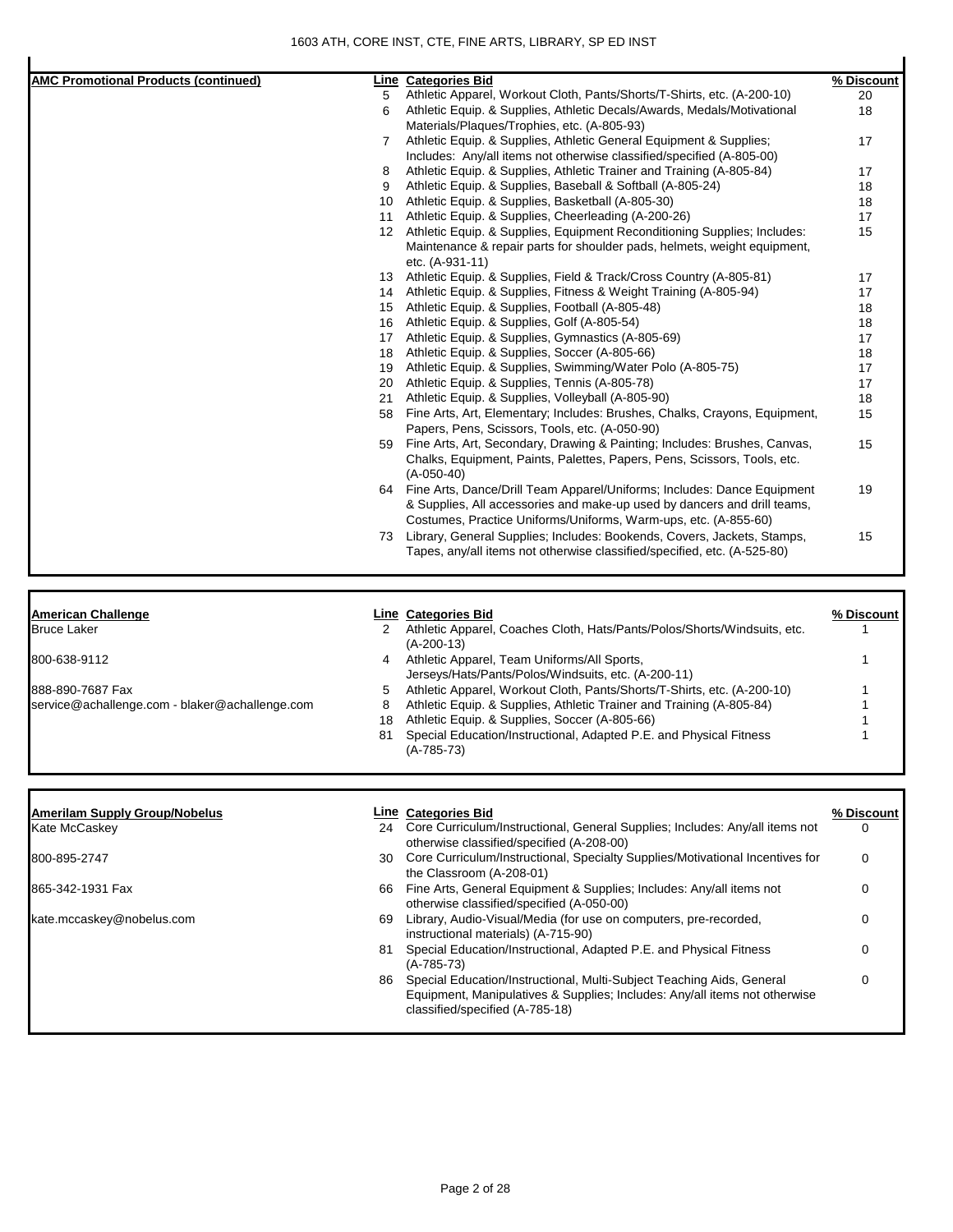| <b>Any Lab Test Now</b><br>John Moellenkamp<br>832-230-8792<br>832-230-8945 Fax<br>jmoellenkamp@anylabtestnow.com | $7^{\circ}$<br>48 | <b>Line Categories Bid</b><br>Athletic Equip. & Supplies, Athletic General Equipment & Supplies;<br>Includes: Any/all items not otherwise classified/specified (A-805-00)<br>CTE (Career & Technical Education), Health Science (A-260-00)<br>56 CTE (Career & Technical Education), Vocational/Technical General<br>Equipment & Supplies; Includes: Any/all items not otherwise<br>classified/specified (A-785-93) | % Discount<br>0<br>0<br>0 |
|-------------------------------------------------------------------------------------------------------------------|-------------------|---------------------------------------------------------------------------------------------------------------------------------------------------------------------------------------------------------------------------------------------------------------------------------------------------------------------------------------------------------------------------------------------------------------------|---------------------------|
|                                                                                                                   |                   |                                                                                                                                                                                                                                                                                                                                                                                                                     |                           |
| <b>Aves Audio Visual Systems, Inc.</b><br>Sandra Ramos                                                            |                   | <b>Line Categories Bid</b><br>37 CTE (Career & Technical Education), Audio-Video Technology Supplies<br>$(A-880-95)$                                                                                                                                                                                                                                                                                                | % Discount<br>10          |
| 281-295-1300                                                                                                      |                   | 67 Fine Arts, Theater Arts Equipment & Supplies; Includes: Accessories,<br>Blackbox, Foggers, Lighting, One-Act Plays, Props, Wood Props, Stage<br>Equipment & Supplies, UIL etc. (A-855-80)                                                                                                                                                                                                                        | 10                        |
| 281-295-1310 Fax<br>sales@avesav.com                                                                              |                   |                                                                                                                                                                                                                                                                                                                                                                                                                     |                           |
|                                                                                                                   |                   | Line Categories Bid                                                                                                                                                                                                                                                                                                                                                                                                 | % Discount                |
| <b>Babsy B</b><br><b>Babs Bell Hajdusiewicz</b>                                                                   |                   | 22 Core Curriculum/Instructional, ESL/Bilingual (A-208-42)                                                                                                                                                                                                                                                                                                                                                          | 0                         |
| 713-253-2591                                                                                                      |                   | 24 Core Curriculum/Instructional, General Supplies; Includes: Any/all items not                                                                                                                                                                                                                                                                                                                                     | 0                         |
| 404-633-9537 Fax                                                                                                  |                   | otherwise classified/specified (A-208-00)<br>25 Core Curriculum/Instructional, Language Arts; Includes; Composition,<br>Research, etc. (A-715-15)                                                                                                                                                                                                                                                                   | 0                         |
| babs@babsyb.com                                                                                                   | 80                | Library, Standard Library Book Collections (A-715-10)                                                                                                                                                                                                                                                                                                                                                               | 0                         |
|                                                                                                                   |                   |                                                                                                                                                                                                                                                                                                                                                                                                                     |                           |
| <b>Benchmark Education Company</b>                                                                                |                   | <b>Line Categories Bid</b>                                                                                                                                                                                                                                                                                                                                                                                          | % Discount                |
| <b>Customer Service</b><br>877-236-2465                                                                           | 25                | 22 Core Curriculum/Instructional, ESL/Bilingual (A-208-42)<br>Core Curriculum/Instructional, Language Arts; Includes; Composition,<br>Research, etc. (A-715-15)                                                                                                                                                                                                                                                     | 0<br>0                    |
| 877-732-8273 Fax                                                                                                  | 26                | Core Curriculum/Instructional, Math/Math Manipulatives; Includes: Algebra,<br>Calculus, Consumer Mathematics, Geometry, etc. (A-208-95)                                                                                                                                                                                                                                                                             | 0                         |
| neworders@benchmarkeducation.com                                                                                  |                   | 28 Core Curriculum/Instructional, Science; Includes: Astronomy, Biology,<br>Chemistry, IPC, Physics, etc. (A-175-00)                                                                                                                                                                                                                                                                                                | 0                         |
|                                                                                                                   |                   | 29 Core Curriculum/Instructional, Social Studies; Includes: Civics, Geography,<br>History, Maps & Globes, World Cultures, etc. (A-208-82)                                                                                                                                                                                                                                                                           | 0                         |
|                                                                                                                   | 32                | Core Curriculum/Instructional, Testing Materials (A-785-90)<br>72 Library, Electronic Publications (E-Books) (A-715-35)                                                                                                                                                                                                                                                                                             | 0<br>0                    |
|                                                                                                                   | 74                | Library, Instructional Textbooks (A-715-00)                                                                                                                                                                                                                                                                                                                                                                         | 0                         |
|                                                                                                                   |                   |                                                                                                                                                                                                                                                                                                                                                                                                                     |                           |
| <b>Blue Moose Apparel</b><br>Jeff Thomas                                                                          | $\mathbf{1}$      | <b>Line Categories Bid</b><br>Athletic Apparel, Cheerleading (A-200-25)                                                                                                                                                                                                                                                                                                                                             | % Discount<br>0           |
| 877-566-6673                                                                                                      |                   | 2 Athletic Apparel, Coaches Cloth, Hats/Pants/Polos/Shorts/Windsuits, etc.<br>$(A-200-13)$                                                                                                                                                                                                                                                                                                                          | 0                         |
| 866-750-2194 Fax                                                                                                  |                   | 4 Athletic Apparel, Team Uniforms/All Sports, Jerseys/Hats/ Pants/Polos/<br>Windsuits, etc. (A-200-11)                                                                                                                                                                                                                                                                                                              | 0                         |
| cs@bluemoosetees.com                                                                                              | 5<br>6            | Athletic Apparel, Workout Cloth, Pants/Shorts/T-Shirts, etc. (A-200-10)<br>Athletic Equip. & Supplies, Athletic Decals/Awards, Medals/Motivational                                                                                                                                                                                                                                                                  | 0<br>0                    |
|                                                                                                                   |                   | Materials/Plaques/Trophies, etc. (A-805-93)                                                                                                                                                                                                                                                                                                                                                                         |                           |
|                                                                                                                   |                   | 7 Athletic Equip. & Supplies, Athletic General Equipment & Supplies;                                                                                                                                                                                                                                                                                                                                                | 0                         |
|                                                                                                                   |                   |                                                                                                                                                                                                                                                                                                                                                                                                                     |                           |
|                                                                                                                   | 9                 | Includes: Any/all items not otherwise classified/specified (A-805-00)<br>Athletic Equip. & Supplies, Baseball & Softball (A-805-24)                                                                                                                                                                                                                                                                                 | 0                         |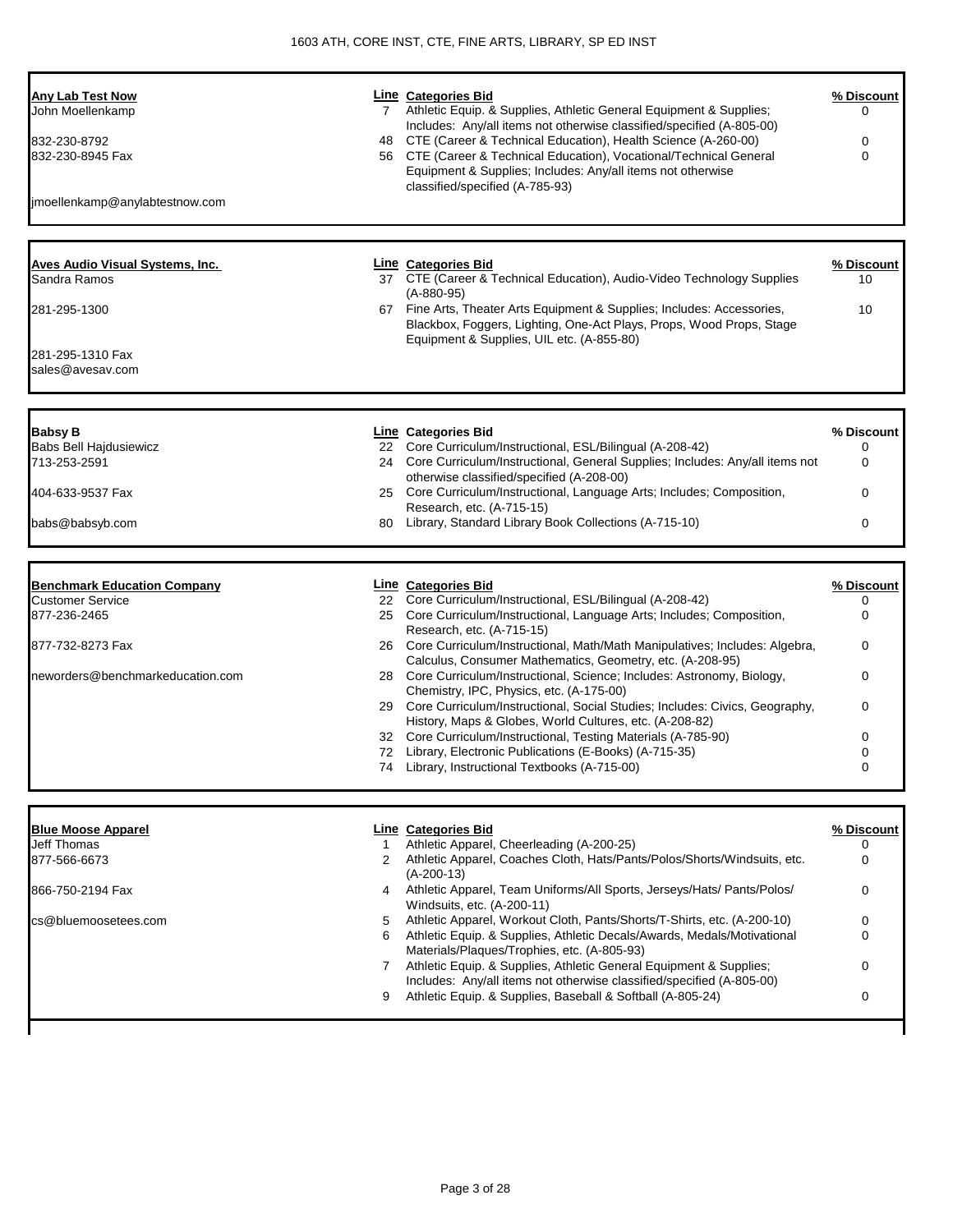| <b>Blue Moose Apparel (continued)</b>         |    | <b>Line Categories Bid</b>                                                                                                                              | % Discount |
|-----------------------------------------------|----|---------------------------------------------------------------------------------------------------------------------------------------------------------|------------|
|                                               |    | 10 Athletic Equip. & Supplies, Basketball (A-805-30)                                                                                                    | 0          |
|                                               |    | 11 Athletic Equip. & Supplies, Cheerleading (A-200-26)                                                                                                  | 0          |
|                                               |    | 12 Athletic Equip. & Supplies, Equipment Reconditioning Supplies; Includes:<br>Maintenance & repair parts for shoulder pads, helmets, weight equipment, | 0          |
|                                               |    | etc. (A-931-11)<br>13 Athletic Equip. & Supplies, Field & Track/Cross Country (A-805-81)                                                                |            |
|                                               |    |                                                                                                                                                         | 0<br>0     |
|                                               |    | 14 Athletic Equip. & Supplies, Fitness & Weight Training (A-805-94)<br>15 Athletic Equip. & Supplies, Football (A-805-48)                               | 0          |
|                                               |    | 16 Athletic Equip. & Supplies, Golf (A-805-54)                                                                                                          | 0          |
|                                               |    | 17 Athletic Equip. & Supplies, Gymnastics (A-805-69)                                                                                                    | 0          |
|                                               |    | 18 Athletic Equip. & Supplies, Soccer (A-805-66)                                                                                                        | 0          |
|                                               | 19 | Athletic Equip. & Supplies, Swimming/Water Polo (A-805-75)                                                                                              | 0          |
|                                               |    | 20 Athletic Equip. & Supplies, Tennis (A-805-78)                                                                                                        | 0          |
|                                               | 21 | Athletic Equip. & Supplies, Volleyball (A-805-90)                                                                                                       | 0          |
|                                               | 64 | Fine Arts, Dance/Drill Team Apparel/Uniforms; Includes: Dance Equipment                                                                                 | 0          |
|                                               |    | & Supplies, All accessories and make-up used by dancers and drill teams,<br>Costumes, Practice Uniforms/Uniforms, Warm-ups, etc. (A-855-60)             |            |
|                                               | 66 | Fine Arts, General Equipment & Supplies; Includes: Any/all items not<br>otherwise classified/specified (A-050-00)                                       | 0          |
|                                               | 68 | Fine Arts, Theater Arts Apparel/Costumes; Includes: Make-up and<br>accessories used by Actors (A-855-15)                                                | 0          |
|                                               |    |                                                                                                                                                         |            |
| <b>BSN Sports</b>                             |    | <b>Line Categories Bid</b>                                                                                                                              | % Discount |
| Craig Mostaffa                                | 2  | Athletic Apparel, Coaches Cloth, Hats/Pants/Polos/Shorts/Windsuits, etc.<br>$(A-200-13)$                                                                | 10         |
| 800-527-7510 ext. 7329                        | 3  | Athletic Apparel, Footwear (A-200-15)                                                                                                                   | 10         |
| 800-365-7653 Fax                              | 4  | Athletic Apparel, Team Uniforms/All Sports, Jerseys/Hats/Pants/ Polos/<br>Windsuits, etc. (A-200-11)                                                    | 10         |
| cmostaffa@bsnsports. and bsnbid@bsnsports.com | 5  | Athletic Apparel, Workout Cloth, Pants/Shorts/T-Shirts, etc. (A-200-10)                                                                                 | 10         |
|                                               | 7  | Athletic Equip. & Supplies, Athletic General Equipment & Supplies;<br>Includes: Any/all items not otherwise classified/specified (A-805-00)             | 10         |
|                                               | 8  | Athletic Equip. & Supplies, Athletic Trainer and Training (A-805-84)                                                                                    | 10         |
|                                               | 9  | Athletic Equip. & Supplies, Baseball & Softball (A-805-24)                                                                                              | 10         |
|                                               | 10 | Athletic Equip. & Supplies, Basketball (A-805-30)                                                                                                       | 10         |
|                                               | 13 | Athletic Equip. & Supplies, Field & Track/Cross Country (A-805-81)                                                                                      | 10         |
|                                               | 14 | Athletic Equip. & Supplies, Fitness & Weight Training (A-805-94)                                                                                        | 10         |
|                                               |    | 15 Athletic Equip. & Supplies, Football (A-805-48)                                                                                                      | 10         |
|                                               |    | 16 Athletic Equip. & Supplies, Golf (A-805-54)                                                                                                          | 10         |
|                                               |    | 17 Athletic Equip. & Supplies, Gymnastics (A-805-69)                                                                                                    | 10         |
|                                               | 18 | Athletic Equip. & Supplies, Soccer (A-805-66)                                                                                                           | 10         |
|                                               | 19 | Athletic Equip. & Supplies, Swimming/Water Polo (A-805-75)                                                                                              | 10         |
|                                               |    | 20 Athletic Equip. & Supplies, Tennis (A-805-78)<br>21 Athletic Equip. & Supplies, Volleyball (A-805-90)                                                | 10<br>10   |
|                                               |    |                                                                                                                                                         |            |
| Capstone                                      |    | <b>Line Categories Bid</b>                                                                                                                              | % Discount |
| Customer Service                              |    | 69 Library, Audio-Visual/Media (for use on computers, pre-recorded,<br>instructional materials) (A-715-90)                                              | n          |
| 800-747-4992                                  |    | 72 Library, Electronic Publications (E-Books) (A-715-35)                                                                                                | 0          |
| 888-262-0705 Fax                              |    | 79 Library, Reference Books (A-715-12)                                                                                                                  | 0          |
| customerservice@capstonepub.com               |    | 80 Library, Standard Library Book Collections (A-715-10)                                                                                                | 0          |
|                                               |    |                                                                                                                                                         |            |
| <b>Capstone Classroom</b>                     |    | <b>Line Categories Bid</b>                                                                                                                              | % Discount |
| Customer Service                              |    | 22 Core Curriculum/Instructional, ESL/Bilingual (A-208-42)                                                                                              | 0          |
| 888-262-6135                                  | 25 | Core Curriculum/Instructional, Language Arts; Includes; Composition,<br>Research, etc. (A-715-15)                                                       | 0          |
| 888-574-5570 Fax                              | 28 | Core Curriculum/Instructional, Science; Includes: Astronomy, Biology,<br>Chemistry, IPC, Physics, etc. (A-175-00)                                       | 0          |
| customer.service@capstoneclassroom.com        | 29 | Core Curriculum/Instructional, Social Studies; Includes: Civics, Geography,<br>History, Maps & Globes, World Cultures, etc. (A-208-82)                  | 0          |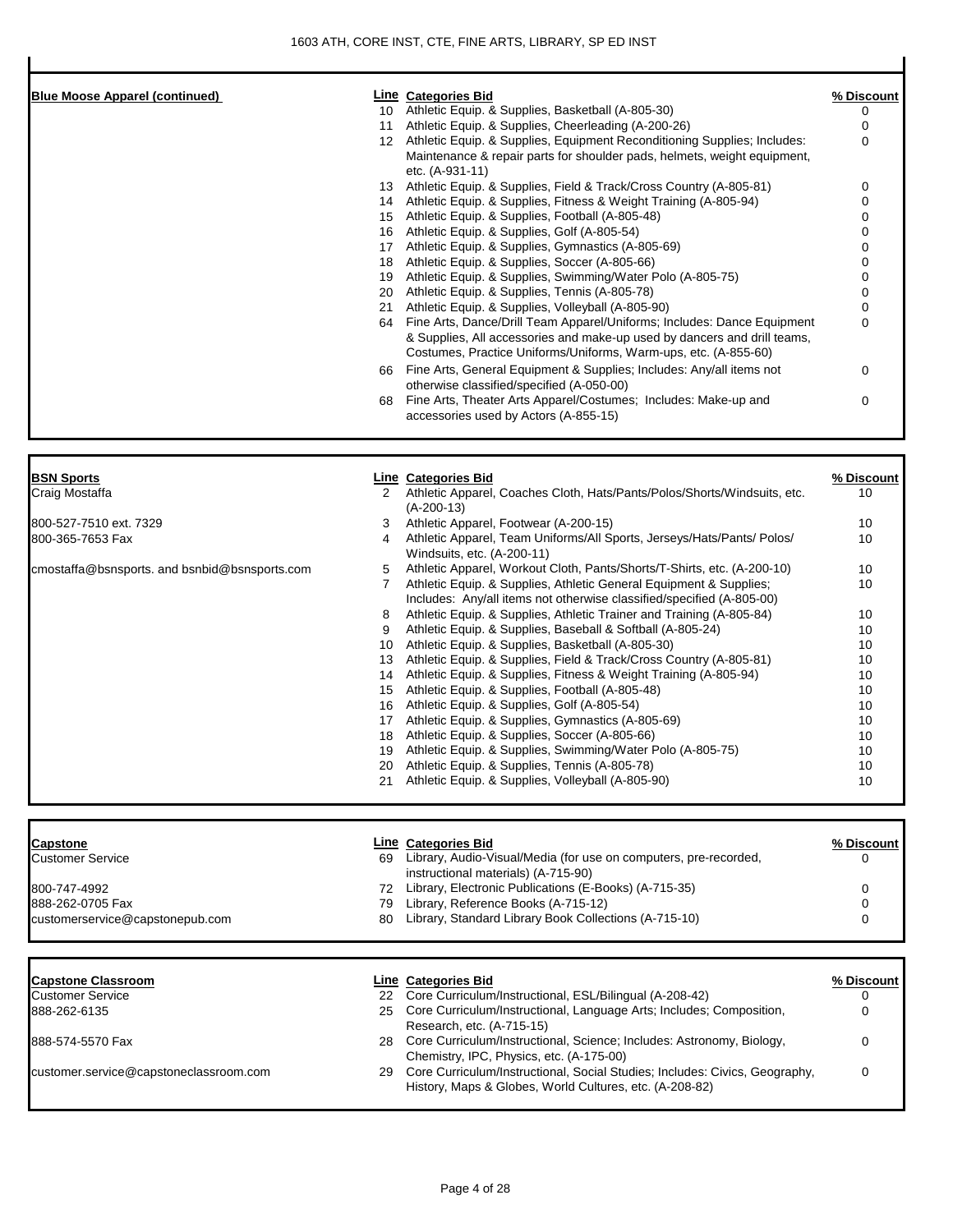| <b>Complete Book and Media Supply, LLC</b> |    | Line Categories Bid                                                              | % Discount |
|--------------------------------------------|----|----------------------------------------------------------------------------------|------------|
| Kendall Montiegel                          |    | 22 Core Curriculum/Instructional, ESL/Bilingual (A-208-42)                       | 45         |
| 800-986-1775                               | 23 | Core Curriculum/Instructional, Foreign Languages (A-208-43)                      | 45         |
| 512-616-0410 Fax                           |    | 24 Core Curriculum/Instructional, General Supplies; Includes: Any/all items not  | 45         |
|                                            |    | otherwise classified/specified (A-208-00)                                        |            |
| kendall@completebook.com                   | 25 | Core Curriculum/Instructional, Language Arts; Includes; Composition,             | 45         |
|                                            |    | Research, etc. (A-715-15)                                                        |            |
|                                            | 26 | Core Curriculum/Instructional, Math/Math Manipulatives; Includes: Algebra,       | 45         |
|                                            |    | Calculus, Consumer Mathematics, Geometry, etc. (A-208-95)                        |            |
|                                            |    | 27 Core Curriculum/Instructional, Physical Education Elementary/Secondary (A-    | 45         |
|                                            |    | 805-62)                                                                          |            |
|                                            |    | 28 Core Curriculum/Instructional, Science; Includes: Astronomy, Biology,         | 45         |
|                                            |    | Chemistry, IPC, Physics, etc. (A-175-00)                                         |            |
|                                            | 29 | Core Curriculum/Instructional, Social Studies; Includes: Civics, Geography,      | 45         |
|                                            |    | History, Maps & Globes, World Cultures, etc. (A-208-82)                          |            |
|                                            | 30 | Core Curriculum/Instructional, Specialty Supplies/Motivational Incentives for    | 45         |
|                                            |    | the Classroom (A-208-01)                                                         |            |
|                                            | 31 | Core Curriculum/Instructional, Student Planners & Agendas (A-785-02)             | 45         |
|                                            |    | 32 Core Curriculum/Instructional, Testing Materials (A-785-90)                   | 45         |
|                                            |    | 40 CTE (Career & Technical Education), Cosmetology (A-095-00)                    | 45         |
|                                            |    | 41 CTE (Career & Technical Education), Criminal Justice (A-680-90)               | 45         |
|                                            |    | 42 CTE (Career & Technical Education), Culinary Arts (A-045-00)                  | 45         |
|                                            |    | 43 CTE (Career & Technical Education), Family Consumer Science                   | 45         |
|                                            |    | $(A-795-00)$                                                                     |            |
|                                            | 48 | CTE (Career & Technical Education), Health Science (A-260-00)                    | 45         |
|                                            |    | 49 CTE (Career & Technical Education), HVAC (A-220-90)                           | 45         |
|                                            |    | 56 CTE (Career & Technical Education), Vocational/Technical General              | 45         |
|                                            |    | Equipment & Supplies; Includes: Any/all items not otherwise                      |            |
|                                            |    | classified/specified (A-785-93)                                                  |            |
|                                            |    |                                                                                  |            |
|                                            |    | 57 CTE (Career & Technical Education), Welding (A-929-95)                        | 45         |
|                                            |    | 63 Fine Arts, Band, Choir, Elementary Music, Orchestra, Sheet Music/Folios (A-   | 45         |
|                                            |    | 580-35)                                                                          |            |
|                                            | 69 | Library, Audio-Visual/Media (for use on computers, pre-recorded,                 | 45         |
|                                            |    | instructional materials) (A-715-90)                                              |            |
|                                            |    | 71 Library, Electronic Periodical Subscriptions (A-956-01)                       | 45         |
|                                            |    | 72 Library, Electronic Publications (E-Books) (A-715-35)                         | 45         |
|                                            |    | 74 Library, Instructional Textbooks (A-715-00)                                   | 45         |
|                                            | 75 | Library, Paper Back Books (A-715-14)                                             | 45         |
|                                            |    | 76 Library, Periodical Subscriptions; Includes: Journals, Magazines,             | 45         |
|                                            |    | Newsletters, Newspapers, Publications, etc. (A-956-00)                           |            |
|                                            |    | 77 Library, Pre-Bounds (A-715-13)                                                | 45         |
|                                            |    | 78 Library, Recycled Publications/Used Textbooks (A-715-95)                      | 25         |
|                                            | 79 | Library, Reference Books (A-715-12)                                              | 45         |
|                                            |    | 81 Special Education/Instructional, Adapted P.E. and Physical Fitness            | 45         |
|                                            |    | $(A-785-73)$                                                                     |            |
|                                            |    | 82 Special Education/Instructional, Assistive Technology; Includes: Special      | 45         |
|                                            |    | Education (CIS), Hardware, Peripherals, Software, etc. (A-204-00)                |            |
|                                            | 83 | Special Education/Instructional, Braille & Vision Teaching Supplies              | 45         |
|                                            |    | $(A-785-17)$                                                                     |            |
|                                            |    | 84 Special Education/Instructional, Diagnostic, Diagnostician Testing Materials, | 45         |
|                                            |    | LSSP, Psychological Protocols, Speech (A-785-91)                                 |            |
|                                            | 85 | Special Education/Instructional, Dyslexia/Instructional (A-785-77)               | 45         |
|                                            | 86 | Special Education/Instructional, Multi-Subject Teaching Aids, General            | 45         |
|                                            |    | Equipment, Manipulatives & Supplies; Includes: Any/all items not otherwise       |            |
|                                            |    | classified/specified (A-785-18)                                                  |            |
|                                            | 87 | Special Education/Instructional, Music Therapy (A-580-70)                        | 45         |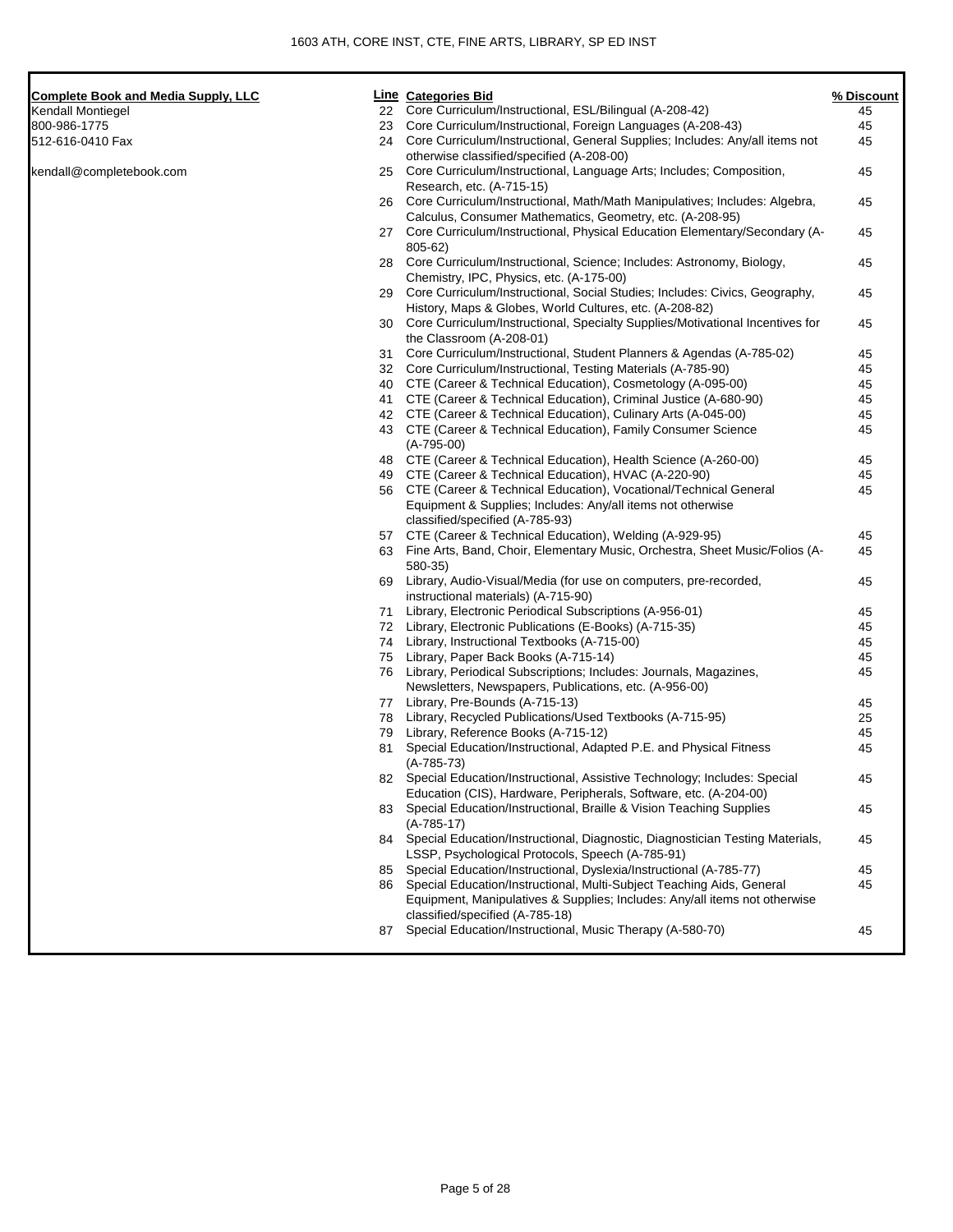| <b>Contract Paper Group Inc.</b>          |                 | <b>Line Categories Bid</b>                                                                                                                                  | % Discount       |
|-------------------------------------------|-----------------|-------------------------------------------------------------------------------------------------------------------------------------------------------------|------------------|
| Brian J. Breitenbach                      |                 | 24 Core Curriculum/Instructional, General Supplies; Includes: Any/all items not                                                                             | 40               |
|                                           |                 | otherwise classified/specified (A-208-00)                                                                                                                   |                  |
| 800-563-5739                              | 29              | Core Curriculum/Instructional, Social Studies; Includes: Civics, Geography,                                                                                 | 40               |
|                                           |                 | History, Maps & Globes, World Cultures, etc. (A-208-82)                                                                                                     |                  |
| 330-896-6886 Fax                          |                 | 30 Core Curriculum/Instructional, Specialty Supplies/Motivational Incentives for                                                                            | 40               |
| brianb@cpgbid.com                         | 31              | the Classroom (A-208-01)<br>Core Curriculum/Instructional, Student Planners & Agendas (A-785-02)                                                            | 40               |
|                                           |                 | 32 Core Curriculum/Instructional, Testing Materials (A-785-90)                                                                                              | 40               |
|                                           |                 | 37 CTE (Career & Technical Education), Audio-Video Technology Supplies                                                                                      | 40               |
|                                           |                 | $(A-880-95)$                                                                                                                                                |                  |
|                                           |                 | 39 CTE (Career & Technical Education), Business Supplies; Includes:                                                                                         | 40               |
|                                           |                 | Accounting, Economics, Finance, Management, Marketing, etc. (A-610-90)                                                                                      |                  |
|                                           |                 | 56 CTE (Career & Technical Education), Vocational/Technical General                                                                                         | 40               |
|                                           |                 | Equipment & Supplies; Includes: Any/all items not otherwise                                                                                                 |                  |
|                                           |                 | classified/specified (A-785-93)                                                                                                                             |                  |
|                                           |                 | 58 Fine Arts, Art, Elementary; Includes: Brushes, Chalks, Crayons, Equipment,                                                                               | 40               |
|                                           |                 | Papers, Pens, Scissors, Tools, etc. (A-050-90)<br>59 Fine Arts, Art, Secondary, Drawing & Painting; Includes: Brushes, Canvas,                              | 40               |
|                                           |                 | Chalks, Equipment, Paints, Palettes, Papers, Pens, Scissors, Tools, etc.                                                                                    |                  |
|                                           |                 | $(A-050-40)$                                                                                                                                                |                  |
|                                           |                 | 60 Fine Arts, Art, Secondary, Sculpting; Includes: Ceramics, Ceramics                                                                                       | 40               |
|                                           |                 | Supplies, Clay, Carving Boards, Kiln Supplies, Kilns, Tools, Ceramics                                                                                       |                  |
|                                           |                 | $(A-050-80)$                                                                                                                                                |                  |
|                                           |                 | 61 Fine Arts, Band, Choir, Elementary Music and Orchestra Equipment &                                                                                       | 40               |
|                                           |                 | Supplies; Includes: Metronomes, Music Cabinets, Musical Instruments,                                                                                        |                  |
|                                           |                 | Pianos, Stands, Tuners, etc. (A-580-10)                                                                                                                     |                  |
|                                           |                 | 62 Fine Arts, Band, Choir, Elementary Music and Orchestra General Supplies;<br>Includes: Instruments valued under \$150.00, Repair parts, any/all items not | 40               |
|                                           |                 | otherwise classified/specified, etc. (A-580-40)                                                                                                             |                  |
|                                           |                 | 63 Fine Arts, Band, Choir, Elementary Music, Orchestra, Sheet Music/Folios (A-                                                                              | 40               |
|                                           |                 | 580-35)                                                                                                                                                     |                  |
|                                           |                 | 65 Fine Arts, Elementary Music Instruments & Supplies; Any/all items not                                                                                    | 40               |
|                                           |                 | otherwise classified (A-580-15)                                                                                                                             |                  |
|                                           | 66              | Fine Arts, General Equipment & Supplies; Includes: Any/all items not                                                                                        | 40               |
|                                           |                 | otherwise classified/specified (A-050-00)                                                                                                                   |                  |
|                                           |                 | 69 Library, Audio-Visual/Media (for use on computers, pre-recorded,                                                                                         | 40               |
|                                           |                 | instructional materials) (A-715-90)                                                                                                                         |                  |
|                                           |                 | 73 Library, General Supplies; Includes: Bookends, Covers, Jackets, Stamps,<br>Tapes, any/all items not otherwise classified/specified, etc. (A-525-80)      | 40               |
|                                           | 89              | Special Education/Instructional, Occupational/Technical Supplies &                                                                                          | 40               |
|                                           |                 | Equipment (A-785-76)                                                                                                                                        |                  |
|                                           |                 |                                                                                                                                                             |                  |
| <b>Coole School</b>                       |                 | Line Categories Bid                                                                                                                                         | % Discount       |
| Paula Ogg                                 |                 | 31 Core Curriculum/Instructional, Student Planners & Agendas (A-785-02)                                                                                     | 25               |
| 713-552-1600                              |                 |                                                                                                                                                             |                  |
| 713-812-9588 Fax                          |                 |                                                                                                                                                             |                  |
| pogg@cooleschool.com                      |                 |                                                                                                                                                             |                  |
| <b>Corporate Screen Designs/A-Z Print</b> |                 | <b>Line Categories Bid</b>                                                                                                                                  |                  |
| Joseph Walker                             | $\mathbf{1}$    | Athletic Apparel, Cheerleading (A-200-25)                                                                                                                   | % Discount<br>10 |
| 713-771-2526, 713-291-1690 Cell           | 2               | Athletic Apparel, Coaches Cloth, Hats/Pants/Polos/Shorts/Windsuits, etc.                                                                                    | 10               |
|                                           |                 | $(A-200-13)$                                                                                                                                                |                  |
| 713-771-2526 Fax                          | 3               | Athletic Apparel, Footwear (A-200-15)                                                                                                                       | 10               |
| orders@a-zprint.com                       | 4               | Athletic Apparel, Team Uniforms/All Sports,                                                                                                                 | 10               |
|                                           |                 | Jerseys/Hats/Pants/Polos/Windsuits, etc. (A-200-11)                                                                                                         |                  |
|                                           | 5               | Athletic Apparel, Workout Cloth, Pants/Shorts/T-Shirts, etc. (A-200-10)                                                                                     | 10               |
|                                           | $7^{\circ}$     | Athletic Equip. & Supplies, Athletic General Equipment & Supplies;                                                                                          | 10               |
|                                           |                 | Includes: Any/all items not otherwise classified/specified (A-805-00)                                                                                       |                  |
|                                           | 9               | Athletic Equip. & Supplies, Baseball & Softball (A-805-24)                                                                                                  | 10               |
|                                           | 10 <sup>1</sup> | Athletic Equip. & Supplies, Basketball (A-805-30)                                                                                                           | 10               |

15 Athletic Equip. & Supplies, Football (A-805-48) 10 18 Athletic Equip. & Supplies, Soccer (A-805-66) 10 21 Athletic Equip. & Supplies, Volleyball (A-805-90) 10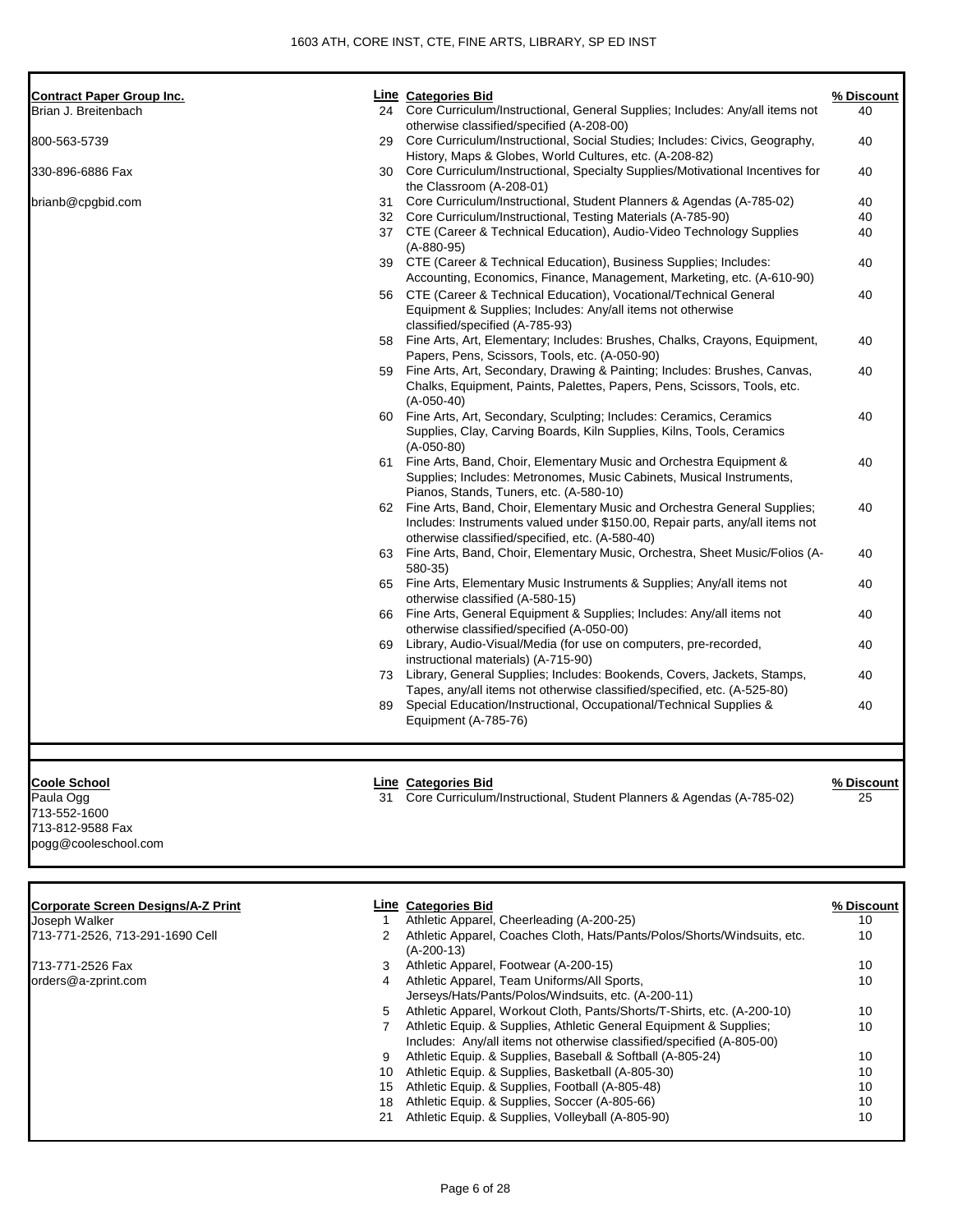| Cosenza & Associates, LLC<br>Paul Gray<br>800-224-4318<br>281-677-4234 Fax<br>paul@cosenzaassociates.com                  | 26           | <b>Line Categories Bid</b><br>Core Curriculum/Instructional, Math/Math Manipulatives; Includes: Algebra,<br>Calculus, Consumer Mathematics, Geometry, etc. (A-208-95) | % Discount<br>5        |
|---------------------------------------------------------------------------------------------------------------------------|--------------|-----------------------------------------------------------------------------------------------------------------------------------------------------------------------|------------------------|
| <b>Craft Supplies USA</b><br><b>Tori Bruzuela</b><br>800-551-8876<br>801-377-7742 Fax<br>tbrizuela@woodturnerscatalog.com |              | <b>Line Categories Bid</b><br>36 CTE (Career & Technical Education), Architecture & Construction<br>$(A-150-90)$                                                      | % Discount<br>0        |
| Davidson Titles, Inc.<br><b>Brenda Davidson</b>                                                                           |              | <b>Line Categories Bid</b><br>69 Library, Audio-Visual/Media (for use on computers, pre-recorded,<br>instructional materials) (A-715-90)                              | % Discount<br>$\Omega$ |
| 800-433-3903                                                                                                              | 70           | Library, Binding Services (A-908-00)                                                                                                                                  | 0                      |
| 800-787-7935 Fax                                                                                                          | 72           | Library, Electronic Publications (E-Books) (A-715-35)                                                                                                                 | $\Omega$               |
| brenda@davidsontitles.com                                                                                                 | 74           | Library, Instructional Textbooks (A-715-00)                                                                                                                           | $\Omega$               |
|                                                                                                                           |              | 75 Library, Paper Back Books (A-715-14)                                                                                                                               | U                      |
|                                                                                                                           | 77           | Library, Pre-Bounds (A-715-13)                                                                                                                                        | 0                      |
|                                                                                                                           | 79<br>80     | Library, Reference Books (A-715-12)<br>Library, Standard Library Book Collections (A-715-10)                                                                          | O<br>$\Omega$          |
| <b>Education Plus</b>                                                                                                     |              | <b>Line Categories Bid</b>                                                                                                                                            | % Discount             |
| <b>Mark Jarrett</b>                                                                                                       | $\mathbf{1}$ | Athletic Apparel, Cheerleading (A-200-25)                                                                                                                             | $\Omega$               |
| 925-906-9742                                                                                                              | 2            | Athletic Apparel, Coaches Cloth, Hats/Pants/Polos/Shorts/Windsuits, etc.<br>$(A-200-13)$                                                                              | $\Omega$               |
| 925-939-6557 Fax                                                                                                          |              | 3 Athletic Apparel, Footwear (A-200-15)                                                                                                                               | $\Omega$               |
| markjarrett@comcast.net                                                                                                   | 4            | Athletic Apparel, Team Uniforms/All Sports,<br>Jerseys/Hats/Pants/Polos/Windsuits, etc. (A-200-11)                                                                    | 0                      |
|                                                                                                                           |              | Athletic Apparel, Workout Cloth, Pants/Shorts/T-Shirts, etc. (A-200-10)                                                                                               | 0                      |
|                                                                                                                           | 6            | Athletic Equip. & Supplies, Athletic Decals/Awards, Medals/Motivational                                                                                               | $\Omega$               |

etc. (A-931-11)

Materials/Plaques/Trophies, etc. (A-805-93)

18 Athletic Equip. & Supplies, Soccer (A-805-66)

21 Athletic Equip. & Supplies, Volleyball (A-805-90)

otherwise classified/specified (A-208-00)

7 Athletic Equip. & Supplies, Athletic General Equipment & Supplies; Includes: Any/all items not otherwise classified/specified (A-805-00)

12 Athletic Equip. & Supplies, Equipment Reconditioning Supplies; Includes: Maintenance & repair parts for shoulder pads, helmets, weight equipment,

14 Athletic Equip. & Supplies, Fitness & Weight Training (A-805-94) 0

25 Core Curriculum/Instructional, Language Arts; Includes; Composition,

26 Core Curriculum/Instructional, Math/Math Manipulatives; Includes: Algebra, Calculus, Consumer Mathematics, Geometry, etc. (A-208-95)

8 Athletic Equip. & Supplies, Athletic Trainer and Training (A-805-84) 0 9 Athletic Equip. & Supplies, Baseball & Softball (A-805-24) 0 10 Athletic Equip. & Supplies, Basketball (A-805-30) 0 11 Athletic Equip. & Supplies, Cheerleading (A-200-26) 0

13 Athletic Equip. & Supplies, Field & Track/Cross Country (A-805-81) 0<br>14 Athletic Equip. & Supplies. Fitness & Weight Training (A-805-94) 0

15 Athletic Equip. & Supplies, Football (A-805-48) 0 16 Athletic Equip. & Supplies, Golf (A-805-54) 0 17 Athletic Equip. & Supplies, Gymnastics (A-805-69) 0

19 Athletic Equip. & Supplies, Swimming/Water Polo (A-805-75) 0 20 Athletic Equip. & Supplies, Tennis (A-805-78) 0

22 Core Curriculum/Instructional, ESL/Bilingual (A-208-42) 0 23 Core Curriculum/Instructional, Foreign Languages (A-208-43) 0 24 Core Curriculum/Instructional, General Supplies; Includes: Any/all items not

0

0

0

0

0

Research, etc. (A-715-15)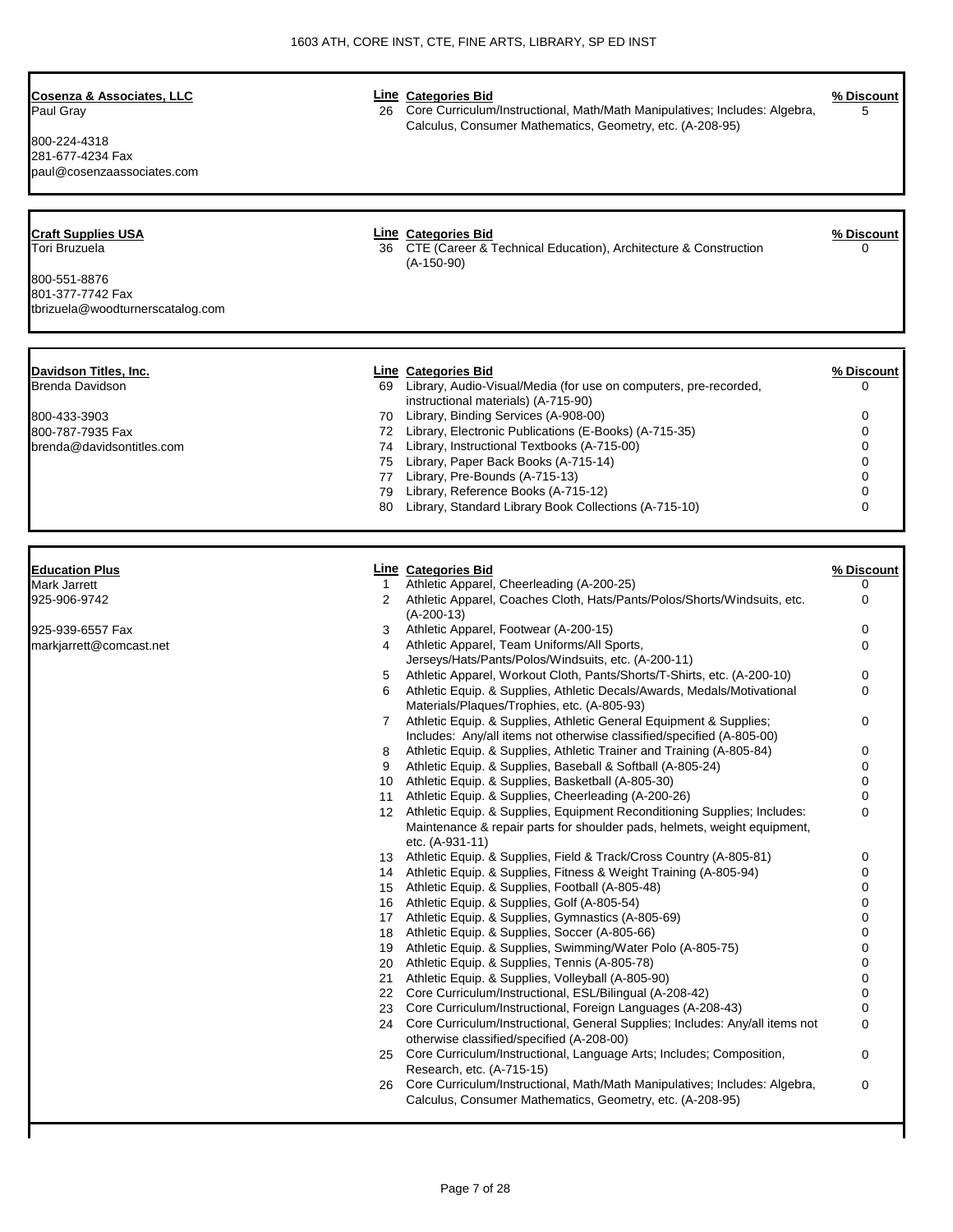| <b>Education Plus (continued)</b>                                                                                 | 30       | Line Categories Bid<br>27 Core Curriculum/Instructional, Physical Education Elementary/Secondary (A-<br>805-62)<br>28 Core Curriculum/Instructional, Science; Includes: Astronomy, Biology,<br>Chemistry, IPC, Physics, etc. (A-175-00)<br>29 Core Curriculum/Instructional, Social Studies; Includes: Civics, Geography,<br>History, Maps & Globes, World Cultures, etc. (A-208-82)<br>Core Curriculum/Instructional, Specialty Supplies/Motivational Incentives for<br>the Classroom (A-208-01) | % Discount<br>0<br>0<br>0<br>0 |
|-------------------------------------------------------------------------------------------------------------------|----------|---------------------------------------------------------------------------------------------------------------------------------------------------------------------------------------------------------------------------------------------------------------------------------------------------------------------------------------------------------------------------------------------------------------------------------------------------------------------------------------------------|--------------------------------|
| <b>Empowering Writers, LLC</b><br>Art Jureller<br>203-452-8301<br>203-452-8365 Fax<br>askus@empoweringwriters.com |          | Line Categories Bid<br>25 Core Curriculum/Instructional, Language Arts; Includes; Composition,<br>Research, etc. (A-715-15)<br>32 Core Curriculum/Instructional, Testing Materials (A-785-90)                                                                                                                                                                                                                                                                                                     | % Discount<br>0<br>0           |
| <b>Engraving Etc.</b><br>Joan Young<br>281-331-6275<br>None<br>youngjo917@aol.com                                 | 6        | <b>Line Categories Bid</b><br>Athletic Equip. & Supplies, Athletic Decals/Awards, Medals/Motivational<br>Materials/Plaques/Trophies, etc. (A-805-93)                                                                                                                                                                                                                                                                                                                                              | % Discount<br>0                |
|                                                                                                                   |          |                                                                                                                                                                                                                                                                                                                                                                                                                                                                                                   |                                |
| <b>Escue &amp; Associates</b><br>Greg Escue                                                                       |          | <b>Line Categories Bid</b><br>69 Library, Audio-Visual/Media (for use on computers, pre-recorded,                                                                                                                                                                                                                                                                                                                                                                                                 | % Discount<br>25               |
|                                                                                                                   |          | instructional materials) (A-715-90)                                                                                                                                                                                                                                                                                                                                                                                                                                                               |                                |
| 800-676-2093                                                                                                      |          | 72 Library, Electronic Publications (E-Books) (A-715-35)                                                                                                                                                                                                                                                                                                                                                                                                                                          | 25                             |
| 800-301-4040 Fax<br>greg@escuebooks.com                                                                           | 75<br>80 | Library, Paper Back Books (A-715-14)<br>Library, Standard Library Book Collections (A-715-10)                                                                                                                                                                                                                                                                                                                                                                                                     | 10<br>25                       |
|                                                                                                                   |          |                                                                                                                                                                                                                                                                                                                                                                                                                                                                                                   |                                |
| <b>Follett School Solutions, Inc.</b>                                                                             |          | Line Categories Bid                                                                                                                                                                                                                                                                                                                                                                                                                                                                               | % Discount                     |
| fssorders@follett.com                                                                                             |          | 22 Core Curriculum/Instructional, ESL/Bilingual (A-208-42)                                                                                                                                                                                                                                                                                                                                                                                                                                        | 0                              |
| 888-511-5114                                                                                                      | 23       | Core Curriculum/Instructional, Foreign Languages (A-208-43)<br>24 Core Curriculum/Instructional, General Supplies; Includes: Any/all items not                                                                                                                                                                                                                                                                                                                                                    | 0                              |
| 800-852-5458 Fax<br>fssorders@follett.com                                                                         | 25       | otherwise classified/specified (A-208-00)<br>Core Curriculum/Instructional, Language Arts; Includes; Composition,                                                                                                                                                                                                                                                                                                                                                                                 | 0<br>0                         |
|                                                                                                                   | 26       | Research, etc. (A-715-15)<br>Core Curriculum/Instructional, Math/Math Manipulatives; Includes: Algebra,                                                                                                                                                                                                                                                                                                                                                                                           | 0                              |
|                                                                                                                   |          | Calculus, Consumer Mathematics, Geometry, etc. (A-208-95)                                                                                                                                                                                                                                                                                                                                                                                                                                         |                                |
|                                                                                                                   |          | 27 Core Curriculum/Instructional, Physical Education Elementary/Secondary (A-<br>805-62)<br>28 Core Curriculum/Instructional, Science; Includes: Astronomy, Biology,                                                                                                                                                                                                                                                                                                                              | 0<br>0                         |
|                                                                                                                   |          | Chemistry, IPC, Physics, etc. (A-175-00)                                                                                                                                                                                                                                                                                                                                                                                                                                                          |                                |
|                                                                                                                   |          | 29 Core Curriculum/Instructional, Social Studies; Includes: Civics, Geography,<br>History, Maps & Globes, World Cultures, etc. (A-208-82)                                                                                                                                                                                                                                                                                                                                                         | 0                              |
|                                                                                                                   | 30       | Core Curriculum/Instructional, Specialty Supplies/Motivational Incentives for<br>the Classroom (A-208-01)                                                                                                                                                                                                                                                                                                                                                                                         | 0                              |
|                                                                                                                   |          | 32 Core Curriculum/Instructional, Testing Materials (A-785-90)                                                                                                                                                                                                                                                                                                                                                                                                                                    | 0                              |
|                                                                                                                   |          | 34 CTE (Career & Technical Education), Agriculture (A-825-00)<br>37 CTE (Career & Technical Education), Audio-Video Technology Supplies<br>$(A-880-95)$                                                                                                                                                                                                                                                                                                                                           | 0<br>0                         |
|                                                                                                                   |          | 39 CTE (Career & Technical Education), Business Supplies; Includes:<br>Accounting, Economics, Finance, Management, Marketing, etc. (A-610-90)                                                                                                                                                                                                                                                                                                                                                     | 0                              |
|                                                                                                                   | 41       | CTE (Career & Technical Education), Criminal Justice (A-680-90)                                                                                                                                                                                                                                                                                                                                                                                                                                   | 0                              |
|                                                                                                                   |          | 42 CTE (Career & Technical Education), Culinary Arts (A-045-00)<br>43 CTE (Career & Technical Education), Family Consumer Science<br>$(A-795-00)$                                                                                                                                                                                                                                                                                                                                                 | 0<br>0                         |
|                                                                                                                   | 48       | 47 CTE (Career & Technical Education), Forensic Science (A-465-16)<br>CTE (Career & Technical Education), Health Science (A-260-00)                                                                                                                                                                                                                                                                                                                                                               | 0<br>0                         |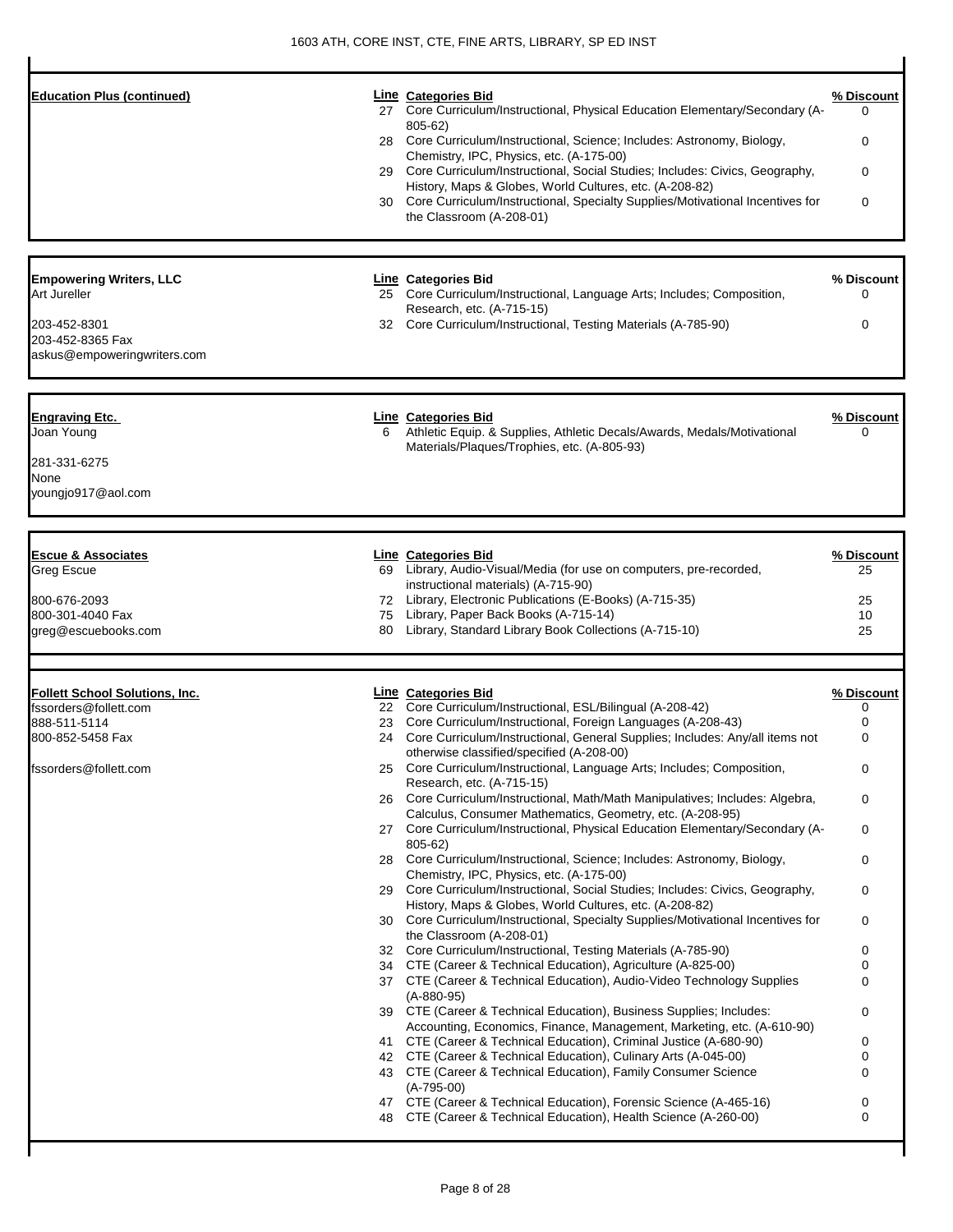| <b>Follett School Solutions, Inc. (continued)</b><br>50                                                                                              | Line Categories Bid<br>CTE (Career & Technical Education), Journalism (A-715-52)<br>69 Library, Audio-Visual/Media (for use on computers, pre-recorded,<br>instructional materials) (A-715-90)<br>73 Library, General Supplies; Includes: Bookends, Covers, Jackets, Stamps,<br>Tapes, any/all items not otherwise classified/specified, etc. (A-525-80)<br>74 Library, Instructional Textbooks (A-715-00)<br>75 Library, Paper Back Books (A-715-14)<br>77 Library, Pre-Bounds (A-715-13)<br>78 Library, Recycled Publications/Used Textbooks (A-715-95)<br>79 Library, Reference Books (A-715-12)<br>80 Library, Standard Library Book Collections (A-715-10)<br>82 Special Education/Instructional, Assistive Technology; Includes: Special<br>Education (CIS), Hardware, Peripherals, Software, etc. (A-204-00)<br>Special Education/Instructional, Multi-Subject Teaching Aids, General<br>86  <br>Equipment, Manipulatives & Supplies; Includes: Any/all items not otherwise<br>classified/specified (A-785-18) | % Discount<br>0<br>0<br>0<br>0<br>0<br>0<br>0<br>0<br>$\Omega$<br>0<br>0 |
|------------------------------------------------------------------------------------------------------------------------------------------------------|-----------------------------------------------------------------------------------------------------------------------------------------------------------------------------------------------------------------------------------------------------------------------------------------------------------------------------------------------------------------------------------------------------------------------------------------------------------------------------------------------------------------------------------------------------------------------------------------------------------------------------------------------------------------------------------------------------------------------------------------------------------------------------------------------------------------------------------------------------------------------------------------------------------------------------------------------------------------------------------------------------------------------|--------------------------------------------------------------------------|
| <b>Gilman Gear</b><br>Sales Department<br>800-243-0398<br>8<br>860-823-1859 Fax<br>9<br>sales@gilmangear.com<br>15<br>18                             | <b>Line Categories Bid</b><br>7 Athletic Equip. & Supplies, Athletic General Equipment & Supplies;<br>Includes: Any/all items not otherwise classified/specified (A-805-00)<br>Athletic Equip. & Supplies, Athletic Trainer and Training (A-805-84)<br>Athletic Equip. & Supplies, Baseball & Softball (A-805-24)<br>10 Athletic Equip. & Supplies, Basketball (A-805-30)<br>14 Athletic Equip. & Supplies, Fitness & Weight Training (A-805-94)<br>Athletic Equip. & Supplies, Football (A-805-48)<br>Athletic Equip. & Supplies, Soccer (A-805-66)                                                                                                                                                                                                                                                                                                                                                                                                                                                                  | % Discount<br>5<br>5<br>5<br>5<br>5<br>5<br>5                            |
| <b>Green Technology Specialists</b><br>Darwin Campbell<br>832-728-9503<br>8<br>832-941-0390 Fax<br>9<br>dlcampbell00@yahoo.com<br>15                 | <b>Line Categories Bid</b><br>7 Athletic Equip. & Supplies, Athletic General Equipment & Supplies;<br>Includes: Any/all items not otherwise classified/specified (A-805-00)<br>Athletic Equip. & Supplies, Athletic Trainer and Training (A-805-84)<br>Athletic Equip. & Supplies, Baseball & Softball (A-805-24)<br>10 Athletic Equip. & Supplies, Basketball (A-805-30)<br>Athletic Equip. & Supplies, Fitness & Weight Training (A-805-94)<br>14<br>Athletic Equip. & Supplies, Football (A-805-48)                                                                                                                                                                                                                                                                                                                                                                                                                                                                                                                | % Discount<br>5<br>5<br>5<br>5<br>5<br>5                                 |
| <b>Groggy Dog Sportswear &amp; Graphics</b><br>Mary Ann Chambers<br>940-891-4022<br>4<br>940-891-4021 Fax<br>5<br>mchambers@groggydogonline.com<br>6 | Line Categories Bid<br>2 Athletic Apparel, Coaches Cloth, Hats/Pants/Polos/Shorts/Windsuits, etc.<br>$(A-200-13)$<br>Athletic Apparel, Team Uniforms/All Sports, Jerseys/Hats/Pants/Polos/<br>Windsuits, etc. (A-200-11)<br>Athletic Apparel, Workout Cloth, Pants/Shorts/T-Shirts, etc. (A-200-10)<br>Athletic Equip. & Supplies, Athletic Decals/Awards, Medals/Motivational<br>Materials/Plaques/Trophies, etc. (A-805-93)                                                                                                                                                                                                                                                                                                                                                                                                                                                                                                                                                                                         | % Discount<br>0<br>0<br>0<br>0                                           |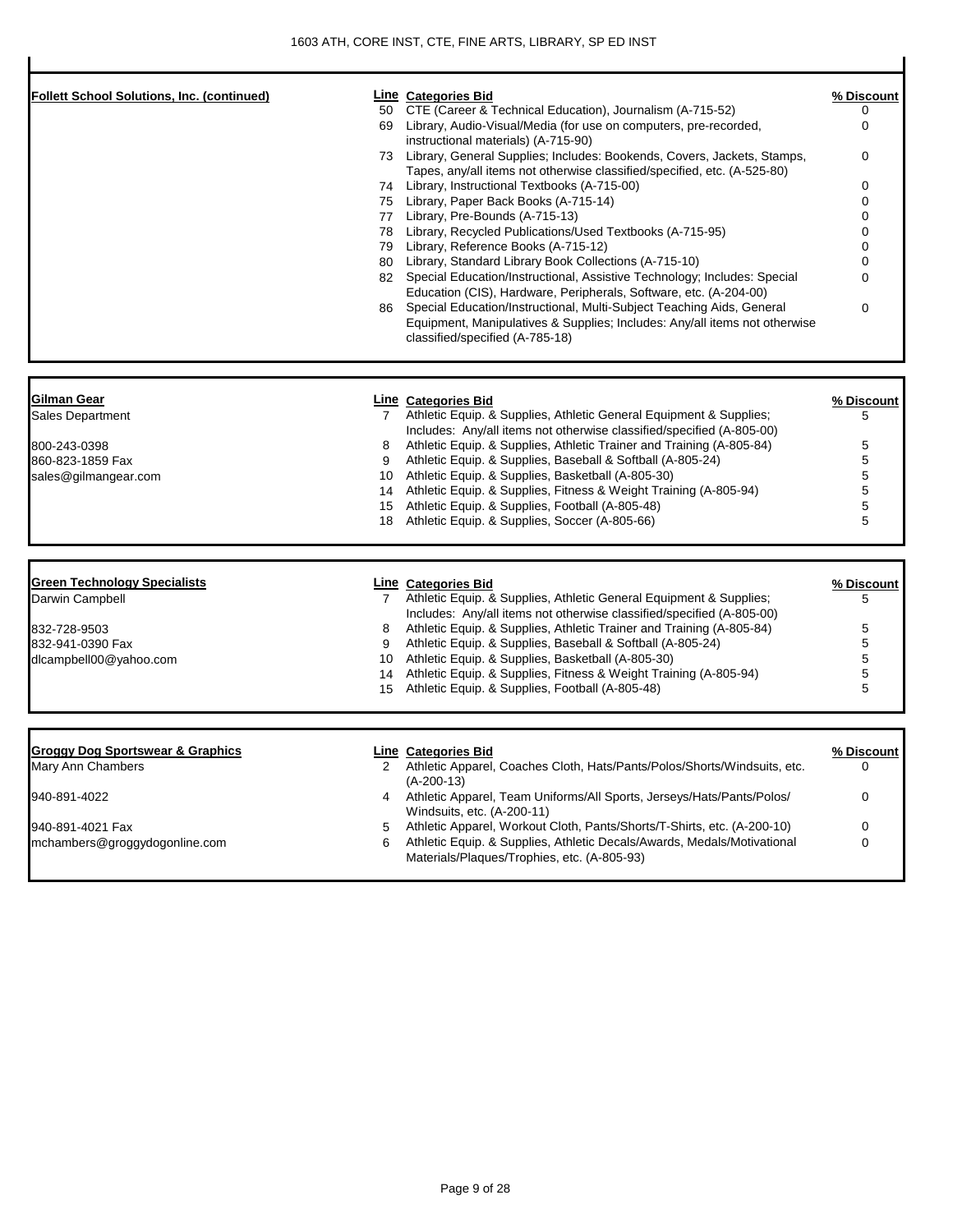| <b>House of Ribbons</b>   |  |
|---------------------------|--|
| Frances (Frankie) Rehfeld |  |

| <b>House of Ribbons</b>   |    | <b>Line</b> Categories Bid                                                                                                                                  | % Discount |
|---------------------------|----|-------------------------------------------------------------------------------------------------------------------------------------------------------------|------------|
| Frances (Frankie) Rehfeld | 6  | Athletic Equip. & Supplies, Athletic Decals/Awards, Medals/Motivational<br>Materials/Plaques/Trophies, etc. (A-805-93)                                      | 0          |
| 800-829-8909              | 7  | Athletic Equip. & Supplies, Athletic General Equipment & Supplies;<br>Includes: Any/all items not otherwise classified/specified (A-805-00)                 | 0          |
| 866-246-9939 Fax          | 8  | Athletic Equip. & Supplies, Athletic Trainer and Training (A-805-84)                                                                                        | 0          |
| houseofribbons@gmail.com  | 9  | Athletic Equip. & Supplies, Baseball & Softball (A-805-24)                                                                                                  | 0          |
|                           | 10 | Athletic Equip. & Supplies, Basketball (A-805-30)                                                                                                           | 0          |
|                           | 11 | Athletic Equip. & Supplies, Cheerleading (A-200-26)                                                                                                         | 0          |
|                           | 13 | Athletic Equip. & Supplies, Field & Track/Cross Country (A-805-81)                                                                                          | 0          |
|                           | 15 | Athletic Equip. & Supplies, Football (A-805-48)                                                                                                             | 0          |
|                           | 16 | Athletic Equip. & Supplies, Golf (A-805-54)                                                                                                                 | 0          |
|                           | 17 | Athletic Equip. & Supplies, Gymnastics (A-805-69)                                                                                                           | 0          |
|                           | 18 | Athletic Equip. & Supplies, Soccer (A-805-66)                                                                                                               | 0          |
|                           | 19 | Athletic Equip. & Supplies, Swimming/Water Polo (A-805-75)                                                                                                  | 0          |
|                           | 20 | Athletic Equip. & Supplies, Tennis (A-805-78)                                                                                                               | 0          |
|                           | 21 | Athletic Equip. & Supplies, Volleyball (A-805-90)                                                                                                           | 0          |
|                           | 22 | Core Curriculum/Instructional, ESL/Bilingual (A-208-42)                                                                                                     | 0          |
|                           |    |                                                                                                                                                             |            |
|                           | 24 | Core Curriculum/Instructional, General Supplies; Includes: Any/all items not<br>otherwise classified/specified (A-208-00)                                   | 0          |
|                           | 26 | Core Curriculum/Instructional, Math/Math Manipulatives; Includes: Algebra,<br>Calculus, Consumer Mathematics, Geometry, etc. (A-208-95)                     | 0          |
|                           |    | 27 Core Curriculum/Instructional, Physical Education Elementary/Secondary (A-                                                                               | 0          |
|                           | 28 | $805 - 62$<br>Core Curriculum/Instructional, Science; Includes: Astronomy, Biology,                                                                         | 0          |
|                           |    | Chemistry, IPC, Physics, etc. (A-175-00)                                                                                                                    |            |
|                           | 29 | Core Curriculum/Instructional, Social Studies; Includes: Civics, Geography,<br>History, Maps & Globes, World Cultures, etc. (A-208-82)                      | 0          |
|                           | 30 | Core Curriculum/Instructional, Specialty Supplies/Motivational Incentives for<br>the Classroom (A-208-01)                                                   | 0          |
|                           | 56 | CTE (Career & Technical Education), Vocational/Technical General                                                                                            | 0          |
|                           |    | Equipment & Supplies; Includes: Any/all items not otherwise<br>classified/specified (A-785-93)                                                              |            |
|                           |    | 58 Fine Arts, Art, Elementary; Includes: Brushes, Chalks, Crayons, Equipment,                                                                               | 0          |
|                           | 59 | Papers, Pens, Scissors, Tools, etc. (A-050-90)<br>Fine Arts, Art, Secondary, Drawing & Painting; Includes: Brushes, Canvas,                                 | 0          |
|                           |    | Chalks, Equipment, Paints, Palettes, Papers, Pens, Scissors, Tools, etc.<br>$(A-050-40)$                                                                    |            |
|                           |    | 60 Fine Arts, Art, Secondary, Sculpting; Includes: Ceramics, Ceramics                                                                                       | 0          |
|                           |    | Supplies, Clay, Carving Boards, Kiln Supplies, Kilns, Tools, Ceramics<br>$(A-050-80)$                                                                       |            |
|                           |    | 61 Fine Arts, Band, Choir, Elementary Music and Orchestra Equipment &                                                                                       | 0          |
|                           |    | Supplies; Includes: Metronomes, Music Cabinets, Musical Instruments,                                                                                        |            |
|                           |    | 62 Fine Arts, Band, Choir, Elementary Music and Orchestra General Supplies;<br>Includes: Instruments valued under \$150.00, Repair parts, any/all items not | 0          |
|                           | 65 | otherwise classified/specified, etc. (A-580-40)<br>Fine Arts, Elementary Music Instruments & Supplies; Any/all items not<br>otherwise classified (A-580-15) | 0          |
|                           | 66 | Fine Arts, General Equipment & Supplies; Includes: Any/all items not<br>otherwise classified/specified (A-050-00)                                           | 0          |
|                           |    | 67 Fine Arts, Theater Arts Equipment & Supplies; Includes: Accessories,                                                                                     | 0          |
|                           |    | Blackbox, Foggers, Lighting, One-Act Plays, Props, Wood Props, Stage<br>Equipment & Supplies, UIL etc. (A-855-80)                                           |            |
|                           |    | 73 Library, General Supplies; Includes: Bookends, Covers, Jackets, Stamps,<br>Tapes, any/all items not otherwise classified/specified, etc. (A-525-80)      | 0          |
|                           |    | 74 Library, Instructional Textbooks (A-715-00)                                                                                                              | 0          |
|                           |    | 81 Special Education/Instructional, Adapted P.E. and Physical Fitness<br>$(A-785-73)$                                                                       | 0          |
|                           |    | 83 Special Education/Instructional, Braille & Vision Teaching Supplies<br>$(A-785-17)$                                                                      | 0          |
|                           |    | 86 Special Education/Instructional, Multi-Subject Teaching Aids, General<br>Equipment, Manipulatives & Supplies; Includes: Any/all items not otherwise      | 0          |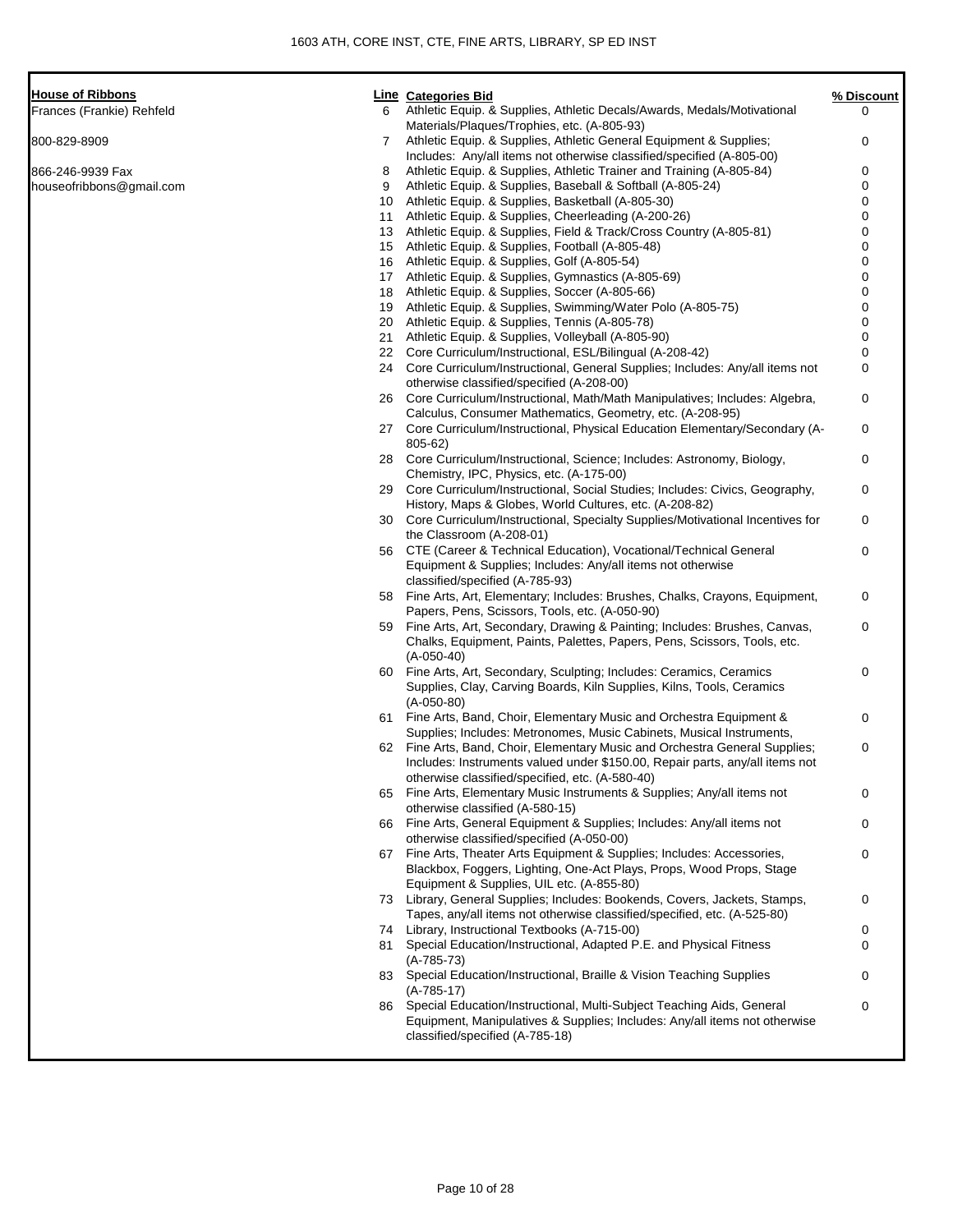Page 11 of 28

| J. Appleseed | <b>Categories Bid</b><br>∟ine | % Discount |
|--------------|-------------------------------|------------|
|              |                               |            |

Jeanine McDonald 80 Library, Standard Library Book Collections (A-715-10) 30 507-388-7323 507-388-7330 Fax orders@jappleseedmedia.com

| Donna Spencer<br>800-859-7679 |              |                                                                                                                                               | % Discount  |
|-------------------------------|--------------|-----------------------------------------------------------------------------------------------------------------------------------------------|-------------|
|                               | $\mathbf{1}$ | Athletic Apparel, Cheerleading (A-200-25)                                                                                                     | 0           |
|                               | 2            | Athletic Apparel, Coaches Cloth, Hats/Pants/Polos/Shorts/Windsuits, etc.                                                                      | $\Omega$    |
|                               |              | $(A-200-13)$                                                                                                                                  |             |
| 631-588-4722 Fax              | 3            | Athletic Apparel, Footwear (A-200-15)                                                                                                         | 0           |
| iarrettoffice@aol.com         | 4            | Athletic Apparel, Team Uniforms/All Sports, Jerseys/Hats/Pants/Polos/                                                                         | $\Omega$    |
|                               |              | Windsuits, etc. (A-200-11)                                                                                                                    |             |
|                               | 5            | Athletic Apparel, Workout Cloth, Pants/Shorts/T-Shirts, etc. (A-200-10)                                                                       | 0           |
|                               | 6            | Athletic Equip. & Supplies, Athletic Decals/Awards, Medals/Motivational                                                                       | $\Omega$    |
|                               |              | Materials/Plaques/Trophies, etc. (A-805-93)                                                                                                   |             |
|                               | $7^{\circ}$  | Athletic Equip. & Supplies, Athletic General Equipment & Supplies;                                                                            | 0           |
|                               | 8            | Includes: Any/all items not otherwise classified/specified (A-805-00)<br>Athletic Equip. & Supplies, Athletic Trainer and Training (A-805-84) | 0           |
|                               | 9            | Athletic Equip. & Supplies, Baseball & Softball (A-805-24)                                                                                    | $\Omega$    |
|                               |              | 10 Athletic Equip. & Supplies, Basketball (A-805-30)                                                                                          | 0           |
|                               |              | 11 Athletic Equip. & Supplies, Cheerleading (A-200-26)                                                                                        | $\Omega$    |
|                               |              | 12 Athletic Equip. & Supplies, Equipment Reconditioning Supplies; Includes:                                                                   | 0           |
|                               |              | Maintenance & repair parts for shoulder pads, helmets, weight equipment,                                                                      |             |
|                               |              | etc. (A-931-11)                                                                                                                               |             |
|                               |              | 13 Athletic Equip. & Supplies, Field & Track/Cross Country (A-805-81)                                                                         | 0           |
|                               |              | 14 Athletic Equip. & Supplies, Fitness & Weight Training (A-805-94)                                                                           | $\Omega$    |
|                               |              | 15 Athletic Equip. & Supplies, Football (A-805-48)                                                                                            | 0           |
|                               |              | 16 Athletic Equip. & Supplies, Golf (A-805-54)                                                                                                | $\Omega$    |
|                               |              | 17 Athletic Equip. & Supplies, Gymnastics (A-805-69)                                                                                          | 0           |
|                               |              | 18 Athletic Equip. & Supplies, Soccer (A-805-66)                                                                                              | 0           |
|                               |              | 19 Athletic Equip. & Supplies, Swimming/Water Polo (A-805-75)                                                                                 | $\Omega$    |
|                               |              | 20 Athletic Equip. & Supplies, Tennis (A-805-78)                                                                                              | $\Omega$    |
|                               |              | 21 Athletic Equip. & Supplies, Volleyball (A-805-90)                                                                                          | $\Omega$    |
|                               |              | 22 Core Curriculum/Instructional, ESL/Bilingual (A-208-42)                                                                                    | 0           |
|                               |              | 23 Core Curriculum/Instructional, Foreign Languages (A-208-43)                                                                                | 0           |
|                               |              | 24 Core Curriculum/Instructional, General Supplies; Includes: Any/all items not                                                               | $\mathbf 0$ |
|                               |              | otherwise classified/specified (A-208-00)                                                                                                     |             |
|                               |              | 25 Core Curriculum/Instructional, Language Arts; Includes; Composition,                                                                       | $\Omega$    |
|                               |              | Research, etc. (A-715-15)                                                                                                                     |             |
|                               |              | 26 Core Curriculum/Instructional, Math/Math Manipulatives; Includes: Algebra,                                                                 | 0           |
|                               |              | Calculus, Consumer Mathematics, Geometry, etc. (A-208-95)                                                                                     |             |
|                               |              | 27 Core Curriculum/Instructional, Physical Education Elementary/Secondary (A-                                                                 | 0           |
|                               |              | 805-62)                                                                                                                                       |             |
|                               |              | 28 Core Curriculum/Instructional, Science; Includes: Astronomy, Biology,                                                                      | 0           |
|                               |              | Chemistry, IPC, Physics, etc. (A-175-00)                                                                                                      |             |
|                               |              | 29 Core Curriculum/Instructional, Social Studies; Includes: Civics, Geography,                                                                | 0           |
|                               |              | History, Maps & Globes, World Cultures, etc. (A-208-82)                                                                                       |             |
|                               | 30           | Core Curriculum/Instructional, Specialty Supplies/Motivational Incentives for                                                                 | 0           |
|                               |              | the Classroom (A-208-01)                                                                                                                      |             |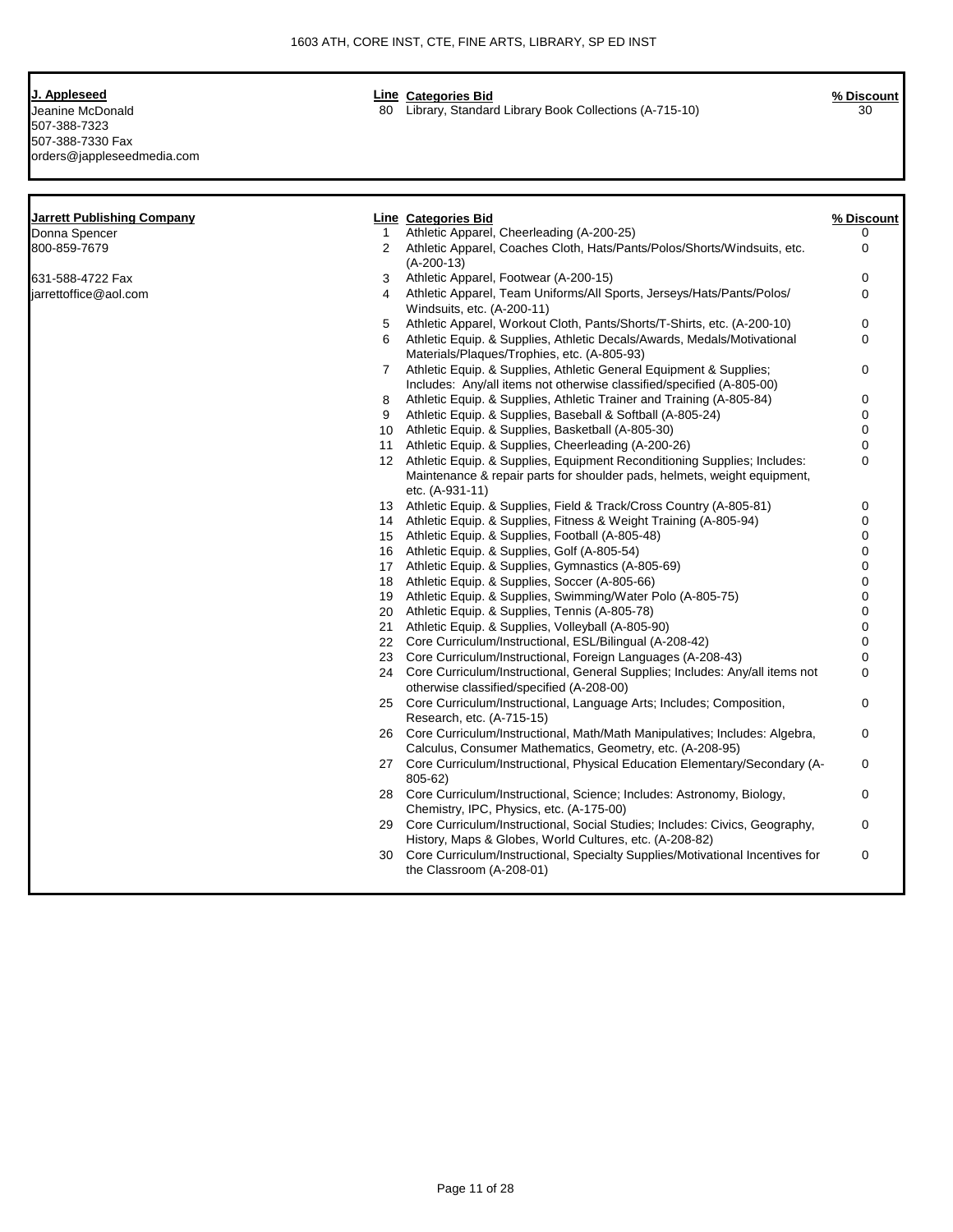| <b>KAMICO Instructional Media, Inc.</b>                                        |   | Line Categories Bid                                                                                                                                                                       |                   |
|--------------------------------------------------------------------------------|---|-------------------------------------------------------------------------------------------------------------------------------------------------------------------------------------------|-------------------|
| Kathy Michael, President and CEO                                               |   | 22 Core Curriculum/Instructional, ESL/Bilingual (A-208-42)                                                                                                                                | % Discount<br>0   |
| 254-947-7283                                                                   |   | 23 Core Curriculum/Instructional, Foreign Languages (A-208-43)                                                                                                                            | 0                 |
| 254-947-7284 Fax                                                               |   | 24 Core Curriculum/Instructional, General Supplies; Includes: Any/all items not<br>otherwise classified/specified (A-208-00)                                                              | 0                 |
| kmichael@kamico.com                                                            |   | 25 Core Curriculum/Instructional, Language Arts; Includes; Composition,<br>Research, etc. (A-715-15)                                                                                      | 0                 |
|                                                                                |   | 26 Core Curriculum/Instructional, Math/Math Manipulatives; Includes: Algebra,<br>Calculus, Consumer Mathematics, Geometry, etc. (A-208-95)                                                | 0                 |
|                                                                                |   | 28 Core Curriculum/Instructional, Science; Includes: Astronomy, Biology,<br>Chemistry, IPC, Physics, etc. (A-175-00)                                                                      | 0                 |
|                                                                                |   | 29 Core Curriculum/Instructional, Social Studies; Includes: Civics, Geography,<br>History, Maps & Globes, World Cultures, etc. (A-208-82)                                                 | 0                 |
|                                                                                |   | 32 Core Curriculum/Instructional, Testing Materials (A-785-90)                                                                                                                            | 0                 |
|                                                                                |   | 74 Library, Instructional Textbooks (A-715-00)                                                                                                                                            | 0                 |
|                                                                                |   | 82 Special Education/Instructional, Assistive Technology; Includes: Special<br>Education (CIS), Hardware, Peripherals, Software, etc. (A-204-00)                                          | 0                 |
|                                                                                |   | 84 Special Education/Instructional, Diagnostic, Diagnostician Testing Materials,<br>LSSP, Psychological Protocols, Speech (A-785-91)                                                      | 0                 |
|                                                                                |   | 86 Special Education/Instructional, Multi-Subject Teaching Aids, General<br>Equipment, Manipulatives & Supplies; Includes: Any/all items not otherwise<br>classified/specified (A-785-18) | 0                 |
| Kristi Lenaburg<br>281-585-4880<br>281-585-3464 Fax<br>KriStitchDesign@aol.com | 6 | Athletic Equip. & Supplies, Athletic Decals/Awards, Medals/Motivational<br>Materials/Plaques/Trophies, etc. (A-805-93)                                                                    | 0                 |
| <b>LCD Concepts, Inc.</b>                                                      |   | <b>Line Categories Bid</b>                                                                                                                                                                | % Discount        |
| Nancy Olson                                                                    |   | 24 Core Curriculum/Instructional, General Supplies; Includes: Any/all items not<br>otherwise classified/specified (A-208-00)                                                              | 12                |
| 281-334-5181                                                                   |   | 37 CTE (Career & Technical Education), Audio-Video Technology Supplies<br>$(A-880-95)$                                                                                                    | 12                |
| 866-580-8794 Fax                                                               |   | 56 CTE (Career & Technical Education), Vocational/Technical General<br>Equipment & Supplies; Includes: Any/all items not otherwise<br>classified/specified (A-785-93)                     | $12 \overline{ }$ |
| nancy@lcdconcepts.com                                                          |   |                                                                                                                                                                                           |                   |
| <u>Learning Bird, Inc.</u>                                                     |   | <b>Line Categories Bid</b>                                                                                                                                                                | % Discount        |
| Michael Campbell                                                               |   | 25 Core Curriculum/Instructional, Language Arts; Includes; Composition,<br>Research, etc. (A-715-15)                                                                                      | 15                |
| 888-844-9022 ext. 802                                                          |   | 26 Core Curriculum/Instructional, Math/Math Manipulatives; Includes: Algebra,<br>Calculus, Consumer Mathematics, Geometry, etc. (A-208-95)                                                | 15                |
| 888-844-9022 Fax                                                               |   | 28 Core Curriculum/Instructional, Science; Includes: Astronomy, Biology,<br>Chemistry, IPC, Physics, etc. (A-175-00)                                                                      | 15                |
| achieve@learningbird.com                                                       |   | 29 Core Curriculum/Instructional, Social Studies; Includes: Civics, Geography,<br>History, Maps & Globes, World Cultures, etc. (A-208-82)                                                 | 15                |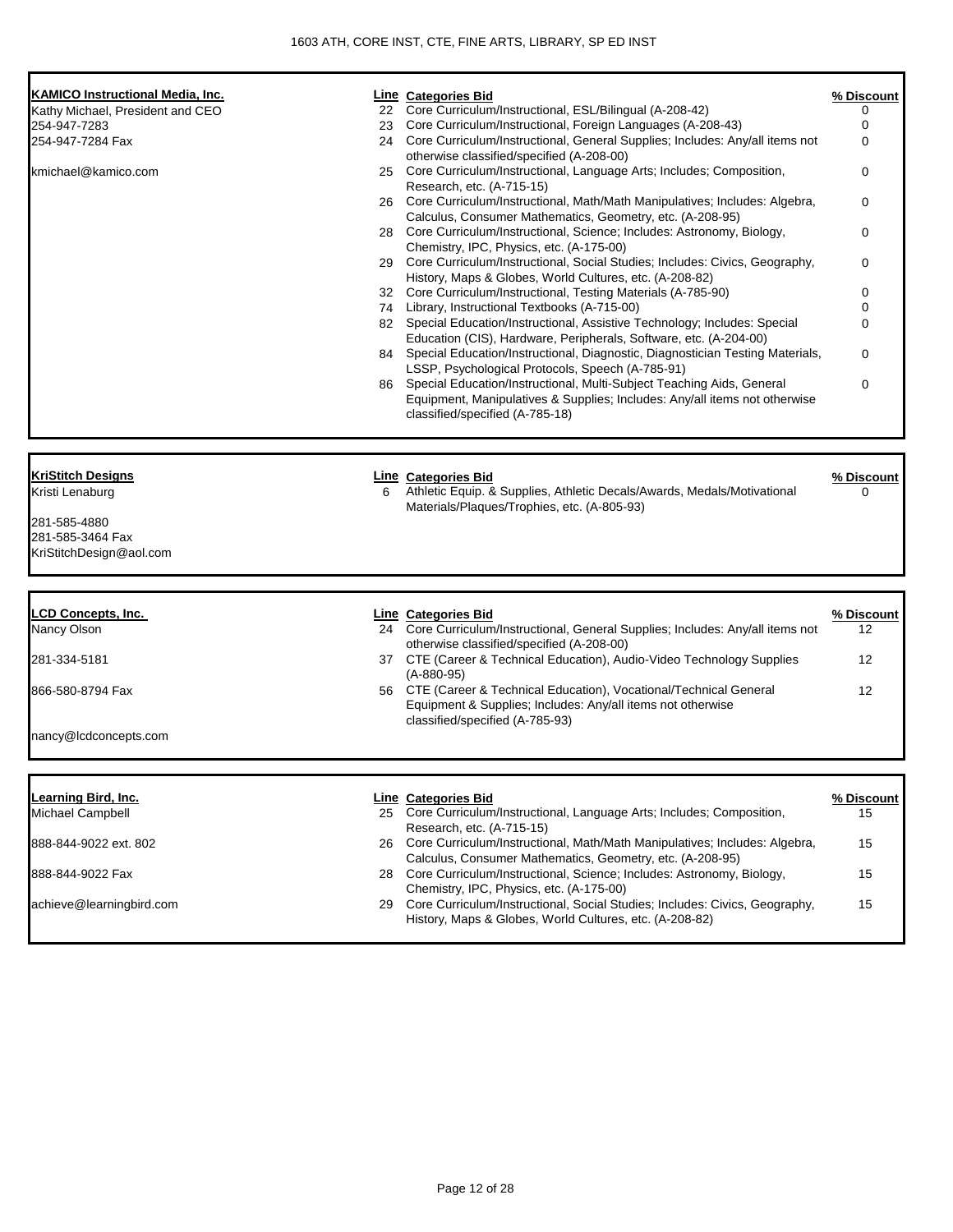| LightSail, Inc.                                                          |           | <b>Line Categories Bid</b>                                                                                                                       | % Discount        |
|--------------------------------------------------------------------------|-----------|--------------------------------------------------------------------------------------------------------------------------------------------------|-------------------|
| Carolyn Elliot                                                           |           | 24 Core Curriculum/Instructional, General Supplies; Includes: Any/all items not<br>otherwise classified/specified (A-208-00)                     | 0                 |
| 713-818-7079                                                             | 25        | Core Curriculum/Instructional, Language Arts; Includes; Composition,<br>Research, etc. (A-715-15)                                                | 0                 |
| 917-398-7042 Fax                                                         | 32        | Core Curriculum/Instructional, Testing Materials (A-785-90)                                                                                      | 0                 |
| Celliot@lightsailed.com                                                  |           | 69 Library, Audio-Visual/Media (for use on computers, pre-recorded,                                                                              | 0                 |
|                                                                          |           | instructional materials) (A-715-90)                                                                                                              |                   |
|                                                                          |           | 72 Library, Electronic Publications (E-Books) (A-715-35)                                                                                         | 0                 |
|                                                                          |           | 74 Library, Instructional Textbooks (A-715-00)<br>80 Library, Standard Library Book Collections (A-715-10)                                       | $\Omega$<br>0     |
|                                                                          |           |                                                                                                                                                  |                   |
| <b>Mason Crest Publishing</b>                                            |           | <b>Line Categories Bid</b>                                                                                                                       | <u>% Discount</u> |
| Greg Escue                                                               |           | 72 Library, Electronic Publications (E-Books) (A-715-35)                                                                                         | 25                |
| 866-627-2665                                                             | 80        | Library, Standard Library Book Collections (A-715-10)                                                                                            | 25                |
| 610-543-3878<br>greg@escuebooks.com                                      |           |                                                                                                                                                  |                   |
|                                                                          |           |                                                                                                                                                  |                   |
| Medicaleshop, Inc.                                                       |           | <b>Line Categories Bid</b>                                                                                                                       | % Discount        |
| Abbas Ajmeri, Bob Smith                                                  | 81        | Special Education/Instructional, Adapted P.E. and Physical Fitness (A-785-7.                                                                     | 0                 |
| 866-563-6812, 860-946-6085, 860-946-6086                                 |           | 82 Special Education/Instructional, Assistive Technology; Includes: Special<br>Education (CIS), Hardware, Peripherals, Software, etc. (A-204-00) | 0                 |
| 860-838-4671 Fax                                                         | 86        | Special Education/Instructional, Multi-Subject Teaching Aids, General                                                                            | 0                 |
|                                                                          |           | Equipment, Manipulatives & Supplies; Includes: Any/all items not otherwise                                                                       |                   |
|                                                                          |           | classified/specified (A-785-18)                                                                                                                  |                   |
| sales@medicaleshop.com, cs@medicaleshop.com                              | 88        | Special Education/Instructional, Nurse/Clinic Equipment & Supplies;                                                                              | 0                 |
|                                                                          |           | Includes: Any medical equipment & supplies needed to meet the needs of<br>mentally and/or physically challenged students (A-785-75)              |                   |
|                                                                          | 89        | Special Education/Instructional, Occupational/Technical Supplies &                                                                               | 0                 |
|                                                                          |           | Equipment (A-785-76)                                                                                                                             |                   |
|                                                                          | 90 -      | Special Education/Instructional, Orientation & Mobility Equipment; Includes:                                                                     | 0                 |
|                                                                          |           | Equipment designed to meet the needs of physically challenged students<br>$(A-785-89)$                                                           |                   |
|                                                                          |           |                                                                                                                                                  |                   |
| MPS, c/o Bedford, Freeman and Worth Publishing Group Line Categories Bid |           |                                                                                                                                                  | % Discount        |
| Kara Miller                                                              |           | 24 Core Curriculum/Instructional, General Supplies; Includes: Any/all items not<br>otherwise classified/specified (A-208-00)                     | 0                 |
| 866-843-3715 ext. 1767                                                   |           | 25 Core Curriculum/Instructional, Language Arts; Includes; Composition,<br>Research, etc. (A-715-15)                                             |                   |
| 609-689-9097                                                             |           | 26 Core Curriculum/Instructional, Math/Math Manipulatives; Includes: Algebra,<br>Calculus, Consumer Mathematics, Geometry, etc. (A-208-95)       | 0                 |
| Kara.Miller@macmillan.com                                                |           | 28 Core Curriculum/Instructional, Science; Includes: Astronomy, Biology,<br>Chemistry, IPC, Physics, etc. (A-175-00)                             | 0                 |
|                                                                          |           | 29 Core Curriculum/Instructional, Social Studies; Includes: Civics, Geography,<br>History, Maps & Globes, World Cultures, etc. (A-208-82)        | 0                 |
|                                                                          | 32        | Core Curriculum/Instructional, Testing Materials (A-785-90)                                                                                      | 0                 |
|                                                                          |           | 39 CTE (Career & Technical Education), Business Supplies; Includes:<br>Accounting, Economics, Finance, Management, Marketing, etc. (A-610-90)    | 0                 |
|                                                                          | 48        | CTE (Career & Technical Education), Health Science (A-260-00)                                                                                    | 0                 |
|                                                                          | 50<br>70. | CTE (Career & Technical Education), Journalism (A-715-52)<br>Library Electronic Publications (E. Books) (A. 715-25)                              | 0                 |

- 72 Library, Electronic Publications (E-Books) (A-715-35)<br>74 Library, Instructional Textbooks (A-715-00) 0
- 74 Library, Instructional Textbooks (A-715-00) 0 75 Library, Paper Back Books (A-715-14) 0
- 79 Library, Reference Books (A-715-12) 0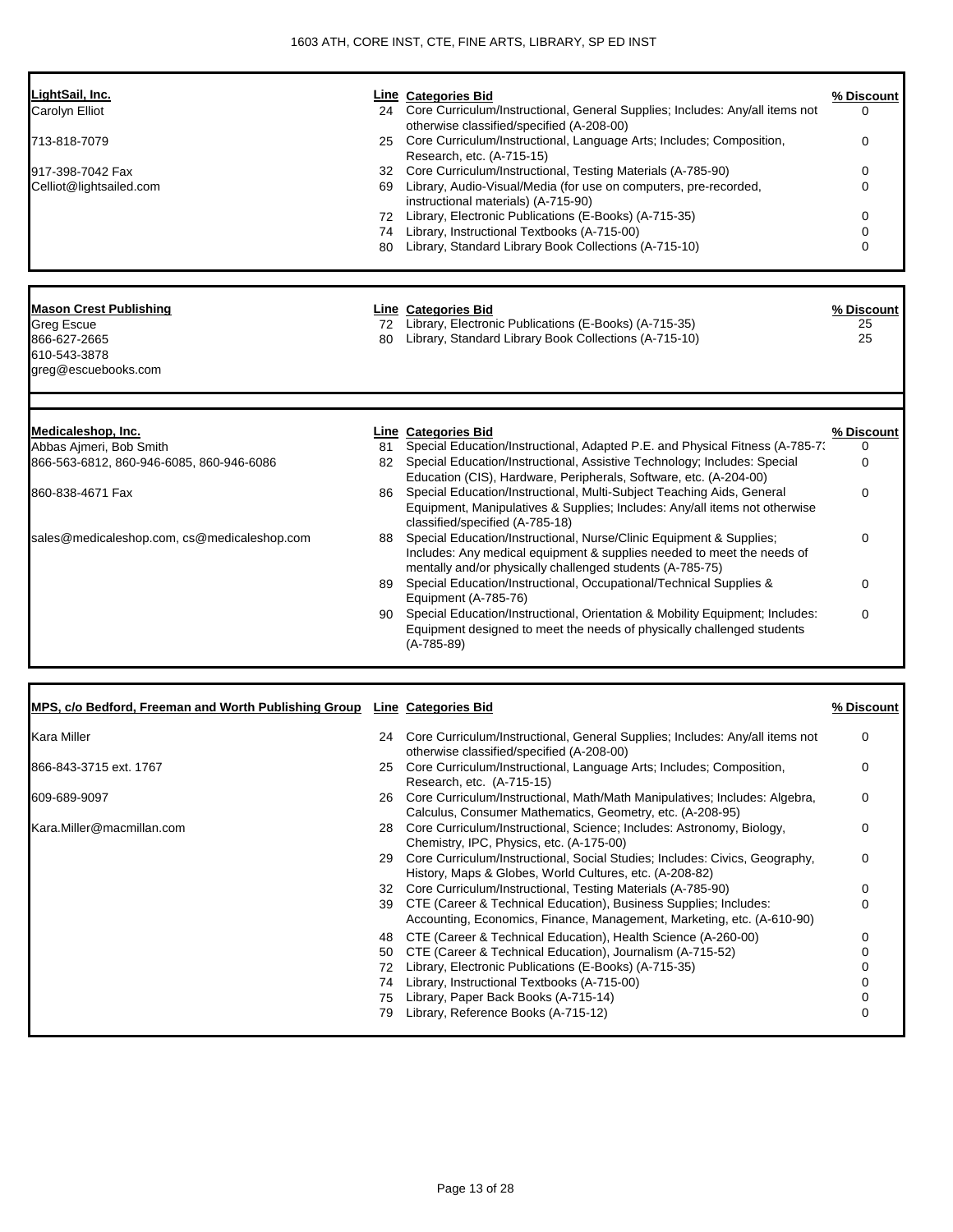| <b>Music in Motion</b>                                                 |     | <b>Line Categories Bid</b>                                                                                                                                                                                     | % Discount             |
|------------------------------------------------------------------------|-----|----------------------------------------------------------------------------------------------------------------------------------------------------------------------------------------------------------------|------------------------|
| Customer Service                                                       |     | 27 Core Curriculum/Instructional, Physical Education Elementary/Secondary (A-<br>$805 - 62$                                                                                                                    | 6                      |
| 800-445-0649                                                           |     | 30 Core Curriculum/Instructional, Specialty Supplies/Motivational Incentives for<br>the Classroom (A-208-01)                                                                                                   | 6                      |
| 866-943-8906 Fax                                                       |     | 61 Fine Arts, Band, Choir, Elementary Music and Orchestra Equipment &<br>Supplies; Includes: Metronomes, Music Cabinets, Musical Instruments,                                                                  | 6                      |
| orders@musicmotion.com                                                 |     | 62 Fine Arts, Band, Choir, Elementary Music and Orchestra General Supplies;<br>Includes: Instruments valued under \$150.00, Repair parts, any/all items not<br>otherwise classified/specified, etc. (A-580-40) | 6                      |
|                                                                        | 63. | Fine Arts, Band, Choir, Elementary Music, Orchestra, Sheet Music/Folios (A-<br>580-35)                                                                                                                         | 6                      |
|                                                                        |     | 65 Fine Arts, Elementary Music Instruments & Supplies; Any/all items not<br>otherwise classified (A-580-15)                                                                                                    | 6                      |
|                                                                        |     | 66 Fine Arts, General Equipment & Supplies; Includes: Any/all items not<br>otherwise classified/specified (A-050-00)                                                                                           | 6                      |
|                                                                        | 67  | Fine Arts, Theater Arts Equipment & Supplies; Includes: Accessories,<br>Blackbox, Foggers, Lighting, One-Act Plays, Props, Wood Props, Stage<br>Equipment & Supplies, UIL etc. (A-855-80)                      | 6                      |
|                                                                        |     | 68 Fine Arts, Theater Arts Apparel/Costumes; Includes: Make-up and<br>accessories used by Actors (A-855-15)                                                                                                    | 6                      |
|                                                                        | 87  | 75 Library, Paper Back Books (A-715-14)<br>Special Education/Instructional, Music Therapy (A-580-70)                                                                                                           | 6<br>6                 |
|                                                                        |     |                                                                                                                                                                                                                |                        |
| <b>Neufeld Learning Systems, Inc.</b>                                  |     |                                                                                                                                                                                                                |                        |
| Mike Pankratz                                                          | 26  | <b>Line Categories Bid</b><br>Core Curriculum/Instructional, Math/Math Manipulatives; Includes: Algebra,<br>Calculus, Consumer Mathematics, Geometry, etc. (A-208-95)                                          | <u>% Discount</u><br>5 |
| 832-483-3419                                                           |     |                                                                                                                                                                                                                |                        |
| 519-657-3220 Fax<br>MPankratz@neufeldmath.com/bmathies@neufeldmath.com |     |                                                                                                                                                                                                                |                        |
|                                                                        |     |                                                                                                                                                                                                                |                        |
| <b>Newmark Learning, LLC</b>                                           |     | <b>Line Categories Bid</b>                                                                                                                                                                                     | % Discount             |
| Customer Service                                                       |     |                                                                                                                                                                                                                |                        |
| 855-232-1960                                                           | 25  | 22 Core Curriculum/Instructional, ESL/Bilingual (A-208-42)<br>Core Curriculum/Instructional, Language Arts; Includes; Composition,                                                                             | 0<br>0                 |
| 877-280-0375 Fax                                                       |     | Research, etc. (A-715-15)<br>26 Core Curriculum/Instructional, Math/Math Manipulatives; Includes: Algebra,                                                                                                     | 0                      |
| newmarkneworders@newmarklearning.com                                   |     | Calculus, Consumer Mathematics, Geometry, etc. (A-208-95)<br>28 Core Curriculum/Instructional, Science; Includes: Astronomy, Biology,                                                                          | 0                      |
|                                                                        | 29  | Chemistry, IPC, Physics, etc. (A-175-00)<br>Core Curriculum/Instructional, Social Studies; Includes: Civics, Geography,<br>History, Maps & Globes, World Cultures, etc. (A-208-82)                             |                        |
|                                                                        |     |                                                                                                                                                                                                                |                        |
| <b>Penn State Industries</b>                                           |     | Line Categories Bid                                                                                                                                                                                            | <u>% Discount</u>      |
| Pam Levy                                                               |     | 36 CTE (Career & Technical Education), Architecture & Construction<br>$(A-150-90)$                                                                                                                             |                        |
| 800-847-8984                                                           |     | 39 CTE (Career & Technical Education), Business Supplies; Includes:<br>Accounting, Economics, Finance, Management, Marketing, etc. (A-610-90)                                                                  | 0                      |
| 215-676-3716                                                           |     | 52 CTE (Career & Technical Education), Precision Manufacturing; Includes:<br>CNC Machines, Lathes, Mills, etc. (A-785-92)                                                                                      | $\Omega$               |
| pam@pennstateind.com                                                   |     | 54 CTE (Career & Technical Education), Technology; Includes: Maintenance,<br>Parts, Programming, Repair (A-204-90)                                                                                             | 0                      |

56 CTE (Career & Technical Education), Vocational/Technical General Equipment & Supplies; Includes: Any/all items not otherwise classified/specified (A-785-93) 0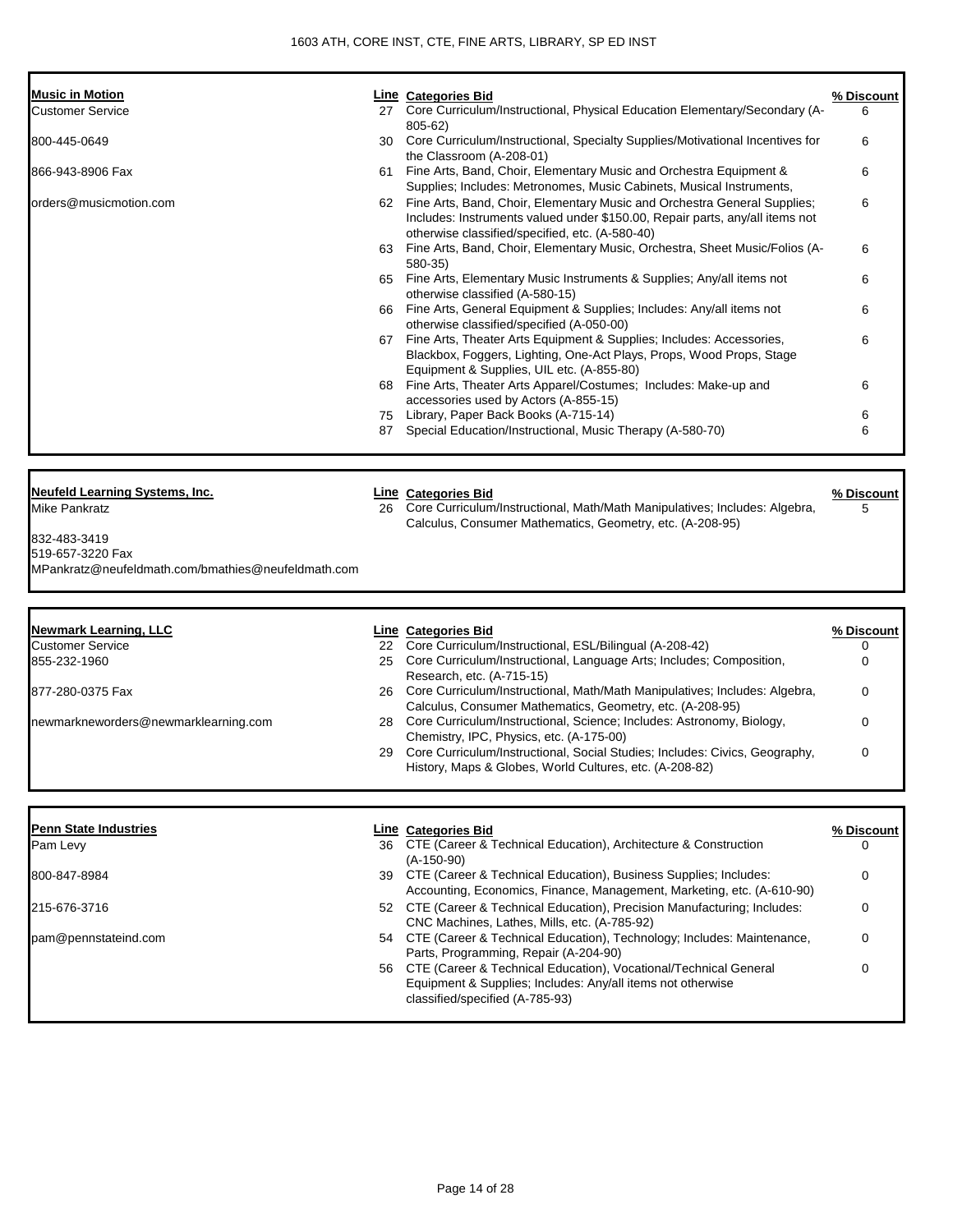| Perma-Bound Books                                            |                      | <b>Line</b> Categories Bid                                                                                                                                                             | % Discount      |
|--------------------------------------------------------------|----------------------|----------------------------------------------------------------------------------------------------------------------------------------------------------------------------------------|-----------------|
| Tracy Newingham                                              | 22                   | Core Curriculum/Instructional, ESL/Bilingual (A-208-42)                                                                                                                                | 0               |
| 800-637-6581 ext. 102                                        | 23                   | Core Curriculum/Instructional, Foreign Languages (A-208-43)                                                                                                                            | 0               |
| 800-551-1169 Fax                                             | 24                   | Core Curriculum/Instructional, General Supplies; Includes: Any/all items not<br>otherwise classified/specified (A-208-00)                                                              | 0               |
| tracyn@perma-bound.com                                       | 25                   | Core Curriculum/Instructional, Language Arts; Includes; Composition,<br>Research, etc. (A-715-15)                                                                                      | 0               |
|                                                              | 69                   | Library, Audio-Visual/Media (for use on computers, pre-recorded,<br>instructional materials) (A-715-90)                                                                                | 0               |
|                                                              | 72                   | Library, Electronic Publications (E-Books) (A-715-35)                                                                                                                                  | 0               |
|                                                              | 74                   | Library, Instructional Textbooks (A-715-00)                                                                                                                                            | 0               |
|                                                              |                      | 75 Library, Paper Back Books (A-715-14)                                                                                                                                                | 0               |
|                                                              | 77                   | Library, Pre-Bounds (A-715-13)                                                                                                                                                         | 3               |
|                                                              | 79                   | Library, Reference Books (A-715-12)                                                                                                                                                    | 0               |
|                                                              | 80                   | Library, Standard Library Book Collections (A-715-10)                                                                                                                                  | 0               |
|                                                              | 86                   | Special Education/Instructional, Multi-Subject Teaching Aids, General<br>Equipment, Manipulatives & Supplies; Includes: Any/all items not otherwise<br>classified/specified (A-785-18) | 0               |
|                                                              |                      |                                                                                                                                                                                        |                 |
| 713-747-7000<br>713-748-2421 Fax<br>bsellers@philstyn-av.com |                      |                                                                                                                                                                                        |                 |
| Positive Promotions, Inc.                                    |                      | <b>Line Categories Bid</b>                                                                                                                                                             |                 |
| Mike Taxel                                                   | $\mathbf{2}^{\circ}$ | Athletic Apparel, Coaches Cloth, Hats/Pants/Polos/Shorts/Windsuits, etc.<br>$(A-200-13)$                                                                                               | 5               |
| 877-258-1225                                                 | 4                    | Athletic Apparel, Team Uniforms/All Sports, Jerseys/Hats/Pants/Polos/<br>Windsuits, etc. (A-200-11)                                                                                    | % Discount<br>5 |
|                                                              | 5                    | Athletic Apparel, Workout Cloth, Pants/Shorts/T-Shirts, etc. (A-200-10)                                                                                                                | 5               |
|                                                              | 6                    | Athletic Equip. & Supplies, Athletic Decals/Awards, Medals/Motivational<br>Materials/Plaques/Trophies, etc. (A-805-93)                                                                 | 5               |
|                                                              | 7                    | Athletic Equip. & Supplies, Athletic General Equipment & Supplies;<br>Includes: Any/all items not otherwise classified/specified (A-805-00)                                            | 5               |
|                                                              | 8                    | Athletic Equip. & Supplies, Athletic Trainer and Training (A-805-84)                                                                                                                   | 5               |
|                                                              | 9                    | Athletic Equip. & Supplies, Baseball & Softball (A-805-24)                                                                                                                             | 5               |
|                                                              | 10                   | Athletic Equip. & Supplies, Basketball (A-805-30)                                                                                                                                      | 5               |
|                                                              |                      | Athletic Equip. & Supplies, Cheerleading (A-200-26)                                                                                                                                    |                 |
|                                                              | 13                   | Athletic Equip. & Supplies, Field & Track/Cross Country (A-805-81)                                                                                                                     | 5               |
|                                                              | 14                   | Athletic Equip. & Supplies, Fitness & Weight Training (A-805-94)                                                                                                                       | 5               |
|                                                              | 15                   | Athletic Equip. & Supplies, Football (A-805-48)                                                                                                                                        | 5               |
|                                                              | 16                   | Athletic Equip. & Supplies, Golf (A-805-54)                                                                                                                                            | 5               |
|                                                              | 17                   | Athletic Equip. & Supplies, Gymnastics (A-805-69)                                                                                                                                      | 55              |
|                                                              | 20                   | Athletic Equip. & Supplies, Tennis (A-805-78)                                                                                                                                          | 5               |
|                                                              | 21                   | Athletic Equip. & Supplies, Volleyball (A-805-90)                                                                                                                                      | 5               |
| 877-258-1226 Fax<br>bids@positivepromotions.com              | 22<br>23             | Core Curriculum/Instructional, ESL/Bilingual (A-208-42)<br>Core Curriculum/Instructional, Foreign Languages (A-208-43)                                                                 | 5<br>5          |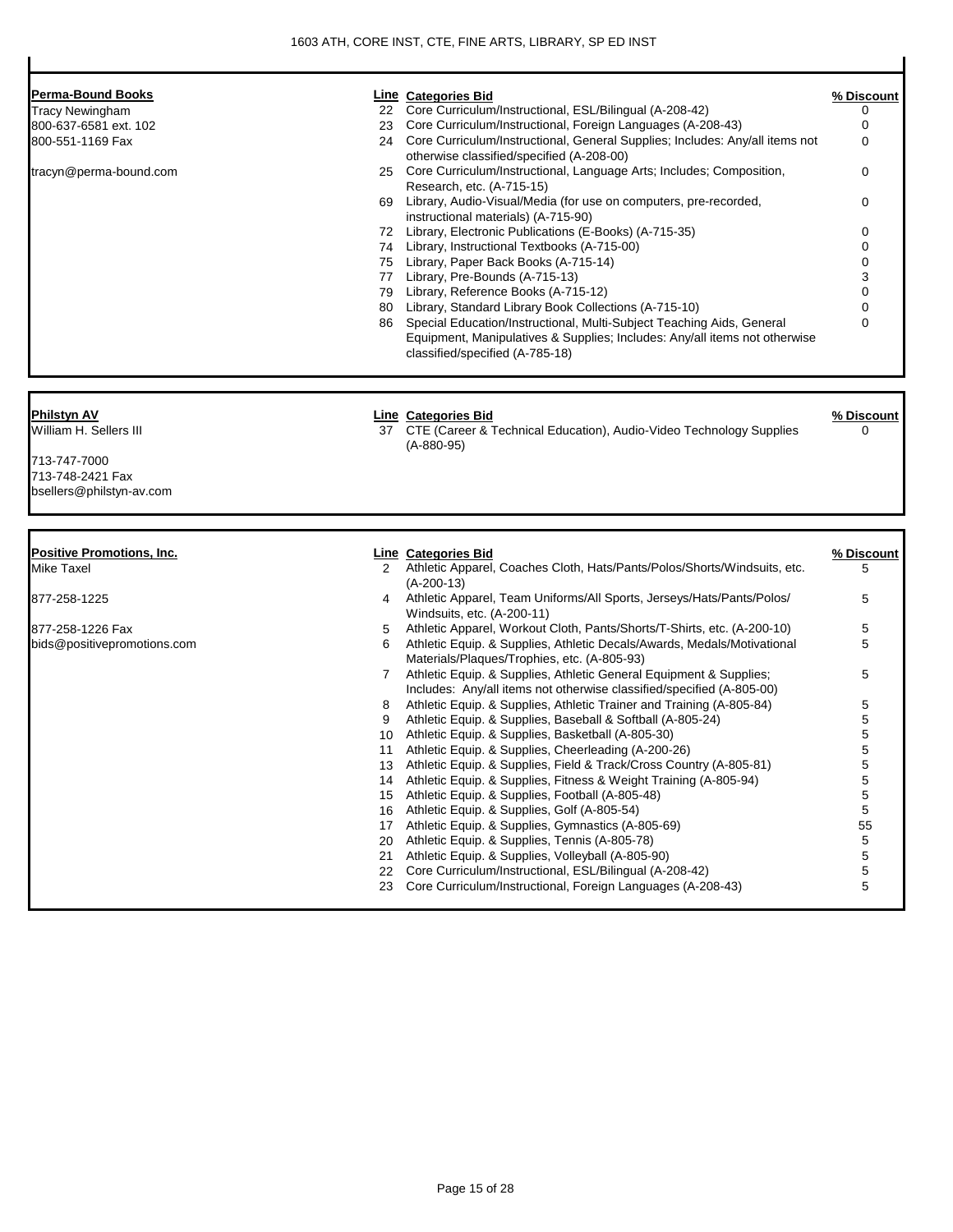| <b>Positive Promotions, Inc. (continued)</b>          |        | Line Categories Bid                                                                                                                                                                                         | % Discount       |
|-------------------------------------------------------|--------|-------------------------------------------------------------------------------------------------------------------------------------------------------------------------------------------------------------|------------------|
|                                                       | 24     | Core Curriculum/Instructional, General Supplies; Includes: Any/all items not                                                                                                                                | 5                |
|                                                       | 25     | otherwise classified/specified (A-208-00)<br>Core Curriculum/Instructional, Language Arts; Includes; Composition,<br>Research, etc. (A-715-15)                                                              | 5                |
|                                                       | 26     | Core Curriculum/Instructional, Math/Math Manipulatives; Includes: Algebra,<br>Calculus, Consumer Mathematics, Geometry, etc. (A-208-95)                                                                     | 5                |
|                                                       | 27     | Core Curriculum/Instructional, Physical Education Elementary/Secondary (A-<br>805-62)                                                                                                                       | 5                |
|                                                       | 28     | Core Curriculum/Instructional, Science; Includes: Astronomy, Biology,<br>Chemistry, IPC, Physics, etc. (A-175-00)                                                                                           | 5                |
|                                                       | 29     | Core Curriculum/Instructional, Social Studies; Includes: Civics, Geography,<br>History, Maps & Globes, World Cultures, etc. (A-208-82)                                                                      | 5                |
|                                                       | 30     | Core Curriculum/Instructional, Specialty Supplies/Motivational Incentives for<br>the Classroom (A-208-01)                                                                                                   | 5                |
|                                                       | 31     | Core Curriculum/Instructional, Student Planners & Agendas (A-785-02)                                                                                                                                        | 5                |
|                                                       |        | 32 Core Curriculum/Instructional, Testing Materials (A-785-90)                                                                                                                                              | 5                |
|                                                       |        | 34 CTE (Career & Technical Education), Agriculture (A-825-00)<br>37 CTE (Career & Technical Education), Audio-Video Technology Supplies                                                                     | 5<br>5           |
|                                                       |        | $(A-880-95)$                                                                                                                                                                                                |                  |
|                                                       |        | 38 CTE (Career & Technical Education), Auto Collision & Repair (A-075-00)<br>39 CTE (Career & Technical Education), Business Supplies; Includes:                                                            | 5<br>5           |
|                                                       |        | Accounting, Economics, Finance, Management, Marketing, etc. (A-610-90)                                                                                                                                      |                  |
|                                                       | 58     | Fine Arts, Art, Elementary; Includes: Brushes, Chalks, Crayons, Equipment,<br>Papers, Pens, Scissors, Tools, etc. (A-050-90)                                                                                | 5                |
|                                                       | 59     | Fine Arts, Art, Secondary, Drawing & Painting; Includes: Brushes, Canvas,<br>Chalks, Equipment, Paints, Palettes, Papers, Pens, Scissors, Tools, etc.<br>$(A-050-40)$                                       | 5                |
|                                                       |        | 60 Fine Arts, Art, Secondary, Sculpting; Includes: Ceramics, Ceramics<br>Supplies, Clay, Carving Boards, Kiln Supplies, Kilns, Tools, Ceramics<br>$(A-050-80)$                                              | 5                |
|                                                       |        | 66 Fine Arts, General Equipment & Supplies; Includes: Any/all items not<br>otherwise classified/specified (A-050-00)                                                                                        | 5                |
|                                                       | 68     | Fine Arts, Theater Arts Apparel/Costumes; Includes: Make-up and<br>accessories used by Actors (A-855-15)                                                                                                    | 5                |
|                                                       |        |                                                                                                                                                                                                             |                  |
| Pro SVL Inc.                                          |        | <b>Line Categories Bid</b>                                                                                                                                                                                  | % Discount       |
| Danny Hill                                            |        | 61 Fine Arts, Band, Choir, Elementary Music and Orchestra Equipment &<br>Supplies; Includes: Metronomes, Music Cabinets, Musical Instruments,<br>Pianos, Stands, Tuners, etc. (A-580-10)                    | 12               |
| 888-441-8500 ext. 452                                 | 62     | Fine Arts, Band, Choir, Elementary Music and Orchestra General Supplies;<br>Includes: Instruments valued under \$150.00, Repair parts, any/all items not<br>otherwise classified/specified, etc. (A-580-40) | 12               |
| 850-484-4201 Fax                                      | 63     | Fine Arts, Band, Choir, Elementary Music, Orchestra, Sheet Music/Folios (A-<br>580-35)                                                                                                                      | 12               |
| danny@prosvl.com                                      | 65     | Fine Arts, Elementary Music Instruments & Supplies; Any/all items not<br>otherwise classified (A-580-15)                                                                                                    | 12               |
|                                                       |        | 66 Fine Arts, General Equipment & Supplies; Includes: Any/all items not<br>otherwise classified/specified (A-050-00)                                                                                        | 12               |
|                                                       | 67     | Fine Arts, Theater Arts Equipment & Supplies; Includes: Accessories,<br>Blackbox, Foggers, Lighting, One-Act Plays, Props, Wood Props, Stage<br>Equipment & Supplies, UIL etc. (A-855-80)                   | 12               |
|                                                       |        |                                                                                                                                                                                                             |                  |
| <b>Pyramid School Products</b><br><b>Kenny Miller</b> | 1      | <b>Line Categories Bid</b><br>Athletic Apparel, Cheerleading (A-200-25)                                                                                                                                     | % Discount<br>20 |
| 800-792-2644 ext. 225                                 | 2      | Athletic Apparel, Coaches Cloth, Hats/Pants/Polos/Shorts/Windsuits, etc.<br>$(A-200-13)$                                                                                                                    | 20               |
| 813-621-7688 Fax                                      | 3      | Athletic Apparel, Footwear (A-200-15)                                                                                                                                                                       | 20               |
| bids@pyramidsp.com                                    | 4      | Athletic Apparel, Team Uniforms/All Sports, Jerseys/Hats/Pants/Polos/<br>Windsuits, etc. (A-200-11)                                                                                                         | 20               |
|                                                       | 5<br>6 | Athletic Apparel, Workout Cloth, Pants/Shorts/T-Shirts, etc. (A-200-10)<br>Athletic Equip. & Supplies, Athletic Decals/Awards, Medals/Motivational                                                          | 20<br>20         |

Materials/Plaques/Trophies, etc. (A-805-93) 7 Athletic Equip. & Supplies, Athletic General Equipment & Supplies; Includes: Any/all items not otherwise classified/specified (A-805-00) 20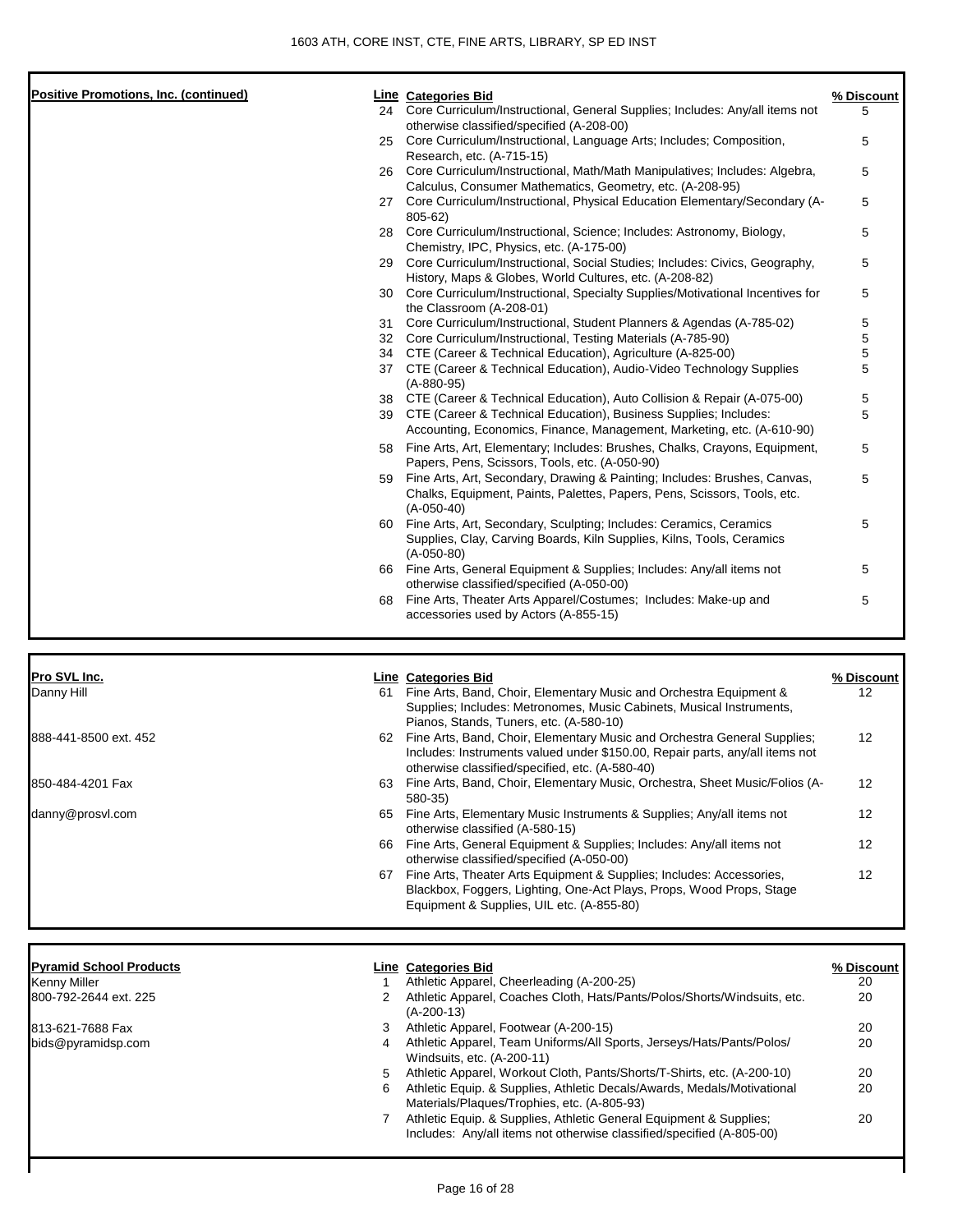| <b>Pyramid School Products (continued)</b> |                | <b>Line Categories Bid</b>                                                                                                | % Discount       |
|--------------------------------------------|----------------|---------------------------------------------------------------------------------------------------------------------------|------------------|
|                                            | 8              | Athletic Equip. & Supplies, Athletic Trainer and Training (A-805-84)                                                      | 20               |
|                                            | 9              | Athletic Equip. & Supplies, Baseball & Softball (A-805-24)                                                                | 20               |
|                                            |                | 10 Athletic Equip. & Supplies, Basketball (A-805-30)                                                                      | 20               |
|                                            |                | 11 Athletic Equip. & Supplies, Cheerleading (A-200-26)                                                                    | 20               |
|                                            |                | 12 Athletic Equip. & Supplies, Equipment Reconditioning Supplies; Includes:                                               | 20               |
|                                            |                | Maintenance & repair parts for shoulder pads, helmets, weight equipment,                                                  |                  |
|                                            |                | etc. (A-931-11)                                                                                                           |                  |
|                                            |                | 13 Athletic Equip. & Supplies, Field & Track/Cross Country (A-805-81)                                                     | 20<br>20         |
|                                            |                | 14 Athletic Equip. & Supplies, Fitness & Weight Training (A-805-94)<br>15 Athletic Equip. & Supplies, Football (A-805-48) | 20               |
|                                            |                | 16 Athletic Equip. & Supplies, Golf (A-805-54)                                                                            | 20               |
|                                            |                | 17 Athletic Equip. & Supplies, Gymnastics (A-805-69)                                                                      | 20               |
|                                            |                | 18 Athletic Equip. & Supplies, Soccer (A-805-66)                                                                          | 20               |
|                                            |                | 19 Athletic Equip. & Supplies, Swimming/Water Polo (A-805-75)                                                             | 20               |
|                                            |                | 20 Athletic Equip. & Supplies, Tennis (A-805-78)                                                                          | 20               |
|                                            | 21             | Athletic Equip. & Supplies, Volleyball (A-805-90)                                                                         | 20               |
|                                            |                | 58 Fine Arts, Art, Elementary; Includes: Brushes, Chalks, Crayons, Equipment,                                             | 15               |
|                                            |                | Papers, Pens, Scissors, Tools, etc. (A-050-90)                                                                            |                  |
|                                            |                | 59 Fine Arts, Art, Secondary, Drawing & Painting; Includes: Brushes, Canvas,                                              | 15               |
|                                            |                | Chalks, Equipment, Paints, Palettes, Papers, Pens, Scissors, Tools, etc.<br>$(A-050-40)$                                  |                  |
|                                            |                | 69 Library, Audio-Visual/Media (for use on computers, pre-recorded,<br>instructional materials) (A-715-90)                | 20               |
|                                            | 81             | Special Education/Instructional, Adapted P.E. and Physical Fitness                                                        | 20               |
|                                            |                | $(A-785-73)$                                                                                                              |                  |
|                                            |                |                                                                                                                           |                  |
| <b>QEP Professional Books</b>              |                | <b>Line Categories Bid</b>                                                                                                | % Discount       |
| Catherine McGough                          |                | 22 Core Curriculum/Instructional, ESL/Bilingual (A-208-42)                                                                | 0                |
| 800-323-6787                               |                | 23 Core Curriculum/Instructional, Foreign Languages (A-208-43)                                                            | 0                |
| 972-964-2104 Fax                           |                | 24 Core Curriculum/Instructional, General Supplies; Includes: Any/all items not                                           | $\Omega$         |
|                                            |                | otherwise classified/specified (A-208-00)                                                                                 |                  |
| geporders@gepbooks.com                     |                | 25 Core Curriculum/Instructional, Language Arts; Includes; Composition,                                                   | $\Omega$         |
|                                            |                | Research, etc. (A-715-15)                                                                                                 |                  |
|                                            |                | 26 Core Curriculum/Instructional, Math/Math Manipulatives; Includes: Algebra,                                             | $\Omega$         |
|                                            |                | Calculus, Consumer Mathematics, Geometry, etc. (A-208-95)                                                                 |                  |
|                                            |                | 28 Core Curriculum/Instructional, Science; Includes: Astronomy, Biology,<br>Chemistry, IPC, Physics, etc. (A-175-00)      | $\Omega$         |
|                                            |                | 30 Core Curriculum/Instructional, Specialty Supplies/Motivational Incentives for                                          | $\Omega$         |
|                                            |                | the Classroom (A-208-01)                                                                                                  |                  |
|                                            |                | 32 Core Curriculum/Instructional, Testing Materials (A-785-90)                                                            | $\Omega$         |
|                                            |                |                                                                                                                           |                  |
| <b>Quill Corporation</b>                   |                | <b>Line Categories Bid</b>                                                                                                |                  |
| <b>Thomas Slaters</b>                      |                | Athletic Apparel, Cheerleading (A-200-25)                                                                                 | % Discount<br>15 |
| 800-634-4809                               | 2              | Athletic Apparel, Coaches Cloth, Hats/Pants/Polos/Shorts/Windsuits, etc. (A-                                              | 15               |
| 800-789-2016 Fax                           | 3              | Athletic Apparel, Footwear (A-200-15)                                                                                     | 15               |
| bid@quill.com                              | $\overline{4}$ | Athletic Apparel, Team Uniforms/All Sports, Jerseys/Hats/Pants/Polos/                                                     | 15               |
|                                            |                | Windsuits, etc. (A-200-11)                                                                                                |                  |
|                                            | 5              | Athletic Apparel, Workout Cloth, Pants/Shorts/T-Shirts, etc. (A-200-10)                                                   | 15               |
|                                            | 6              | Athletic Equip. & Supplies, Athletic Decals/Awards, Medals/Motivational<br>Materials/Plaques/Trophies, etc. (A-805-93)    | 15               |
|                                            | $\overline{7}$ | Athletic Equip. & Supplies, Athletic General Equipment & Supplies;                                                        | 15               |
|                                            |                | Includes: Any/all items not otherwise classified/specified (A-805-00)                                                     |                  |
|                                            | 8              | Athletic Equip. & Supplies, Athletic Trainer and Training (A-805-84)                                                      | 15               |
|                                            | 9              | Athletic Equip. & Supplies, Baseball & Softball (A-805-24)                                                                | 15               |
|                                            | 10             | Athletic Equip. & Supplies, Basketball (A-805-30)                                                                         | 15               |
|                                            | 11             | Athletic Equip. & Supplies, Cheerleading (A-200-26)                                                                       | 15               |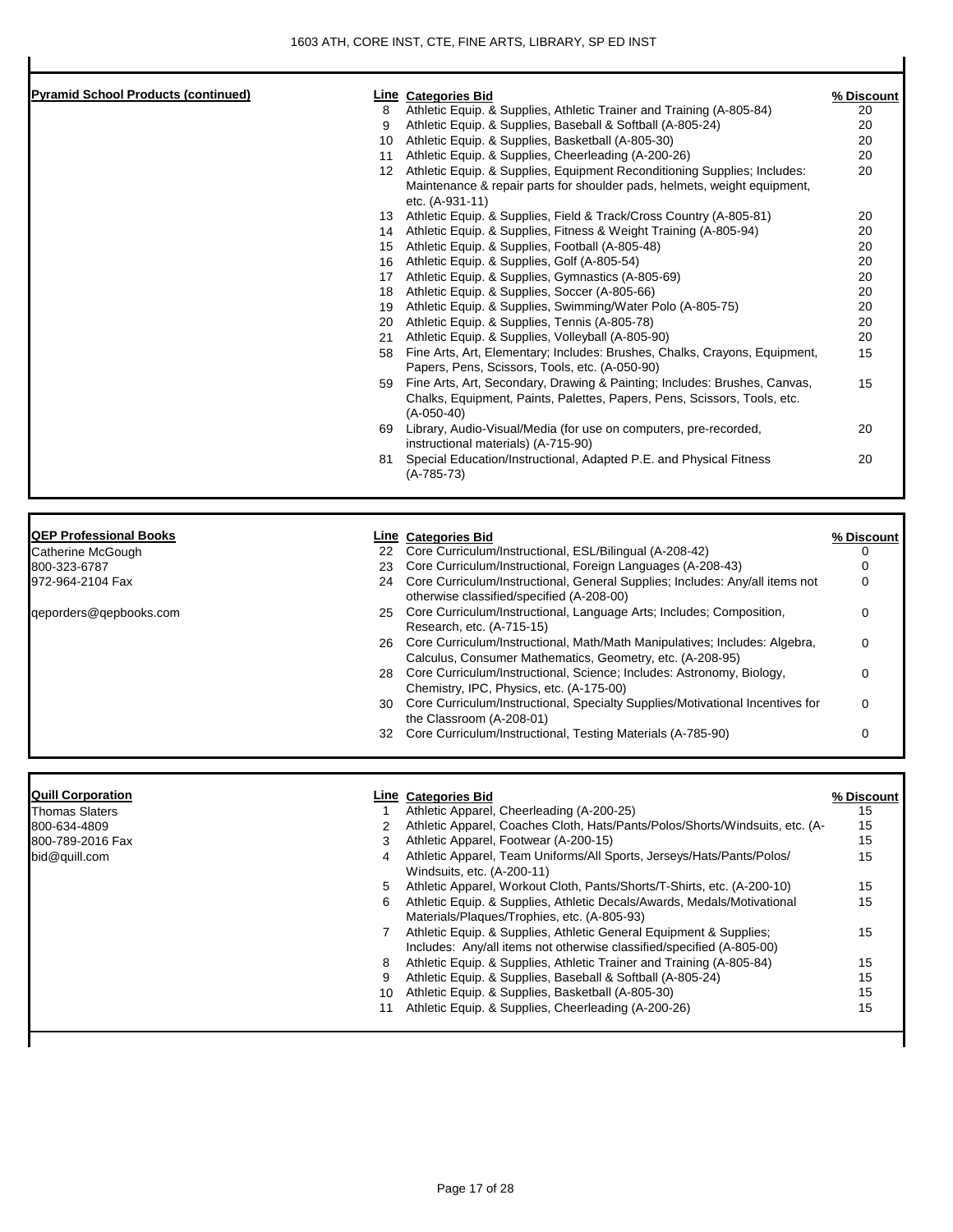| <b>Quill Corporation (continued)</b> |    | <b>Line Categories Bid</b>                                                                                               | % Discount |
|--------------------------------------|----|--------------------------------------------------------------------------------------------------------------------------|------------|
|                                      |    | 12 Athletic Equip. & Supplies, Equipment Reconditioning Supplies; Includes:                                              | 15         |
|                                      |    | Maintenance & repair parts for shoulder pads, helmets, weight equipment,                                                 |            |
|                                      |    | etc. (A-931-11)                                                                                                          |            |
|                                      |    | 13 Athletic Equip. & Supplies, Field & Track/Cross Country (A-805-81)                                                    | 15         |
|                                      |    | 14 Athletic Equip. & Supplies, Fitness & Weight Training (A-805-94)                                                      | 15         |
|                                      |    | 15 Athletic Equip. & Supplies, Football (A-805-48)                                                                       | 15         |
|                                      |    | 16 Athletic Equip. & Supplies, Golf (A-805-54)                                                                           | 15         |
|                                      |    | 17 Athletic Equip. & Supplies, Gymnastics (A-805-69)                                                                     | 15         |
|                                      |    | 18 Athletic Equip. & Supplies, Soccer (A-805-66)                                                                         | 15         |
|                                      |    | 19 Athletic Equip. & Supplies, Swimming/Water Polo (A-805-75)                                                            | 15<br>15   |
|                                      | 21 | 20 Athletic Equip. & Supplies, Tennis (A-805-78)<br>Athletic Equip. & Supplies, Volleyball (A-805-90)                    | 15         |
|                                      |    | 22 Core Curriculum/Instructional, ESL/Bilingual (A-208-42)                                                               | 15         |
|                                      | 23 | Core Curriculum/Instructional, Foreign Languages (A-208-43)                                                              | 15         |
|                                      |    | 24 Core Curriculum/Instructional, General Supplies; Includes: Any/all items not                                          | 15         |
|                                      |    | otherwise classified/specified (A-208-00)                                                                                |            |
|                                      | 25 | Core Curriculum/Instructional, Language Arts; Includes; Composition,<br>Research, etc.(A-715-15)                         | 15         |
|                                      | 26 | Core Curriculum/Instructional, Math/Math Manipulatives; Includes: Algebra,                                               | 15         |
|                                      |    | Calculus, Consumer Mathematics, Geometry, etc. (A-208-95)                                                                |            |
|                                      |    | 27 Core Curriculum/Instructional, Physical Education Elementary/Secondary (A-<br>805-62)                                 | 15         |
|                                      | 28 | Core Curriculum/Instructional, Science; Includes: Astronomy, Biology,                                                    | 15         |
|                                      |    | Chemistry, IPC, Physics, etc. (A-175-00)                                                                                 |            |
|                                      | 29 | Core Curriculum/Instructional, Social Studies; Includes: Civics, Geography,                                              | 15         |
|                                      |    | History, Maps & Globes, World Cultures, etc. (A-208-82)                                                                  |            |
|                                      | 30 | Core Curriculum/Instructional, Specialty Supplies/Motivational Incentives for                                            | 15         |
|                                      |    | the Classroom (A-208-01)                                                                                                 |            |
|                                      | 31 | Core Curriculum/Instructional, Student Planners & Agendas (A-785-02)                                                     | 15         |
|                                      |    | 32 Core Curriculum/Instructional, Testing Materials (A-785-90)                                                           | 15         |
|                                      |    | 33 Core Curriculum/Instructional, Yearbooks, Elementary & Secondary<br>$(A-785-96)$                                      | 15         |
|                                      |    | 34 CTE (Career & Technical Education), Agriculture (A-825-00)                                                            | 0          |
|                                      |    | 35 CTE (Career & Technical Education), Agriculture/Aquaculture; Includes:<br>Filters, Fish, Food, Pumps, etc. (A-040-39) | 0          |
|                                      |    | 36 CTE (Career & Technical Education), Architecture & Construction                                                       | 15         |
|                                      |    | $(A-150-90)$<br>37 CTE (Career & Technical Education), Audio-Video Technology Supplies                                   | 15         |
|                                      |    | $(A-880-95)$                                                                                                             |            |
|                                      |    | 38 CTE (Career & Technical Education), Auto Collision & Repair (A-075-00)                                                | 0          |
|                                      |    | 39 CTE (Career & Technical Education), Business Supplies; Includes:                                                      | 15         |
|                                      |    | Accounting, Economics, Finance, Management, Marketing, etc. (A-610-90)                                                   |            |
|                                      |    | 40 CTE (Career & Technical Education), Cosmetology (A-095-00)                                                            | 0          |
|                                      |    | 41 CTE (Career & Technical Education), Criminal Justice (A-680-90)                                                       | 0          |
|                                      |    | 42 CTE (Career & Technical Education), Culinary Arts (A-045-00)                                                          | 15         |
|                                      |    | 43 CTE (Career & Technical Education), Family Consumer Science<br>$(A-795-00)$                                           | 0          |
|                                      |    | 44 CTE (Career & Technical Education), Family Consumer Science-Day Care<br>$(A-785-94)$                                  | 0          |
|                                      |    | 45 CTE (Career & Technical Education), Fashion Design (A-590-00)                                                         | 0          |
|                                      |    | 46 CTE (Career & Technical Education), Floral Design (A-325-00)                                                          | 0          |
|                                      |    | 47 CTE (Career & Technical Education), Forensic Science (A-465-16)                                                       | 0          |
|                                      |    | 48 CTE (Career & Technical Education), Health Science (A-260-00)                                                         | 0          |
|                                      |    | 49 CTE (Career & Technical Education), HVAC (A-220-90)                                                                   | 0          |
|                                      |    | 50 CTE (Career & Technical Education), Journalism (A-715-52)                                                             | 15         |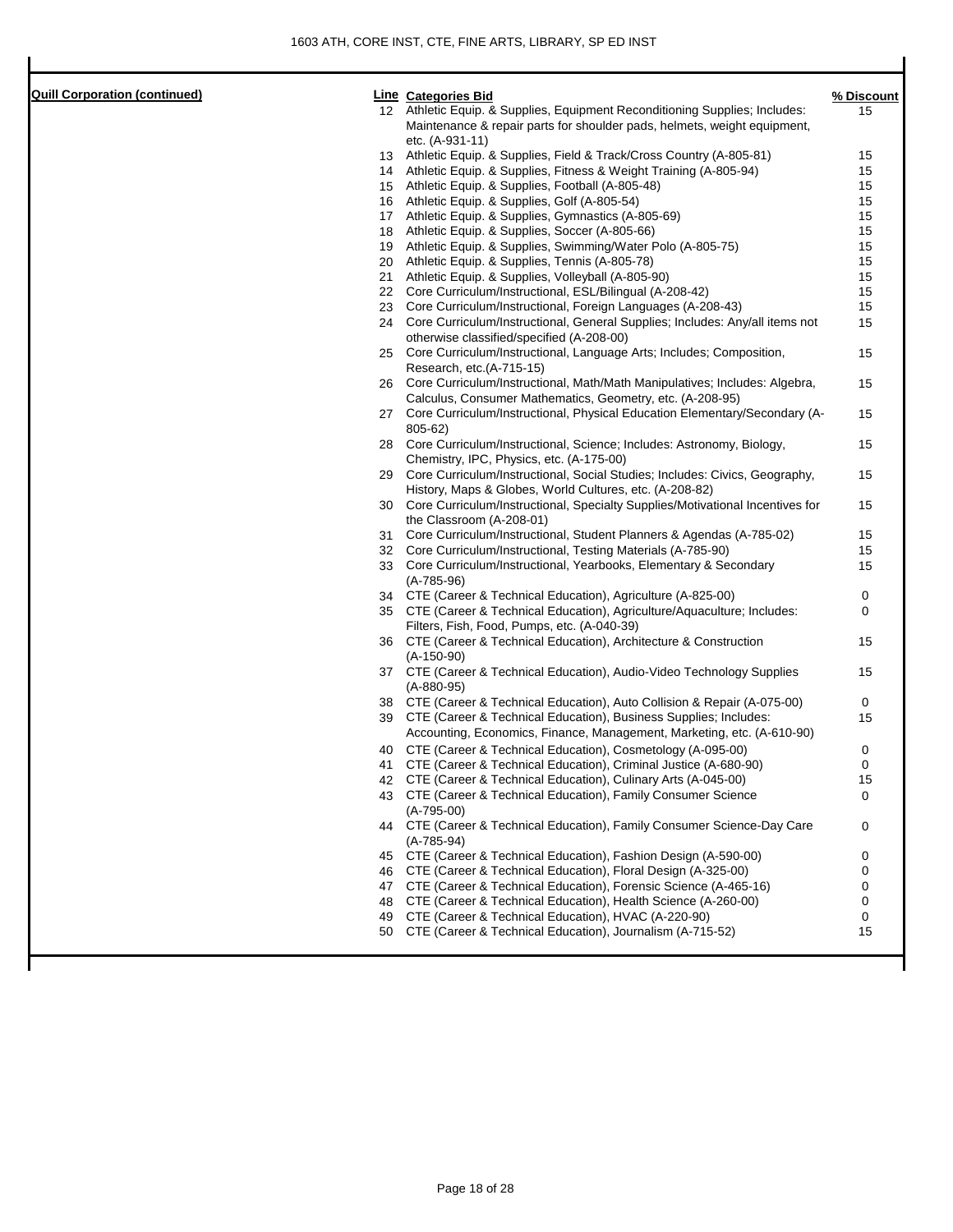| <b>Quill Corporation (continued</b> |  |
|-------------------------------------|--|
|                                     |  |

| Quill Corporation (continued) |    | <b>Line</b> Categories Bid                                                                                                                  | % Discount |
|-------------------------------|----|---------------------------------------------------------------------------------------------------------------------------------------------|------------|
|                               |    | 51 CTE (Career & Technical Education), Oil & Gas Production (A-545-00)                                                                      | 0          |
|                               |    | 52 CTE (Career & Technical Education), Precision Manufacturing; Includes:                                                                   | 0          |
|                               |    | CNC Machines, Lathes, Mills, etc. (A-785-92)                                                                                                |            |
|                               |    | 53 CTE (Career & Technical Education), ROTC (A-680-98)                                                                                      | 0          |
|                               |    | 54 CTE (Career & Technical Education), Technology; Includes: Maintenance,                                                                   | 0          |
|                               |    | Parts, Programming, Repair (A-204-90)                                                                                                       |            |
|                               |    | 55 CTE (Career & Technical Education), Veterinary Technician; Includes:                                                                     | 0          |
|                               |    | Grooming, Implements, Ointments & Vaccines, etc. (A-020-00)                                                                                 |            |
|                               |    | 56 CTE (Career & Technical Education), Vocational/Technical General                                                                         | 15         |
|                               |    | Equipment & Supplies; Includes: Any/all items not otherwise<br>classified/specified (A-785-93)                                              |            |
|                               |    | 57 CTE (Career & Technical Education), Welding (A-929-95)                                                                                   | 0          |
|                               |    | 58 Fine Arts, Art, Elementary; Includes: Brushes, Chalks, Crayons, Equipment,                                                               | 15         |
|                               |    | Papers, Pens, Scissors, Tools, etc. (A-050-90)                                                                                              |            |
|                               |    | 59 Fine Arts, Art, Secondary, Drawing & Painting; Includes: Brushes, Canvas,                                                                | 15         |
|                               |    | Chalks, Equipment, Paints, Palettes, Papers, Pens, Scissors, Tools, etc.                                                                    |            |
|                               |    | $(A-050-40)$                                                                                                                                |            |
|                               |    | 60 Fine Arts, Art, Secondary, Sculpting; Includes: Ceramics, Ceramics                                                                       | 15         |
|                               |    | Supplies, Clay, Carving Boards, Kiln Supplies, Kilns, Tools, Ceramics                                                                       |            |
|                               |    | $(A-050-80)$                                                                                                                                |            |
|                               |    | 61 Fine Arts, Band, Choir, Elementary Music and Orchestra Equipment &                                                                       | 0          |
|                               |    | Supplies; Includes: Metronomes, Music Cabinets, Musical Instruments,                                                                        |            |
|                               |    | Pianos, Stands, Tuners, etc. (A-580-10)                                                                                                     |            |
|                               |    | 62 Fine Arts, Band, Choir, Elementary Music and Orchestra General Supplies;                                                                 | 0          |
|                               |    | Includes: Instruments valued under \$150.00, Repair parts, any/all items not                                                                |            |
|                               |    | otherwise classified/specified, etc. (A-580-40)                                                                                             |            |
|                               |    | 63 Fine Arts, Band, Choir, Elementary Music, Orchestra, Sheet Music/Folios (A-                                                              | 0          |
|                               |    | 580-35)                                                                                                                                     |            |
|                               |    | 64 Fine Arts, Dance/Drill Team Apparel/Uniforms; Includes: Dance Equipment                                                                  | 15         |
|                               |    | & Supplies, All accessories and make-up used by dancers and drill teams,<br>Costumes, Practice Uniforms/Uniforms, Warm-ups, etc. (A-855-60) |            |
|                               |    |                                                                                                                                             |            |
|                               |    | 65 Fine Arts, Elementary Music Instruments & Supplies; Any/all items not<br>otherwise classified (A-580-15)                                 | 0          |
|                               |    | 66 Fine Arts, General Equipment & Supplies; Includes: Any/all items not                                                                     | 15         |
|                               |    | otherwise classified/specified (A-050-00)                                                                                                   |            |
|                               |    | 67 Fine Arts, Theater Arts Equipment & Supplies; Includes: Accessories,                                                                     | 0          |
|                               |    | Blackbox, Foggers, Lighting, One-Act Plays, Props, Wood Props, Stage                                                                        |            |
|                               |    | Equipment & Supplies, UIL etc. (A-855-80)                                                                                                   |            |
|                               |    | 68 Fine Arts, Theater Arts Apparel/Costumes; Includes: Make-up and                                                                          | 0          |
|                               |    | accessories used by Actors (A-855-15)                                                                                                       |            |
|                               | 69 | Library, Audio-Visual/Media (for use on computers, pre-recorded,                                                                            | 15         |
|                               |    | instructional materials)<br>$(A-715-90)$                                                                                                    |            |
|                               | 70 | Library, Binding Services (A-908-00)                                                                                                        | 0          |
|                               | 71 | Library, Electronic Periodical Subscriptions (A-956-01)                                                                                     | 0          |
|                               | 72 | Library, Electronic Publications (E-Books) (A-715-35)                                                                                       | 0          |
|                               | 73 | Library, General Supplies; Includes: Bookends, Covers, Jackets, Stamps,                                                                     | 15         |
|                               |    | Tapes, any/all items not otherwise classified/specified, etc. (A-525-80)                                                                    |            |
|                               |    | 74 Library, Instructional Textbooks (A-715-00)                                                                                              | 0          |
|                               |    | 75 Library, Paper Back Books (A-715-14)                                                                                                     | 15         |
|                               |    | 76 Library, Periodical Subscriptions; Includes: Journals, Magazines,                                                                        | 0          |
|                               |    | Newsletters, Newspapers, Publications, etc. (A-956-00)<br>77 Library, Pre-Bounds (A-715-13)                                                 | 0          |
|                               | 78 | Library, Recycled Publications/Used Textbooks (A-715-95)                                                                                    | 0          |
|                               | 79 | Library, Reference Books (A-715-12)                                                                                                         | 0          |
|                               | 80 | Library, Standard Library Book Collections (A-715-10)                                                                                       | 0          |
|                               |    | 81 Special Education/Instructional, Adapted P.E. and Physical Fitness                                                                       | 15         |
|                               |    | $(A-785-73)$                                                                                                                                |            |
|                               |    | 82 Special Education/Instructional, Assistive Technology; Includes: Special                                                                 | 0          |
|                               |    | Education (CIS), Hardware, Peripherals, Software, etc. (A-204-00)                                                                           |            |
|                               |    | 83 Special Education/Instructional, Braille & Vision Teaching Supplies                                                                      | 0          |
|                               |    | $(A-785-17)$                                                                                                                                |            |
|                               |    | 84 Special Education/Instructional, Diagnostic, Diagnostician Testing Materials,                                                            | 0          |
|                               |    | LSSP, Psychological Protocols, Speech (A-785-91)                                                                                            |            |
|                               |    |                                                                                                                                             |            |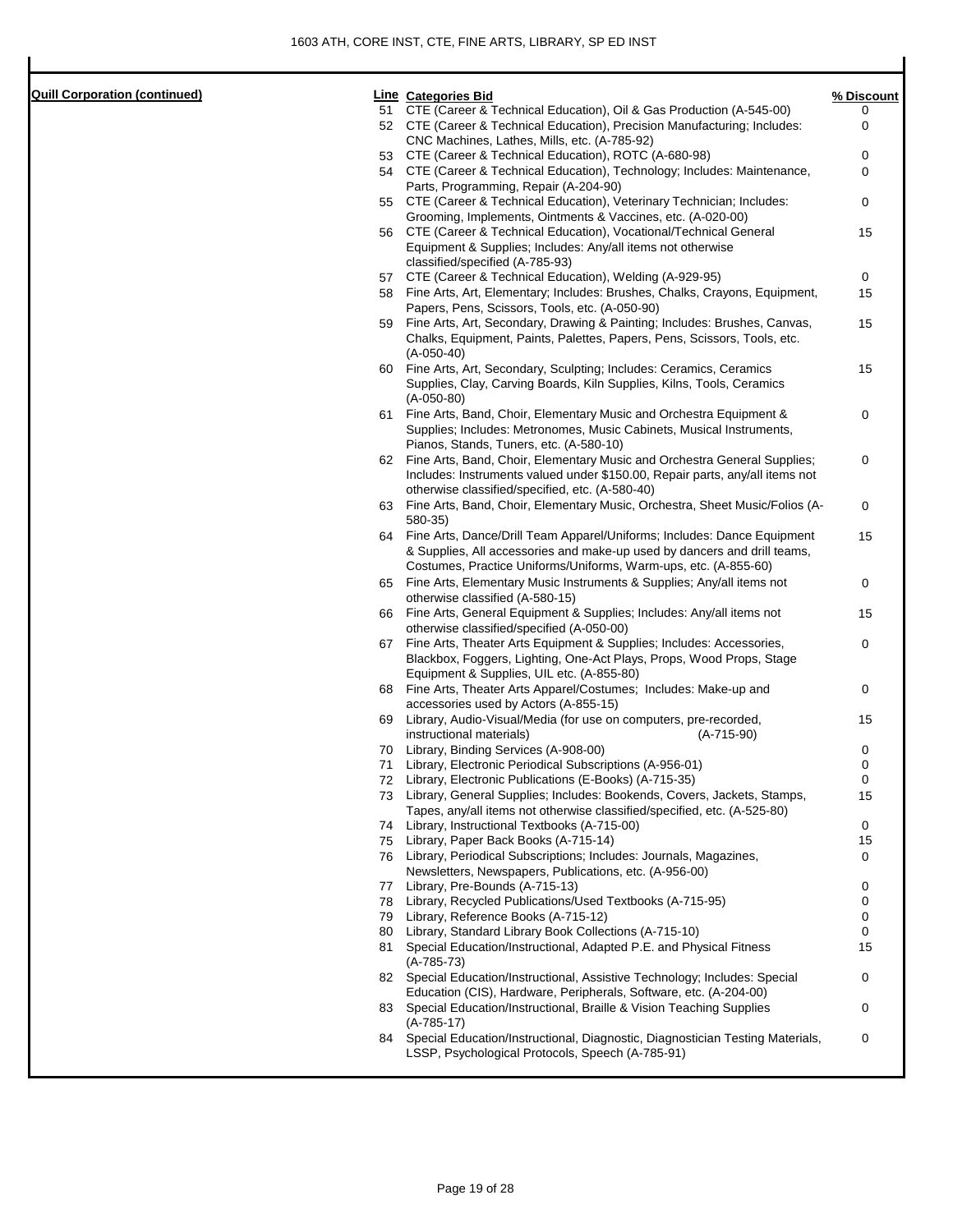| <b>Quill Corporation (continued)</b>                                                                                               | 85                        | Line Categories Bid<br>Special Education/Instructional, Dyslexia/Instructional (A-785-77)<br>86 Special Education/Instructional, Multi-Subject Teaching Aids, General<br>Equipment, Manipulatives & Supplies; Includes: Any/all items not otherwise<br>classified/specified (A-785-18)<br>87 Special Education/Instructional, Music Therapy (A-580-70)<br>88 Special Education/Instructional, Nurse/Clinic Equipment & Supplies;<br>Includes: Any medical equipment & supplies needed to meet the needs of<br>mentally and/or physically challenged students (A-785-75)<br>89 Special Education/Instructional, Occupational/Technical Supplies &<br>Equipment (A-785-76)<br>90 Special Education/Instructional, Orientation & Mobility Equipment; Includes:<br>Equipment designed to meet the needs of physically challenged students<br>$(A-785-89)$<br>91 Special Education/Instructional, Prosthetic Devices; Includes: Auditory<br>Testing Equipment, Electronic Reading Devices, Hearing Aids, etc.<br>$(A-710-00)$ | % Discount<br>$\Omega$<br>15<br>0<br>15<br>0<br>15<br>$\mathbf 0$      |
|------------------------------------------------------------------------------------------------------------------------------------|---------------------------|--------------------------------------------------------------------------------------------------------------------------------------------------------------------------------------------------------------------------------------------------------------------------------------------------------------------------------------------------------------------------------------------------------------------------------------------------------------------------------------------------------------------------------------------------------------------------------------------------------------------------------------------------------------------------------------------------------------------------------------------------------------------------------------------------------------------------------------------------------------------------------------------------------------------------------------------------------------------------------------------------------------------------|------------------------------------------------------------------------|
| Reasoning Mind, Inc.<br>Louis Moser<br>832-255-2906<br>281-200-0416 Fax<br>LMoser@reasoningmind.org                                | 26                        | <b>Line Categories Bid</b><br>Core Curriculum/Instructional, Math/Math Manipulatives; Includes: Algebra,<br>Calculus, Consumer Mathematics, Geometry, etc. (A-208-95)                                                                                                                                                                                                                                                                                                                                                                                                                                                                                                                                                                                                                                                                                                                                                                                                                                                    | % Discount<br>5                                                        |
| <b>Reynolds Manufacturing Corporation</b><br>Vicki Reynolds<br>800-588-4031<br>800-588-4033 Fax<br>customer-service@reynoldstx.com |                           | <b>Line Categories Bid</b><br>24 Core Curriculum/Instructional, General Supplies; Includes: Any/all items not<br>otherwise classified/specified (A-208-00)                                                                                                                                                                                                                                                                                                                                                                                                                                                                                                                                                                                                                                                                                                                                                                                                                                                               | % Discount<br>10                                                       |
| Reynolds Uniforms<br><b>Rick Reynolds</b><br>281-617-7056<br>None<br>sales@reynoldsuniforms.com                                    |                           | <b>Line Categories Bid</b><br>11 Athletic Equip. & Supplies, Cheerleading (A-200-26)<br>64 Fine Arts, Dance/Drill Team Apparel/Uniforms; Includes: Dance Equipment<br>& Supplies, All accessories and make-up used by dancers and drill teams,<br>Costumes, Practice Uniforms/Uniforms, Warm-ups, etc. (A-855-60)                                                                                                                                                                                                                                                                                                                                                                                                                                                                                                                                                                                                                                                                                                        | % Discount<br>0<br>$\mathbf 0$                                         |
| S&R Sport<br>Maygan Krueger<br>800-231-8295 ext. 130<br>310-530-8295 Fax<br>Store@srsport.com                                      |                           | <b>Line Categories Bid</b><br>19 Athletic Equip. & Supplies, Swimming/Water Polo (A-805-75)                                                                                                                                                                                                                                                                                                                                                                                                                                                                                                                                                                                                                                                                                                                                                                                                                                                                                                                              | % Discount<br>$\Omega$                                                 |
| S&S Worldwide, Inc.<br>Jenna Schall<br>800-243-9232<br>800-566-6678 Fax<br>orders@ssww.com                                         | $7\phantom{0}$<br>9<br>81 | <b>Line Categories Bid</b><br>Athletic Equip. & Supplies, Athletic General Equipment & Supplies;<br>Includes: Any/all items not otherwise classified/specified (A-805-00)<br>Athletic Equip. & Supplies, Baseball & Softball (A-805-24)<br>10 Athletic Equip. & Supplies, Basketball (A-805-30)<br>14 Athletic Equip. & Supplies, Fitness & Weight Training (A-805-94)<br>15 Athletic Equip. & Supplies, Football (A-805-48)<br>17 Athletic Equip. & Supplies, Gymnastics (A-805-69)<br>18 Athletic Equip. & Supplies, Soccer (A-805-66)<br>20 Athletic Equip. & Supplies, Tennis (A-805-78)<br>21 Athletic Equip. & Supplies, Volleyball (A-805-90)<br>Special Education/Instructional, Adapted P.E. and Physical Fitness<br>$(A-785-73)$                                                                                                                                                                                                                                                                               | % Discount<br>18<br>18<br>18<br>18<br>18<br>18<br>18<br>18<br>18<br>18 |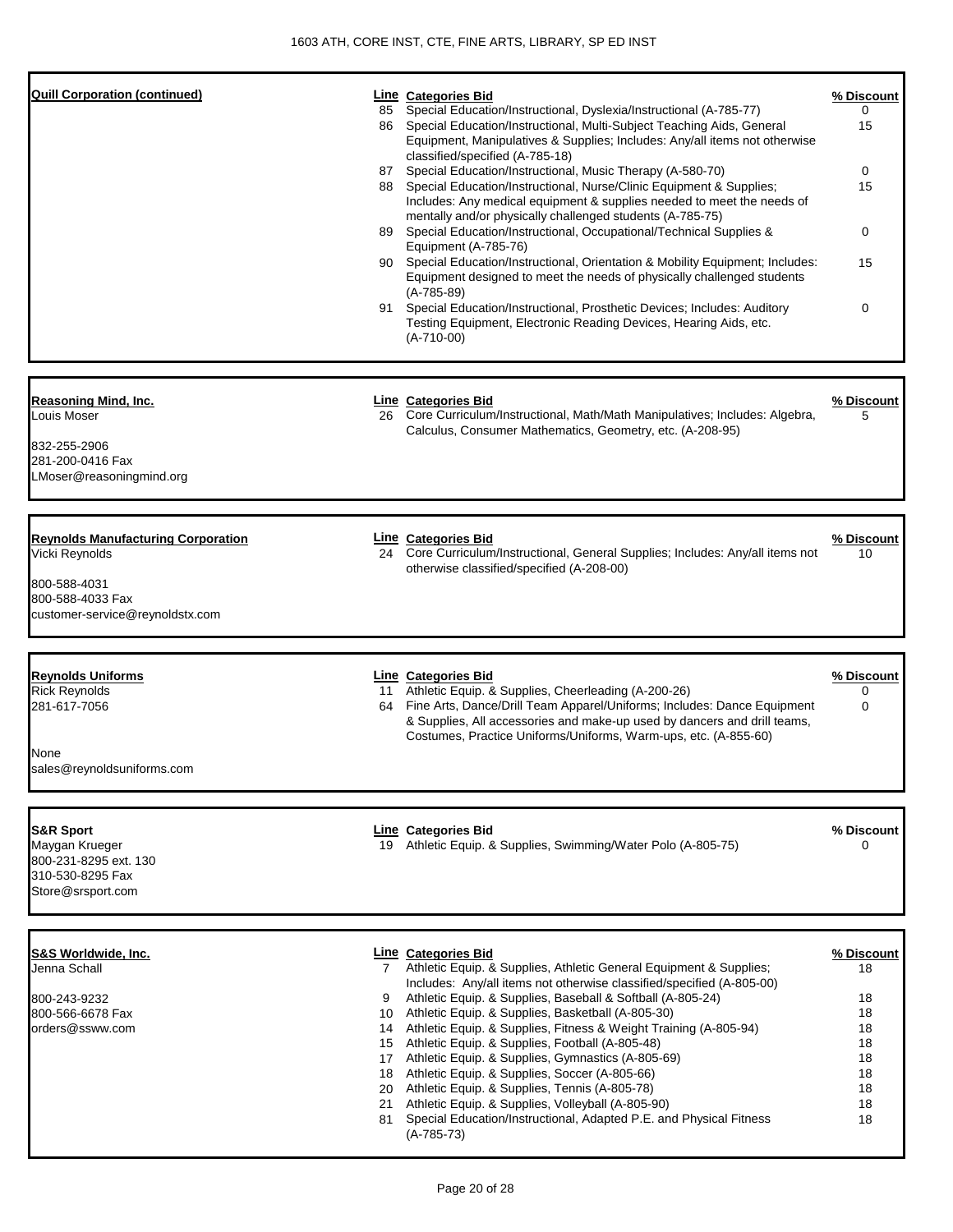| <b>Sala Printing Service</b><br>Debra Sala                | 6           | <b>Line</b> Categories Bid<br>Athletic Equip. & Supplies, Athletic Decals/Awards, Medals/Motivational<br>Materials/Plaques/Trophies, etc. (A-805-93)                                           | % Discount<br>0 |
|-----------------------------------------------------------|-------------|------------------------------------------------------------------------------------------------------------------------------------------------------------------------------------------------|-----------------|
| 888-525-4845                                              | 30          | Core Curriculum/Instructional, Specialty Supplies/Motivational Incentives for<br>the Classroom (A-208-01)                                                                                      | 0               |
| 888-946-2741 Fax<br>salaprinting@att.net                  |             |                                                                                                                                                                                                |                 |
|                                                           |             |                                                                                                                                                                                                |                 |
| <b>Scholastic Library Publishing, Inc.</b><br>Kathy Brown | 22          | <b>Line Categories Bid</b><br>Core Curriculum/Instructional, ESL/Bilingual (A-208-42)                                                                                                          | % Discount<br>0 |
| 800-621-1115 x4                                           | 25          | Core Curriculum/Instructional, Language Arts; Includes; Composition,                                                                                                                           | 0               |
| 203-797-3478 Fax                                          | 28          | Research, etc. (A-715-15)<br>Core Curriculum/Instructional, Science; Includes: Astronomy, Biology,<br>Chemistry, IPC, Physics, etc. (A-175-00)                                                 | 0               |
| kbrown@scholasticlibrary.com                              | 29          | Core Curriculum/Instructional, Social Studies; Includes: Civics, Geography,<br>History, Maps & Globes, World Cultures, etc. (A-208-82)                                                         | 0               |
| Scholastic Library Publishing, Inc. (continued)           |             | <b>Line Categories Bid</b>                                                                                                                                                                     | % Discount      |
|                                                           |             | 37 CTE (Career & Technical Education), Audio-Video Technology Supplies<br>$(A-880-95)$                                                                                                         | 0               |
|                                                           |             | 48 CTE (Career & Technical Education), Health Science (A-260-00)                                                                                                                               | 0               |
|                                                           |             | 69 Library, Audio-Visual/Media (for use on computers, pre-recorded,<br>instructional materials) (A-715-90)                                                                                     | 0               |
|                                                           |             | 72 Library, Electronic Publications (E-Books) (A-715-35)                                                                                                                                       | 0               |
|                                                           |             | 74 Library, Instructional Textbooks (A-715-00)                                                                                                                                                 | 0               |
|                                                           |             | 76 Library, Periodical Subscriptions; Includes: Journals, Magazines,                                                                                                                           | 0               |
|                                                           |             | Newsletters, Newspapers, Publications, etc. (A-956-00)<br>79 Library, Reference Books (A-715-12)                                                                                               | 0               |
|                                                           | 80          | Library, Standard Library Book Collections (A-715-10)                                                                                                                                          | 0               |
|                                                           |             |                                                                                                                                                                                                |                 |
| <b>School Health Corporation</b>                          |             | <b>Line Categories Bid</b>                                                                                                                                                                     | % Discount      |
| <b>Customer Care</b>                                      | $7^{\circ}$ | Athletic Equip. & Supplies, Athletic General Equipment & Supplies;<br>Includes: Any/all items not otherwise classified/specified (A-805-00)                                                    | 11              |
| 866-323-5465                                              | 8           | Athletic Equip. & Supplies, Athletic Trainer and Training (A-805-84)                                                                                                                           | 11              |
| 800-235-1305 Fax                                          | 81          | Special Education/Instructional, Adapted P.E. and Physical Fitness                                                                                                                             | 11              |
| bids@schoolhealth.com                                     |             | $(A-785-73)$<br>82 Special Education/Instructional, Assistive Technology; Includes: Special                                                                                                    | 11              |
|                                                           |             | Education (CIS), Hardware, Peripherals, Software, etc. (A-204-00)<br>83 Special Education/Instructional, Braille & Vision Teaching Supplies                                                    | 11              |
|                                                           | 84          | $(A-785-17)$<br>Special Education/Instructional, Diagnostic, Diagnostician Testing Materials,                                                                                                  | 11              |
|                                                           | 85          | LSSP, Psychological Protocols, Speech (A-785-91)<br>Special Education/Instructional, Dyslexia/Instructional (A-785-77)                                                                         | 11              |
|                                                           |             | 86 Special Education/Instructional, Multi-Subject Teaching Aids, General<br>Equipment, Manipulatives & Supplies; Includes: Any/all items not otherwise                                         | 11              |
|                                                           | 87          | classified/specified (A-785-18)<br>Special Education/Instructional, Music Therapy (A-580-70)                                                                                                   | 11              |
|                                                           | 88          | Special Education/Instructional, Nurse/Clinic Equipment & Supplies;<br>Includes: Any medical equipment & supplies needed to meet the needs of                                                  | 11              |
|                                                           | 89          | mentally and/or physically challenged students (A-785-75)<br>Special Education/Instructional, Occupational/Technical Supplies &                                                                | 11              |
|                                                           | 90          | Equipment (A-785-76)<br>Special Education/Instructional, Orientation & Mobility Equipment; Includes:<br>Equipment designed to meet the needs of physically challenged students<br>$(A-785-89)$ | 11              |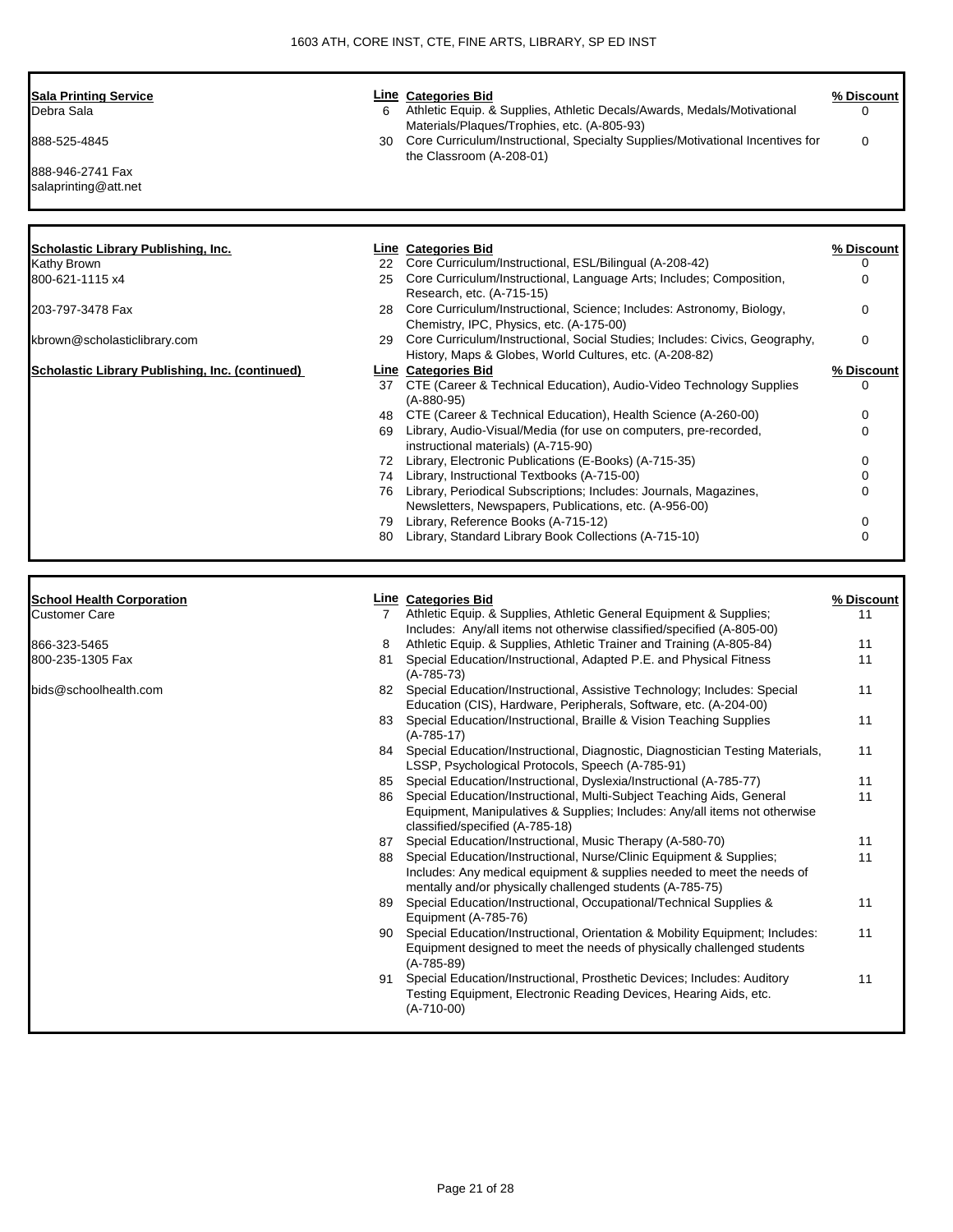| School Outfitters          |    | <b>Line Categories Bid</b>                                                                                                                  | % Discount                       |
|----------------------------|----|---------------------------------------------------------------------------------------------------------------------------------------------|----------------------------------|
| Sales Department           | 1  | Athletic Apparel, Cheerleading (A-200-25)                                                                                                   | 2                                |
| 800-260-2776               | 7  | Athletic Equip. & Supplies, Athletic General Equipment & Supplies;<br>Includes: Any/all items not otherwise classified/specified (A-805-00) | $\overline{2}$                   |
| 800-494-1036 Fax           | 8  | Athletic Equip. & Supplies, Athletic Trainer and Training (A-805-84)                                                                        | 2                                |
| sales@schooloutfitters.com | 9  | Athletic Equip. & Supplies, Baseball & Softball (A-805-24)                                                                                  | 2                                |
|                            | 10 | Athletic Equip. & Supplies, Basketball (A-805-30)                                                                                           | $\overline{c}$                   |
|                            | 11 | Athletic Equip. & Supplies, Cheerleading (A-200-26)                                                                                         | $\overline{\mathbf{c}}$          |
|                            | 13 | Athletic Equip. & Supplies, Field & Track/Cross Country (A-805-81)                                                                          | $\overline{\mathbf{c}}$          |
|                            | 14 | Athletic Equip. & Supplies, Fitness & Weight Training (A-805-94)                                                                            | $\overline{\mathbf{c}}$          |
|                            | 15 | Athletic Equip. & Supplies, Football (A-805-48)                                                                                             | $\overline{\mathbf{c}}$          |
|                            | 17 | Athletic Equip. & Supplies, Gymnastics (A-805-69)                                                                                           | $\mathbf{2}$                     |
|                            | 18 | Athletic Equip. & Supplies, Soccer (A-805-66)                                                                                               | $\overline{\mathbf{c}}$          |
|                            | 20 | Athletic Equip. & Supplies, Tennis (A-805-78)                                                                                               | $\overline{\mathbf{c}}$          |
|                            | 21 | Athletic Equip. & Supplies, Volleyball (A-805-90)                                                                                           | $\overline{2}$<br>$\overline{2}$ |
|                            | 24 | Core Curriculum/Instructional, General Supplies; Includes: Any/all items not<br>otherwise classified/specified (A-208-00)                   |                                  |
|                            | 25 | Core Curriculum/Instructional, Language Arts; Includes; Composition,                                                                        | 2                                |
|                            |    | Research, etc. (A-715-15)                                                                                                                   |                                  |
|                            |    | 26 Core Curriculum/Instructional, Math/Math Manipulatives; Includes: Algebra,                                                               | 2                                |
|                            |    | Calculus, Consumer Mathematics, Geometry, etc. (A-208-95)                                                                                   |                                  |
|                            |    | 27 Core Curriculum/Instructional, Physical Education Elementary/Secondary (A-                                                               | 2                                |
|                            |    | 805-62)                                                                                                                                     |                                  |
|                            | 28 | Core Curriculum/Instructional, Science; Includes: Astronomy, Biology,                                                                       | 2                                |
|                            |    | Chemistry, IPC, Physics, etc. (A-175-00)                                                                                                    |                                  |
|                            |    | 29 Core Curriculum/Instructional, Social Studies; Includes: Civics, Geography,                                                              | 2                                |
|                            |    | History, Maps & Globes, World Cultures, etc. (A-208-82)                                                                                     |                                  |
|                            |    | 30 Core Curriculum/Instructional, Specialty Supplies/Motivational Incentives for                                                            | $\overline{2}$                   |
|                            | 32 | the Classroom (A-208-01)<br>Core Curriculum/Instructional, Testing Materials (A-785-90)                                                     | 2                                |
|                            |    | 36 CTE (Career & Technical Education), Architecture & Construction                                                                          | $\overline{2}$                   |
|                            |    | $(A-150-90)$                                                                                                                                |                                  |
|                            |    | 37 CTE (Career & Technical Education), Audio-Video Technology Supplies<br>$(A-880-95)$                                                      | $\overline{2}$                   |
|                            |    | 39 CTE (Career & Technical Education), Business Supplies; Includes:                                                                         | 2                                |
|                            |    | Accounting, Economics, Finance, Management, Marketing, etc. (A-610-90)                                                                      |                                  |
|                            |    | 42 CTE (Career & Technical Education), Culinary Arts (A-045-00)                                                                             | 2                                |
|                            |    | 43 CTE (Career & Technical Education), Family Consumer Science                                                                              | $\overline{2}$                   |
|                            |    | $(A-795-00)$                                                                                                                                |                                  |
|                            |    | 44 CTE (Career & Technical Education), Family Consumer Science-Day Care                                                                     | 2                                |
|                            |    | $(A-785-94)$                                                                                                                                |                                  |
|                            |    | 47 CTE (Career & Technical Education), Forensic Science (A-465-16)                                                                          | 2                                |
|                            | 48 | CTE (Career & Technical Education), Health Science (A-260-00)                                                                               | 2                                |
|                            |    | 50 CTE (Career & Technical Education), Journalism (A-715-52)                                                                                | $\overline{c}$                   |
|                            |    | 56 CTE (Career & Technical Education), Vocational/Technical General                                                                         | 2                                |
|                            |    | Equipment & Supplies; Includes: Any/all items not otherwise                                                                                 |                                  |
|                            |    | classified/specified (A-785-93)<br>58 Fine Arts, Art, Elementary; Includes: Brushes, Chalks, Crayons, Equipment,                            | 2                                |
|                            |    | Papers, Pens, Scissors, Tools, etc. (A-050-90)                                                                                              |                                  |
|                            |    | 59 Fine Arts, Art, Secondary, Drawing & Painting; Includes: Brushes, Canvas,                                                                | $\overline{2}$                   |
|                            |    | Chalks, Equipment, Paints, Palettes, Papers, Pens, Scissors, Tools, etc.                                                                    |                                  |
|                            |    | $(A-050-40)$                                                                                                                                |                                  |
|                            |    | 60 Fine Arts, Art, Secondary, Sculpting; Includes: Ceramics, Ceramics                                                                       | 2                                |
|                            |    | Supplies, Clay, Carving Boards, Kiln Supplies, Kilns, Tools, Ceramics                                                                       |                                  |
|                            |    | $(A-050-80)$                                                                                                                                |                                  |
|                            |    | 61 Fine Arts, Band, Choir, Elementary Music and Orchestra Equipment &                                                                       | 2                                |
|                            |    | Supplies; Includes: Metronomes, Music Cabinets, Musical Instruments,                                                                        |                                  |
|                            |    | Pianos, Stands, Tuners, etc. (A-580-10)                                                                                                     |                                  |
|                            |    | 62 Fine Arts, Band, Choir, Elementary Music and Orchestra General Supplies;                                                                 | 2                                |
|                            |    | Includes: Instruments valued under \$150.00, Repair parts, any/all items not<br>otherwise classified/specified, etc. (A-580-40)             |                                  |
|                            |    | 65 Fine Arts, Elementary Music Instruments & Supplies; Any/all items not                                                                    | 2                                |
|                            |    | otherwise classified (A-580-15)                                                                                                             |                                  |
|                            |    | 66 Fine Arts, General Equipment & Supplies; Includes: Any/all items not                                                                     | 2                                |
|                            |    | otherwise classified/specified (A-050-00)                                                                                                   |                                  |
|                            |    |                                                                                                                                             |                                  |

 Fine Arts, Theater Arts Equipment & Supplies; Includes: Accessories, Blackbox, Foggers, Lighting, One-Act Plays, Props, Wood Props, Stage Equipment & Supplies, UIL etc. (A-855-80)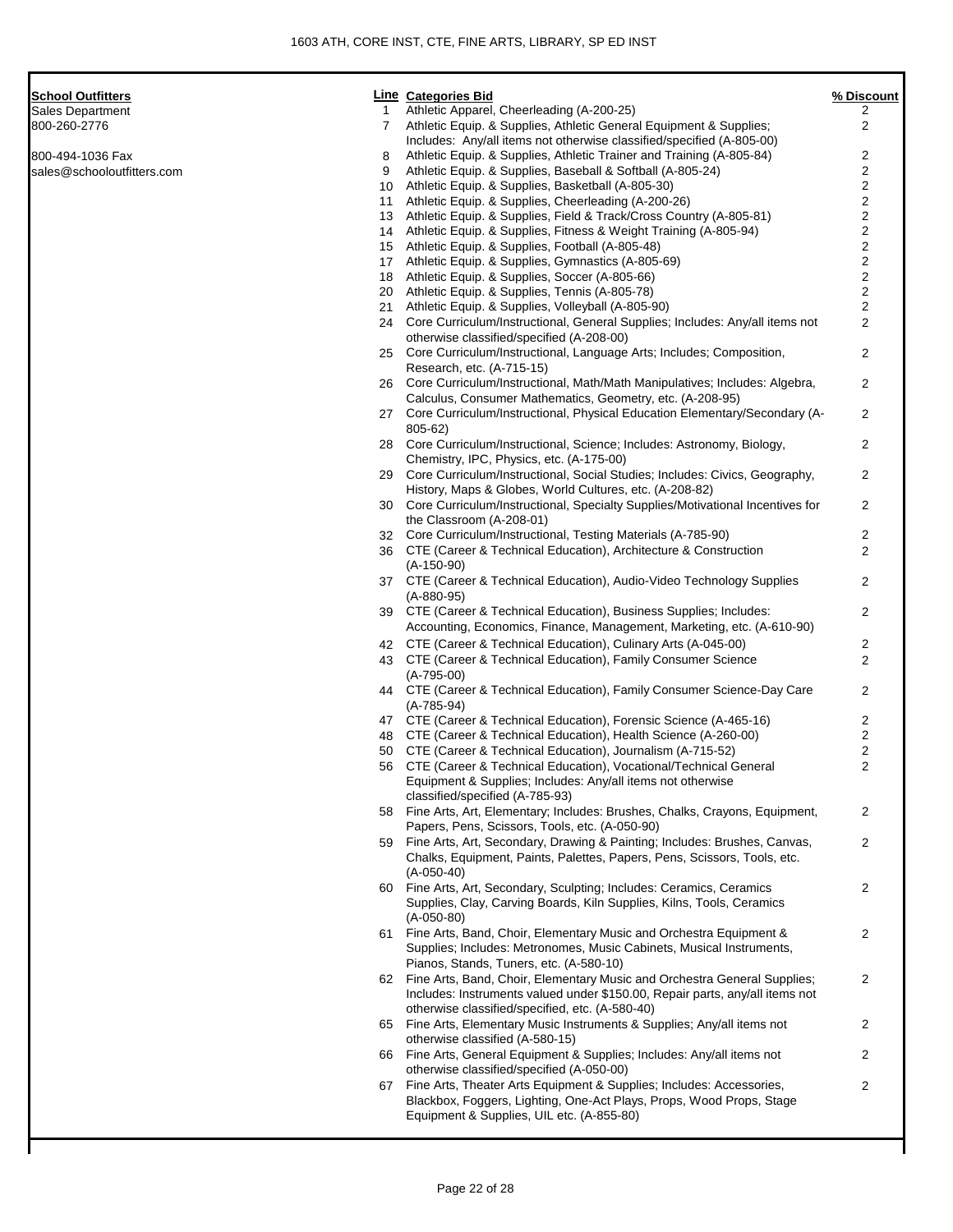$\overline{\phantom{a}}$ 

| <b>School Outfitters (continued)</b> |    | <b>Line Categories Bid</b>                                                                                                                                                                                 | % Discount     |
|--------------------------------------|----|------------------------------------------------------------------------------------------------------------------------------------------------------------------------------------------------------------|----------------|
|                                      | 69 | Library, Audio-Visual/Media (for use on computers, pre-recorded,                                                                                                                                           | $\overline{2}$ |
|                                      |    | instructional materials) (A-715-90)                                                                                                                                                                        |                |
|                                      | 73 | Library, General Supplies; Includes: Bookends, Covers, Jackets, Stamps,                                                                                                                                    | 2              |
|                                      |    | Tapes, any/all items not otherwise classified/specified, etc. (A-525-80)                                                                                                                                   |                |
|                                      | 81 | Special Education/Instructional, Adapted P.E. and Physical Fitness<br>$(A-785-73)$                                                                                                                         | $\mathcal{P}$  |
|                                      | 82 | Special Education/Instructional, Assistive Technology; Includes: Special<br>Education (CIS), Hardware, Peripherals, Software, etc. (A-204-00)                                                              | 2              |
|                                      | 86 | Special Education/Instructional, Multi-Subject Teaching Aids, General<br>Equipment, Manipulatives & Supplies; Includes: Any/all items not otherwise<br>classified/specified (A-785-18)                     | 2              |
|                                      | 88 | Special Education/Instructional, Nurse/Clinic Equipment & Supplies;<br>Includes: Any medical equipment & supplies needed to meet the needs of<br>mentally and/or physically challenged students (A-785-75) | 2              |
|                                      | 89 | Special Education/Instructional, Occupational/Technical Supplies &<br>Equipment (A-785-76)                                                                                                                 | 2              |
|                                      | 90 | Special Education/Instructional, Orientation & Mobility Equipment; Includes:<br>Equipment designed to meet the needs of physically challenged students<br>$(A-785-89)$                                     | 2              |
| <b>Score Sports</b>                  |    | Line Categories Bid                                                                                                                                                                                        | % Discount     |
| Olivia Laimani                       | 2  | Athletic Apparel, Coaches Cloth, Hats/Pants/Polos/Shorts/Windsuits, etc.                                                                                                                                   | $\Omega$       |
|                                      |    | $(A-200-13)$                                                                                                                                                                                               |                |
| 800-626-7774 ext. 1149               | 4  | Athletic Apparel, Team Uniforms/All Sports, Jerseys/Hats/Pants/Polos/                                                                                                                                      | $\Omega$       |
|                                      |    | Windsuits, etc. (A-200-11)                                                                                                                                                                                 |                |
| 800-426-1222 Fax                     | 5  | Athletic Apparel, Workout Cloth, Pants/Shorts/T-Shirts, etc. (A-200-10)                                                                                                                                    | $\Omega$       |
| olaimani@scoresports.com             |    | Athletic Equip. & Supplies, Athletic General Equipment & Supplies;<br>Includes: Any/all items not otherwise classified/specified (A-805-00)                                                                | O              |
|                                      | 10 | Athletic Equip. & Supplies, Basketball (A-805-30)                                                                                                                                                          | $\Omega$       |
|                                      | 18 | Athletic Equip. & Supplies, Soccer (A-805-66)                                                                                                                                                              | $\Omega$       |

| 21 | Athletic Equip. & Supplies, Volleyball (A-805-90)                                                                         | 0        |
|----|---------------------------------------------------------------------------------------------------------------------------|----------|
| 22 | Core Curriculum/Instructional, ESL/Bilingual (A-208-42)                                                                   | 0        |
| 23 | Core Curriculum/Instructional, Foreign Languages (A-208-43)                                                               | 0        |
| 24 | Core Curriculum/Instructional, General Supplies; Includes: Any/all items not<br>otherwise classified/specified (A-208-00) | $\Omega$ |
| 25 | Core Curriculum/Instructional, Language Arts; Includes; Composition,                                                      | $\Omega$ |
|    | Research, etc. (A-715-15)                                                                                                 |          |
| 26 | Core Curriculum/Instructional, Math/Math Manipulatives; Includes: Algebra,                                                | $\Omega$ |
|    | Calculus, Consumer Mathematics, Geometry, etc. (A-208-95)                                                                 |          |
| 27 | Core Curriculum/Instructional, Physical Education Elementary/Secondary (A-<br>805-62)                                     | $\Omega$ |
| 28 | Core Curriculum/Instructional, Science; Includes: Astronomy, Biology,                                                     | $\Omega$ |
|    | Chemistry, IPC, Physics, etc. (A-175-00)                                                                                  |          |
| 29 | Core Curriculum/Instructional, Social Studies; Includes: Civics, Geography,                                               | $\Omega$ |
|    | History, Maps & Globes, World Cultures, etc. (A-208-82)                                                                   |          |
| 30 | Core Curriculum/Instructional, Specialty Supplies/Motivational Incentives for<br>the Classroom (A-208-01)                 | 0        |
| 31 | Core Curriculum/Instructional, Student Planners & Agendas (A-785-02)                                                      | 0        |
| 32 | Core Curriculum/Instructional, Testing Materials (A-785-90)                                                               | 0        |
| 33 | Core Curriculum/Instructional, Yearbooks, Elementary & Secondary<br>$(A-785-96)$                                          | 0        |
|    | 34 CTE (Career & Technical Education), Agriculture (A-825-00)                                                             | 0        |
| 35 | CTE (Career & Technical Education), Agriculture/Aquaculture; Includes:                                                    | 0        |
|    | Filters, Fish, Food, Pumps, etc. (A-040-39)                                                                               |          |
| 36 | CTE (Career & Technical Education), Architecture & Construction                                                           | $\Omega$ |
|    | $(A-150-90)$                                                                                                              |          |
| 37 | CTE (Career & Technical Education), Audio-Video Technology Supplies                                                       | 0        |
|    | $(A - 880 - 95)$                                                                                                          |          |
| 38 | CTE (Career & Technical Education), Auto Collision & Repair (A-075-00)                                                    | $\Omega$ |
| 39 | CTE (Career & Technical Education), Business Supplies; Includes:                                                          | 0        |
|    | Accounting, Economics, Finance, Management, Marketing, etc. (A-610-90)                                                    |          |
|    |                                                                                                                           |          |

CTE (Career & Technical Education), Cosmetology (A-095-00) 0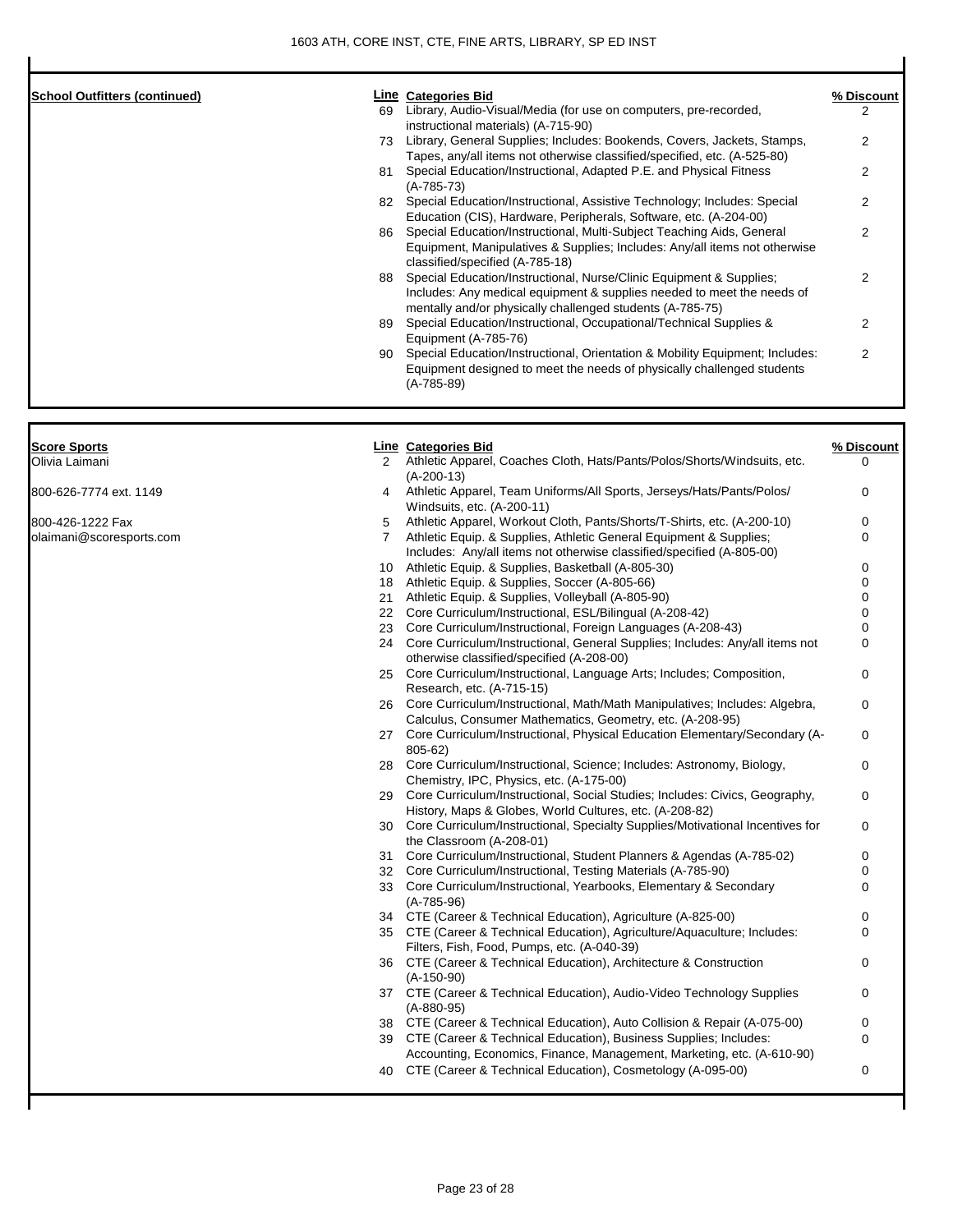**Score Sports (continued)** 

|    | Line Categories Bid                                                                                                                         | % Discoun |
|----|---------------------------------------------------------------------------------------------------------------------------------------------|-----------|
| 41 | CTE (Career & Technical Education), Criminal Justice (A-680-90)                                                                             | 0         |
| 42 | CTE (Career & Technical Education), Culinary Arts (A-045-00)                                                                                | 0         |
| 43 | CTE (Career & Technical Education), Family Consumer Science                                                                                 | 0         |
| 44 | $(A-795-00)$<br>CTE (Career & Technical Education), Family Consumer Science-Day Care<br>$(A-785-94)$                                        | 0         |
| 45 | CTE (Career & Technical Education), Fashion Design (A-590-00)                                                                               | 0         |
| 46 | CTE (Career & Technical Education), Floral Design (A-325-00)                                                                                | 0         |
| 47 | CTE (Career & Technical Education), Forensic Science (A-465-16)                                                                             | 0         |
| 48 | CTE (Career & Technical Education), Health Science (A-260-00)                                                                               | 0         |
| 49 | CTE (Career & Technical Education), HVAC (A-220-90)                                                                                         | 0         |
| 51 | CTE (Career & Technical Education), Oil & Gas Production (A-545-00)                                                                         | 0         |
| 52 | CTE (Career & Technical Education), Precision Manufacturing; Includes:                                                                      | 0         |
|    | CNC Machines, Lathes, Mills, etc. (A-785-92)                                                                                                |           |
| 53 | CTE (Career & Technical Education), ROTC (A-680-98)                                                                                         | 0         |
| 54 | CTE (Career & Technical Education), Technology; Includes: Maintenance,                                                                      | 0         |
|    | Parts, Programming, Repair (A-204-90)                                                                                                       |           |
| 55 | CTE (Career & Technical Education), Veterinary Technician; Includes:                                                                        | 0         |
|    | Grooming, Implements, Ointments & Vaccines, etc. (A-020-00)                                                                                 |           |
| 56 | CTE (Career & Technical Education), Vocational/Technical General<br>Equipment & Supplies; Includes: Any/all items not otherwise classified/ | 0         |
|    | specified (A-785-93)                                                                                                                        |           |
| 57 | CTE (Career & Technical Education), Welding (A-929-95)                                                                                      | 0         |
| 58 | Fine Arts, Art, Elementary; Includes: Brushes, Chalks, Crayons, Equipment,                                                                  | 0         |
|    | Papers, Pens, Scissors, Tools, etc. (A-050-90)                                                                                              |           |
| 59 | Fine Arts, Art, Secondary, Drawing & Painting; Includes: Brushes, Canvas,                                                                   | 0         |
|    | Chalks, Equipment, Paints, Palettes, Papers, Pens, Scissors, Tools, etc.                                                                    |           |
|    | (A-050-40)                                                                                                                                  |           |
| 60 | Fine Arts, Art, Secondary, Sculpting; Includes: Ceramics, Ceramics                                                                          | 0         |
|    | Supplies, Clay, Carving Boards, Kiln Supplies, Kilns, Tools, Ceramics                                                                       |           |
|    | $(A-050-80)$                                                                                                                                |           |
| 61 | Fine Arts, Band, Choir, Elementary Music and Orchestra Equipment &                                                                          | 0         |
|    | Supplies; Includes: Metronomes, Music Cabinets, Musical Instruments,                                                                        |           |
|    | Pianos, Stands, Tuners, etc. (A-580-10)                                                                                                     |           |
| 62 | Fine Arts, Band, Choir, Elementary Music and Orchestra General Supplies;                                                                    | 0         |
|    | Includes: Instruments valued under \$150.00, Repair parts, any/all items not                                                                |           |
|    | otherwise classified/specified, etc. (A-580-40)                                                                                             |           |
| 63 | Fine Arts, Band, Choir, Elementary Music, Orchestra, Sheet Music/Folios (A-                                                                 | 0         |
|    | 580-35)                                                                                                                                     |           |
| 64 | Fine Arts, Dance/Drill Team Apparel/Uniforms; Includes: Dance Equipment                                                                     | 0         |
|    | & Supplies, All accessories and make-up used by dancers and drill teams,                                                                    |           |
|    | Costumes, Practice Uniforms/Uniforms, Warm-ups, etc. (A-855-60)                                                                             |           |
| 65 | Fine Arts, Elementary Music Instruments & Supplies; Any/all items not                                                                       | 0         |
|    | otherwise classified (A-580-15)                                                                                                             |           |
| 66 | Fine Arts, General Equipment & Supplies; Includes: Any/all items not                                                                        | 0         |
|    | otherwise classified/specified (A-050-00)                                                                                                   |           |
| 67 | Fine Arts, Theater Arts Equipment & Supplies; Includes: Accessories,                                                                        | 0         |
|    | Blackbox, Foggers, Lighting, One-Act Plays, Props, Wood Props, Stage                                                                        |           |
|    | Equipment & Supplies, UIL etc. (A-855-80)                                                                                                   |           |
| 68 | Fine Arts, Theater Arts Apparel/Costumes; Includes: Make-up and                                                                             | 0         |
|    | accessories used by Actors (A-855-15)                                                                                                       |           |
| 69 | Library, Audio-Visual/Media (for use on computers, pre-recorded,                                                                            | 0         |
|    | instructional materials) (A-715-90)                                                                                                         |           |
| 70 | Library, Binding Services (A-908-00)                                                                                                        | 0         |
| 71 | Library, Electronic Periodical Subscriptions (A-956-01)                                                                                     | 0         |
| 72 | Library, Electronic Publications (E-Books) (A-715-35)                                                                                       | 0         |
| 73 | Library, General Supplies; Includes: Bookends, Covers, Jackets, Stamps,                                                                     | 0         |
|    | Tapes, any/all items not otherwise classified/specified, etc. (A-525-80)                                                                    |           |
| 74 | Library, Instructional Textbooks (A-715-00)                                                                                                 | 0         |
| 75 | Library, Paper Back Books (A-715-14)                                                                                                        | 0         |
| 76 | Library, Periodical Subscriptions; Includes: Journals, Magazines,                                                                           | 0         |
|    | Newsletters, Newspapers, Publications, etc. (A-956-00)                                                                                      |           |
| 77 | Library, Pre-Bounds (A-715-13)                                                                                                              | 0         |
| 78 | Library, Recycled Publications/Used Textbooks (A-715-95)                                                                                    | 0         |
| 79 | Library, Reference Books (A-715-12)                                                                                                         | 0         |
| 80 | Library, Standard Library Book Collections (A-715-10)                                                                                       | 0         |
| 81 | Special Education/Instructional, Adapted P.E. and Physical Fitness                                                                          | 0         |
|    | $(A-785-73)$                                                                                                                                |           |
|    |                                                                                                                                             |           |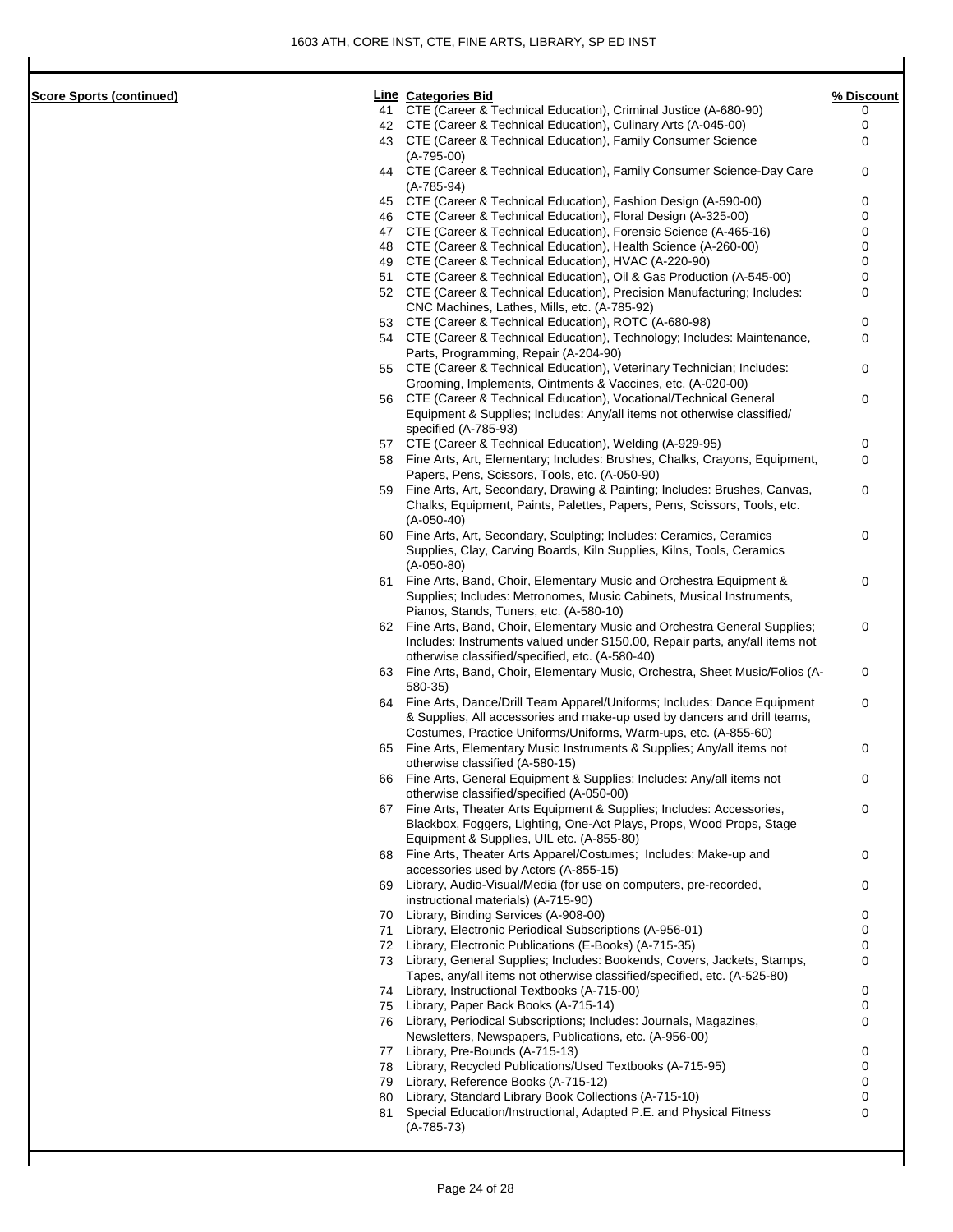| <b>Score Sports (continued)</b>                 |      | <b>Line Categories Bid</b>                                                                                                                     | % Discount        |
|-------------------------------------------------|------|------------------------------------------------------------------------------------------------------------------------------------------------|-------------------|
|                                                 |      | 82 Special Education/Instructional, Assistive Technology; Includes: Special                                                                    | 0                 |
|                                                 |      | Education (CIS), Hardware, Peripherals, Software, etc. (A-204-00)                                                                              |                   |
|                                                 |      | 83 Special Education/Instructional, Braille & Vision Teaching Supplies                                                                         | 0                 |
|                                                 |      | $(A-785-17)$                                                                                                                                   |                   |
|                                                 |      | 84 Special Education/Instructional, Diagnostic, Diagnostician Testing Materials,                                                               | 0                 |
|                                                 |      | LSSP, Psychological Protocols, Speech (A-785-91)                                                                                               |                   |
|                                                 | 86   | 85 Special Education/Instructional, Dyslexia/Instructional (A-785-77)<br>Special Education/Instructional, Multi-Subject Teaching Aids, General | 0<br>0            |
|                                                 |      | Equipment, Manipulatives & Supplies; Includes: Any/all items not otherwise                                                                     |                   |
|                                                 |      | classified/specified (A-785-18)                                                                                                                |                   |
|                                                 |      | 87 Special Education/Instructional, Music Therapy (A-580-70)                                                                                   | 0                 |
|                                                 |      | 88 Special Education/Instructional, Nurse/Clinic Equipment & Supplies;                                                                         | 0                 |
|                                                 |      | Includes: Any medical equipment & supplies needed to meet the needs of                                                                         |                   |
|                                                 |      | mentally and/or physically challenged students (A-785-75)                                                                                      |                   |
|                                                 | 89   | Special Education/Instructional, Occupational/Technical Supplies &                                                                             | 0                 |
|                                                 |      | Equipment (A-785-76)                                                                                                                           |                   |
|                                                 | 90 - | Special Education/Instructional, Orientation & Mobility Equipment; Includes:                                                                   | 0                 |
|                                                 |      | Equipment designed to meet the needs of physically challenged students                                                                         |                   |
|                                                 |      | $(A-785-89)$                                                                                                                                   |                   |
|                                                 | 91   | Special Education/Instructional, Prosthetic Devices; Includes: Auditory                                                                        | 0                 |
|                                                 |      | Testing Equipment, Electronic Reading Devices, Hearing Aids, etc.                                                                              |                   |
|                                                 |      | $(A-710-00)$                                                                                                                                   |                   |
|                                                 |      |                                                                                                                                                |                   |
| <b>Sebco Books</b>                              |      | <b>Line Categories Bid</b>                                                                                                                     | % Discount        |
| Laila Dhanani                                   |      | 69 Library, Audio-Visual/Media (for use on computers, pre-recorded,                                                                            | 0                 |
|                                                 |      | instructional materials) (A-715-90)                                                                                                            |                   |
| 800-223-3251                                    |      | 72 Library, Electronic Publications (E-Books) (A-715-35)                                                                                       | 0                 |
| 954-987-2200 Fax                                |      | 73 Library, General Supplies; Includes: Bookends, Covers, Jackets, Stamps,                                                                     | 0                 |
|                                                 |      | Tapes, any/all items not otherwise classified/specified, etc. (A-525-80)                                                                       |                   |
| Laila@sebcobooks.com                            |      | 75 Library, Paper Back Books (A-715-14)                                                                                                        | 0                 |
|                                                 | 80   | 77 Library, Pre-Bounds (A-715-13)<br>Library, Standard Library Book Collections (A-715-10)                                                     | 0<br>0            |
|                                                 |      |                                                                                                                                                |                   |
|                                                 |      |                                                                                                                                                |                   |
| <b>SmartSchool Systems</b>                      |      | <b>Line Categories Bid</b>                                                                                                                     | <u>% Discount</u> |
| David Walling                                   |      | 28 Core Curriculum/Instructional, Science; Includes: Astronomy, Biology,                                                                       | 0                 |
|                                                 |      | Chemistry, IPC, Physics, etc. (A-175-00)                                                                                                       |                   |
| 281-312-1297                                    |      | 47 CTE (Career & Technical Education), Forensic Science (A-465-16)                                                                             | 0                 |
| 866-312-1297 Fax<br>info@smartschoolsystems.com |      |                                                                                                                                                |                   |
|                                                 |      |                                                                                                                                                |                   |
|                                                 |      |                                                                                                                                                |                   |
| Soccer.com, Eurosport                           |      | <b>Line Categories Bid</b>                                                                                                                     | % Discount        |
| Gloria Pittman                                  | 1    | Athletic Apparel, Cheerleading (A-200-25)                                                                                                      | 10                |
| 800-967-8326                                    | 2    | Athletic Apparel, Coaches Cloth, Hats/Pants/Polos/Shorts/Windsuits, etc.                                                                       | 10                |
|                                                 |      | $(A-200-13)$                                                                                                                                   |                   |
| 919-640-8627 Fax                                | 3    | Athletic Apparel, Footwear (A-200-15)                                                                                                          | 10                |
| team@sportsendeavors.com                        | 4    | Athletic Apparel, Team Uniforms/All Sports, Jerseys/Hats/Pants/Polos/                                                                          | 10                |
|                                                 |      | Windsuits, etc.(A-200-11)                                                                                                                      |                   |
|                                                 | 5    | Athletic Apparel, Workout Cloth, Pants/Shorts/T-Shirts, etc. (A-200-10)                                                                        | 10                |
|                                                 | 6    | Athletic Equip. & Supplies, Athletic Decals/Awards, Medals/Motivational                                                                        | 10                |
|                                                 |      | Materials/Plaques/Trophies, etc. (A-805-93)                                                                                                    |                   |
|                                                 | 7    | Athletic Equip. & Supplies, Athletic General Equipment & Supplies;                                                                             | 10                |
|                                                 | 8    | Includes: Any/all items not otherwise classified/specified (A-805-00)<br>Athletic Equip. & Supplies, Athletic Trainer and Training (A-805-84)  | 10                |
|                                                 |      | 18 Athletic Equip. & Supplies, Soccer (A-805-66)                                                                                               | 10                |
|                                                 |      |                                                                                                                                                |                   |
|                                                 |      |                                                                                                                                                |                   |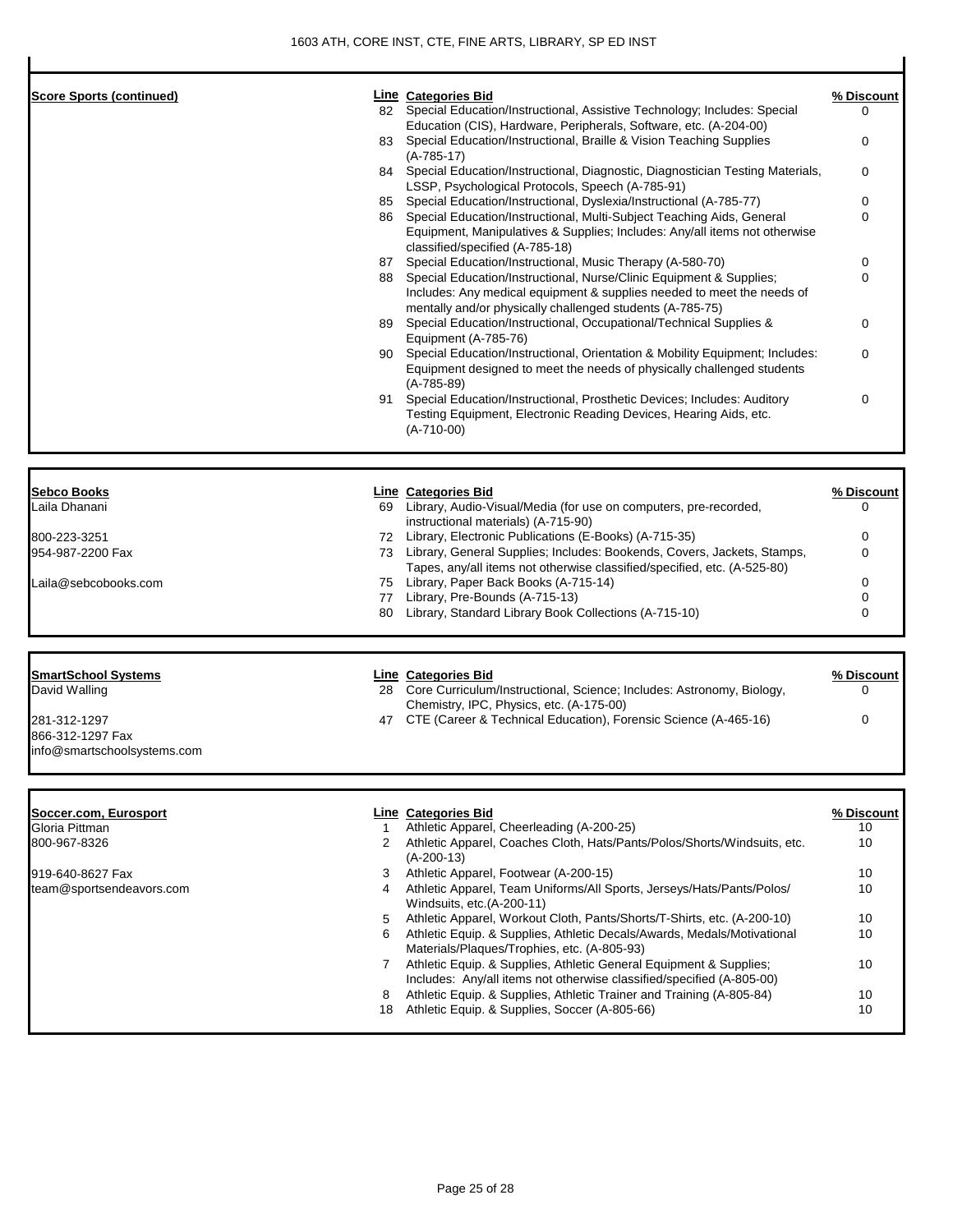| Social Studies School Service / Nystrom Education                               |    | <b>Line</b> Categories Bid                                                                                                                  | % Discount      |
|---------------------------------------------------------------------------------|----|---------------------------------------------------------------------------------------------------------------------------------------------|-----------------|
| Customer Service                                                                | 22 | Core Curriculum/Instructional, ESL/Bilingual (A-208-42)                                                                                     | 0               |
| 800-421-4246                                                                    | 23 | Core Curriculum/Instructional, Foreign Languages (A-208-43)                                                                                 | $\mathbf 0$     |
| 800-944-5432 Fax                                                                |    | 24 Core Curriculum/Instructional, General Supplies; Includes: Any/all items not                                                             | $\mathbf 0$     |
| access@socialstudies.com                                                        | 25 | otherwise classified/specified (A-208-00)<br>Core Curriculum/Instructional, Language Arts; Includes; Composition,                           | 0               |
|                                                                                 |    | Research, etc. (A-715-15)                                                                                                                   |                 |
|                                                                                 |    | 26 Core Curriculum/Instructional, Math/Math Manipulatives; Includes: Algebra,                                                               | 0               |
|                                                                                 |    | Calculus, Consumer Mathematics, Geometry, etc. (A-208-95)                                                                                   |                 |
|                                                                                 |    | 27 Core Curriculum/Instructional, Physical Education Elementary/Secondary (A-<br>805-62)                                                    | 0               |
|                                                                                 |    | 28 Core Curriculum/Instructional, Science; Includes: Astronomy, Biology,<br>Chemistry, IPC, Physics, etc. (A-175-00)                        | 0               |
|                                                                                 | 29 | Core Curriculum/Instructional, Social Studies; Includes: Civics, Geography,                                                                 | 0               |
|                                                                                 |    | History, Maps & Globes, World Cultures, etc. (A-208-82)<br>30 Core Curriculum/Instructional, Specialty Supplies/Motivational Incentives for | 0               |
|                                                                                 |    | the Classroom (A-208-01)                                                                                                                    |                 |
|                                                                                 | 31 | Core Curriculum/Instructional, Student Planners & Agendas (A-785-02)                                                                        | 0               |
|                                                                                 |    | 32 Core Curriculum/Instructional, Testing Materials (A-785-90)                                                                              | $\Omega$        |
|                                                                                 |    |                                                                                                                                             |                 |
| <b>StarWalk Kids Media and Fable Learning</b>                                   |    | Line Categories Bid                                                                                                                         | % Discount      |
| Ron Maas                                                                        | 25 | Core Curriculum/Instructional, Language Arts; Includes; Composition,                                                                        | 0               |
|                                                                                 |    | Research, etc. (A-715-15)                                                                                                                   |                 |
| 516-699-8404 ext 706                                                            |    | 72 Library, Electronic Publications (E-Books) (A-715-35)                                                                                    | 0               |
| 309-405-1865 Fax<br>ron.maas@isablellaproducts.com or ron.maas@starwalkkids.com |    |                                                                                                                                             |                 |
|                                                                                 |    |                                                                                                                                             |                 |
|                                                                                 |    |                                                                                                                                             |                 |
| Summit Sportswear, Inc.                                                         |    | <b>Line Categories Bid</b>                                                                                                                  | % Discount      |
| Kevin Snedecor                                                                  | 1  | Athletic Apparel, Cheerleading (A-200-25)                                                                                                   | 10              |
| 281-335-5370                                                                    | 2  | Athletic Apparel, Coaches Cloth, Hats/Pants/Polos/Shorts/Windsuits, etc.                                                                    | 0               |
| None                                                                            |    | $(A-200-13)$<br>Athletic Apparel, Team Uniforms/All Sports, Jerseys/Hats/Pants/Polos/                                                       | 0               |
|                                                                                 | 4  |                                                                                                                                             |                 |
|                                                                                 |    | Windsuits, etc. (A-200-11)                                                                                                                  |                 |
| summit.kevin@yahoo.com                                                          | 5  | Athletic Apparel, Workout Cloth, Pants/Shorts/T-Shirts, etc. (A-200-10)                                                                     | 0               |
|                                                                                 | 8  | Athletic Equip. & Supplies, Athletic Trainer and Training (A-805-84)                                                                        | 10              |
|                                                                                 |    | 27 Core Curriculum/Instructional, Physical Education Elementary/Secondary (A-                                                               | 0               |
|                                                                                 | 39 | 805-62)<br>CTE (Career & Technical Education), Business Supplies; Includes:                                                                 | 10              |
|                                                                                 |    | Accounting, Economics, Finance, Management, Marketing, etc. (A-610-90)                                                                      |                 |
|                                                                                 | 53 | CTE (Career & Technical Education), ROTC (A-680-98)                                                                                         | 10              |
|                                                                                 | 61 | Fine Arts, Band, Choir, Elementary Music and Orchestra Equipment &                                                                          | 10              |
|                                                                                 |    | Supplies; Includes: Metronomes, Music Cabinets, Musical Instruments,                                                                        |                 |
|                                                                                 |    | Pianos, Stands, Tuners, etc. (A-580-10)                                                                                                     |                 |
|                                                                                 |    | 64 Fine Arts, Dance/Drill Team Apparel/Uniforms; Includes: Dance Equipment                                                                  | 10              |
|                                                                                 |    | & Supplies, All accessories and make-up used by dancers and drill teams,<br>Costumes, Practice Uniforms/Uniforms, Warm-ups, etc. (A-855-60) |                 |
|                                                                                 | 81 | Special Education/Instructional, Adapted P.E. and Physical Fitness                                                                          | 10              |
|                                                                                 |    | $(A-785-73)$                                                                                                                                |                 |
|                                                                                 |    |                                                                                                                                             |                 |
|                                                                                 |    |                                                                                                                                             |                 |
| Teaching Systems, Inc.<br>Kimberly Savage                                       |    | <b>Line Categories Bid</b><br>23 Core Curriculum/Instructional, Foreign Languages (A-208-43)                                                | % Discount<br>0 |
| 800-762-4133                                                                    |    | 24 Core Curriculum/Instructional, General Supplies; Includes: Any/all items not                                                             | $\mathbf 0$     |
|                                                                                 |    | otherwise classified/specified (A-208-00)                                                                                                   |                 |
| 817-465-8184 Fax                                                                |    | 26 Core Curriculum/Instructional, Math/Math Manipulatives; Includes: Algebra,                                                               | 0               |
| kim@teachingsystems.com                                                         | 28 | Calculus, Consumer Mathematics, Geometry, etc. (A-208-95)<br>Core Curriculum/Instructional, Science; Includes: Astronomy, Biology,          | 0               |
|                                                                                 |    | Chemistry, IPC, Physics, etc. (A-175-00)                                                                                                    |                 |
|                                                                                 |    |                                                                                                                                             |                 |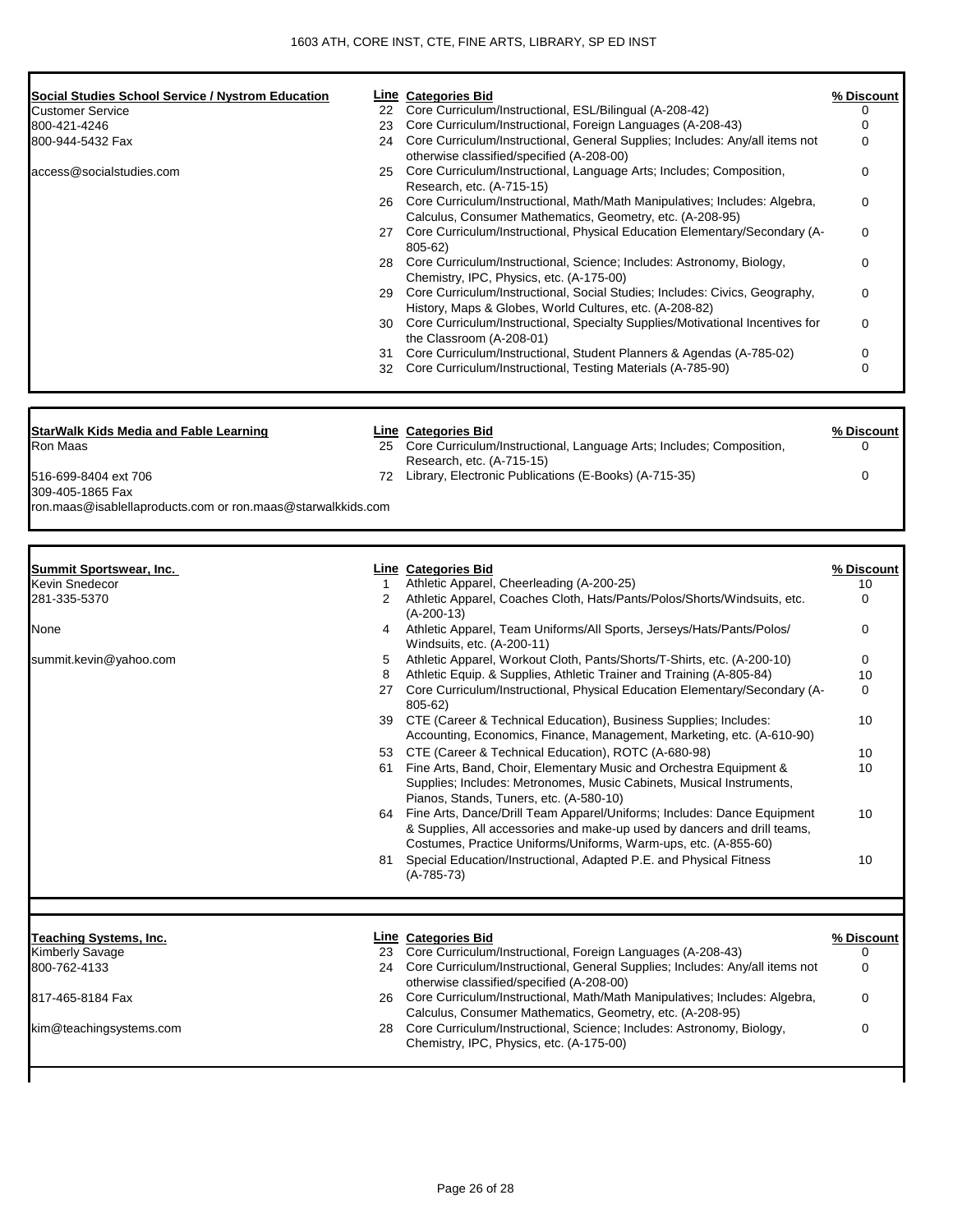| Teaching Systems, Inc. (continued) |    | Line Categories Bid                                                                                                                       | % Discount      |
|------------------------------------|----|-------------------------------------------------------------------------------------------------------------------------------------------|-----------------|
|                                    |    | 34 CTE (Career & Technical Education), Agriculture (A-825-00)                                                                             | 0               |
|                                    |    | 36 CTE (Career & Technical Education), Architecture & Construction<br>$(A-150-90)$                                                        | 0               |
|                                    |    | 41 CTE (Career & Technical Education), Criminal Justice (A-680-90)                                                                        | 0               |
|                                    |    | 49 CTE (Career & Technical Education), HVAC (A-220-90)                                                                                    | $\Omega$        |
|                                    |    | 52 CTE (Career & Technical Education), Precision Manufacturing; Includes:                                                                 | $\Omega$        |
|                                    |    | CNC Machines, Lathes, Mills, etc. (A-785-92)                                                                                              |                 |
|                                    |    | 54 CTE (Career & Technical Education), Technology; Includes: Maintenance,<br>Parts, Programming, Repair (A-204-90)                        | 0               |
|                                    |    | 56 CTE (Career & Technical Education), Vocational/Technical General                                                                       | 0               |
|                                    |    | Equipment & Supplies; Includes: Any/all items not otherwise<br>classified/specified (A-785-93)                                            |                 |
|                                    |    | 57 CTE (Career & Technical Education), Welding (A-929-95)                                                                                 | 0               |
|                                    |    | 66 Fine Arts, General Equipment & Supplies; Includes: Any/all items not                                                                   | $\Omega$        |
|                                    |    | otherwise classified/specified (A-050-00)                                                                                                 |                 |
|                                    |    | 74 Library, Instructional Textbooks (A-715-00)                                                                                            | $\Omega$        |
|                                    |    | 75 Library, Paper Back Books (A-715-14)                                                                                                   | $\Omega$        |
|                                    |    | 79 Library, Reference Books (A-715-12)                                                                                                    | 0               |
|                                    |    |                                                                                                                                           |                 |
| The Child's World, Inc.            |    | <b>Line Categories Bid</b>                                                                                                                | % Discount      |
| Raynell Melvin                     |    | 72 Library, Electronic Publications (E-Books) (A-715-35)                                                                                  | 30              |
| 800-599-7323                       |    | 80 Library, Standard Library Book Collections (A-715-10)                                                                                  | 30              |
| 888-320-2329                       |    |                                                                                                                                           |                 |
| raynell.melvin@childsworld.com     |    |                                                                                                                                           |                 |
|                                    |    |                                                                                                                                           |                 |
|                                    |    |                                                                                                                                           |                 |
| <b>The Master Teacher</b>          |    | <b>Line Categories Bid</b>                                                                                                                |                 |
| DeAnn Spade                        | 6  | Athletic Equip. & Supplies, Athletic Decals/Awards, Medals/Motivational                                                                   | 5               |
| 800-669-9633                       |    | Materials/Plaques/Trophies, etc. (A-805-93)<br>24 Core Curriculum/Instructional, General Supplies; Includes: Any/all items not            | 5               |
|                                    |    | otherwise classified/specified (A-208-00)                                                                                                 |                 |
| 800-669-1132 Fax                   |    | 30 Core Curriculum/Instructional, Specialty Supplies/Motivational Incentives for                                                          | 5               |
|                                    |    | the Classroom (A-208-01)                                                                                                                  |                 |
| orders@masterteacher.com           | 76 | Library, Periodical Subscriptions; Includes: Journals, Magazines,                                                                         | % Discount<br>0 |
|                                    |    | Newsletters, Newspapers, Publications, etc. (A-956-00)                                                                                    |                 |
| <u>The Princeton Review</u>        |    | <b>Line Categories Bid</b>                                                                                                                | % Discount      |
| Hirva Raj                          |    | 2 Athletic Apparel, Coaches Cloth, Hats/Pants/Polos/Shorts/Windsuits, etc.                                                                |                 |
|                                    |    | $(A-200-13)$                                                                                                                              |                 |
| 713-520-0890                       | 3  | Athletic Apparel, Footwear (A-200-15)                                                                                                     | 0               |
| 508-663-5115 Fax                   | 25 | Core Curriculum/Instructional, Language Arts; Includes; Composition,<br>Research, etc. (A-715-15)                                         | 5               |
| hirva.raj@review.com               |    | 26 Core Curriculum/Instructional, Math/Math Manipulatives; Includes: Algebra,                                                             | 5               |
|                                    |    | Calculus, Consumer Mathematics, Geometry, etc. (A-208-95)                                                                                 |                 |
|                                    |    | 27 Core Curriculum/Instructional, Physical Education Elementary/Secondary (A-                                                             | 5               |
|                                    |    | 805-62)                                                                                                                                   |                 |
|                                    |    | 28 Core Curriculum/Instructional, Science; Includes: Astronomy, Biology,                                                                  | 5               |
|                                    |    | Chemistry, IPC, Physics, etc. (A-175-00)                                                                                                  |                 |
|                                    |    | 29 Core Curriculum/Instructional, Social Studies; Includes: Civics, Geography,<br>History, Maps & Globes, World Cultures, etc. (A-208-82) | 5               |

## **The School Planner Company Line Categories Bid % Discount**

901-566-5457 901-566-8954 Fax jcali@school-planners.com

Jaclyn Cali 31 Core Curriculum/Instructional, Student Planners & Agendas (A-785-02) 25